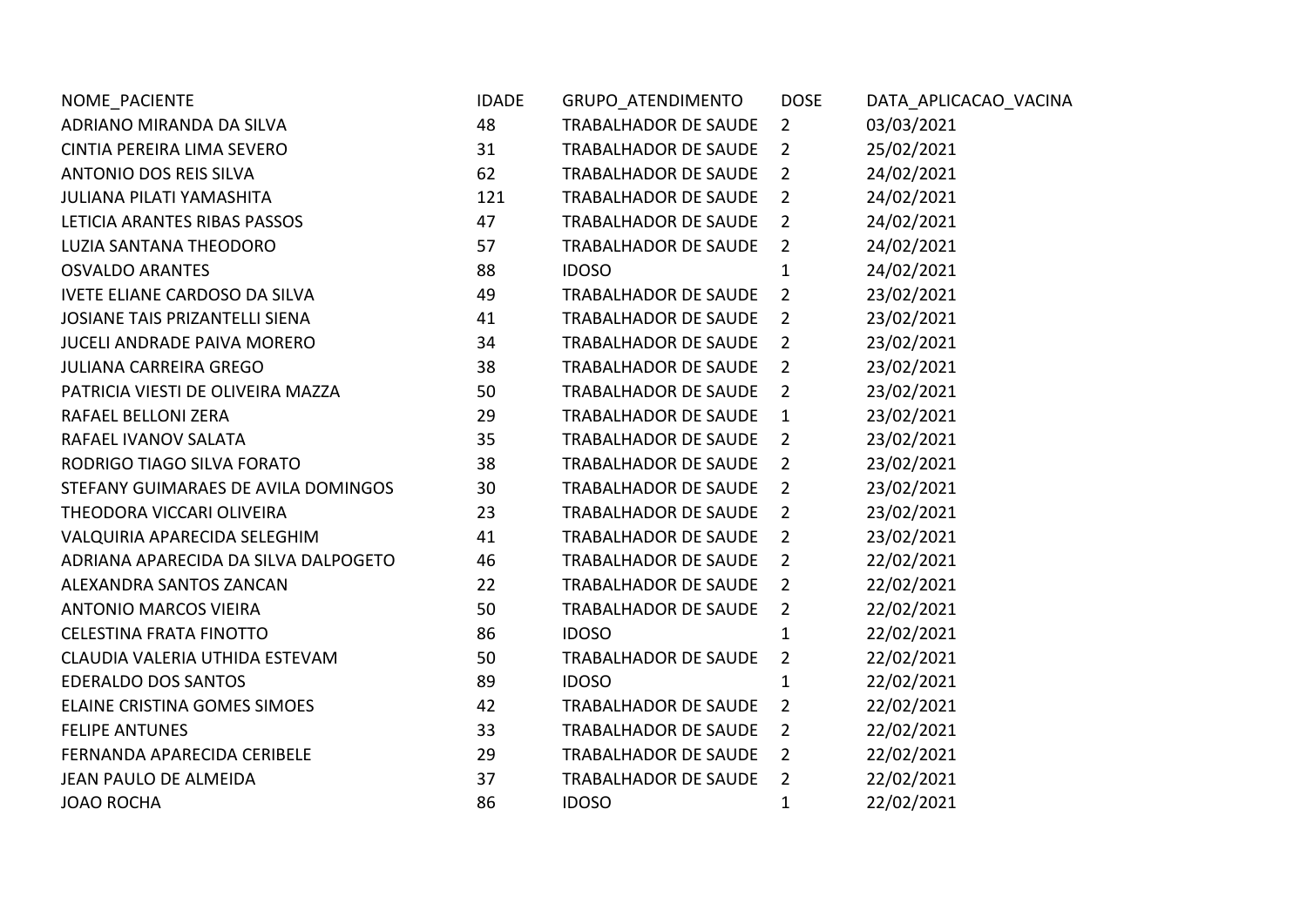| <b>KAUE ARTUR SILVA FREITAS</b>    | 32 | <b>TRABALHADOR DE SAUDE</b> | $\overline{2}$ | 22/02/2021 |
|------------------------------------|----|-----------------------------|----------------|------------|
| LUIS FERNANDO FIORI RUFATO         | 41 | <b>TRABALHADOR DE SAUDE</b> | $\overline{2}$ | 22/02/2021 |
| ROSELI DE SOUZA MARTINS            | 65 | <b>TRABALHADOR DE SAUDE</b> | $\overline{2}$ | 22/02/2021 |
| VALDIRENE MALAQUIAS DE OLIVEIRA    | 52 | <b>TRABALHADOR DE SAUDE</b> | $\overline{2}$ | 22/02/2021 |
| <b>JOSE DE PAULA</b>               | 93 | <b>IDOSO</b>                | $\mathbf{1}$   | 19/02/2021 |
| <b>ADJAYME ALVES</b>               | 86 | <b>IDOSO</b>                | $\mathbf{1}$   | 19/02/2021 |
| ADEMIR DE CASTRO PEREIRA           | 49 | TRABALHADOR DE SAUDE        | $\overline{2}$ | 19/02/2021 |
| ADRIANA CRISTIANE RIBEIRO          | 46 | <b>TRABALHADOR DE SAUDE</b> | $\overline{2}$ | 19/02/2021 |
| ANA FLAVIA RAMOS PASSOS BEZERRA    | 18 | <b>TRABALHADOR DE SAUDE</b> | $\overline{2}$ | 19/02/2021 |
| <b>ANTONIO PEREIRA FILHO</b>       | 48 | <b>TRABALHADOR DE SAUDE</b> | $\overline{2}$ | 19/02/2021 |
| BARBARA APARECIDA SEBASTIAO FRANCO | 45 | <b>TRABALHADOR DE SAUDE</b> | $\overline{2}$ | 19/02/2021 |
| <b>BENEDITO CELSO POLI</b>         | 54 | <b>TRABALHADOR DE SAUDE</b> | $\overline{2}$ | 19/02/2021 |
| <b>BIANCA MAGALINI LEITE</b>       | 23 | <b>TRABALHADOR DE SAUDE</b> | $\overline{2}$ | 19/02/2021 |
| CAMILA APARECIDA RIBEIRO           | 27 | TRABALHADOR DE SAUDE        | $\overline{2}$ | 19/02/2021 |
| <b>CAROLINA FURLAM</b>             | 30 | <b>TRABALHADOR DE SAUDE</b> | $\overline{2}$ | 19/02/2021 |
| CRISTIANE PIROLLO FONSECA DE SOUZA | 43 | <b>TRABALHADOR DE SAUDE</b> | $\overline{2}$ | 19/02/2021 |
| <b>CRISTIANE ROSA CAMPOS</b>       | 37 | <b>TRABALHADOR DE SAUDE</b> | $\overline{2}$ | 19/02/2021 |
| DAIANE CRISTINA AZEVEDO PIZZA      | 27 | TRABALHADOR DE SAUDE        | $\overline{2}$ | 19/02/2021 |
| DANIEL JOSE FILIZOLA DE OLIVEIRA   | 31 | <b>TRABALHADOR DE SAUDE</b> | $\overline{2}$ | 19/02/2021 |
| EDI CARLOS ROMBALDO                | 31 | <b>TRABALHADOR DE SAUDE</b> | $\overline{2}$ | 19/02/2021 |
| ELBA DE OLIVEIRA BONVINI           | 33 | <b>TRABALHADOR DE SAUDE</b> | $\overline{2}$ | 19/02/2021 |
| ELISANGELA DE JESUS SILVA          | 41 | <b>TRABALHADOR DE SAUDE</b> | $\overline{2}$ | 19/02/2021 |
| ERIKA DE OLIVEIRA BONVINI          | 39 | <b>TRABALHADOR DE SAUDE</b> | $\overline{2}$ | 19/02/2021 |
| <b>FERNANDO BRABO</b>              | 38 | <b>TRABALHADOR DE SAUDE</b> | $\overline{2}$ | 19/02/2021 |
| <b>FLAVIO SANTOS SCOZAFAVE</b>     | 40 | <b>TRABALHADOR DE SAUDE</b> | $\overline{2}$ | 19/02/2021 |
| <b>GIOVANA MARIA LUCRECIO</b>      | 22 | <b>TRABALHADOR DE SAUDE</b> | $\overline{2}$ | 19/02/2021 |
| <b>GISLAINE MASSAROLI</b>          | 32 | <b>TRABALHADOR DE SAUDE</b> | $\overline{2}$ | 19/02/2021 |
| <b>JOSE LUIZ VIOLIM FERREIRA</b>   | 66 | <b>TRABALHADOR DE SAUDE</b> | $\overline{2}$ | 19/02/2021 |
| <b>JULIANA CLAUDIA ROSA PRADO</b>  | 35 | <b>TRABALHADOR DE SAUDE</b> | $\overline{2}$ | 19/02/2021 |
| LARISSA CRISTIANO BERETA LIMEIRA   | 23 | <b>TRABALHADOR DE SAUDE</b> | $\overline{2}$ | 19/02/2021 |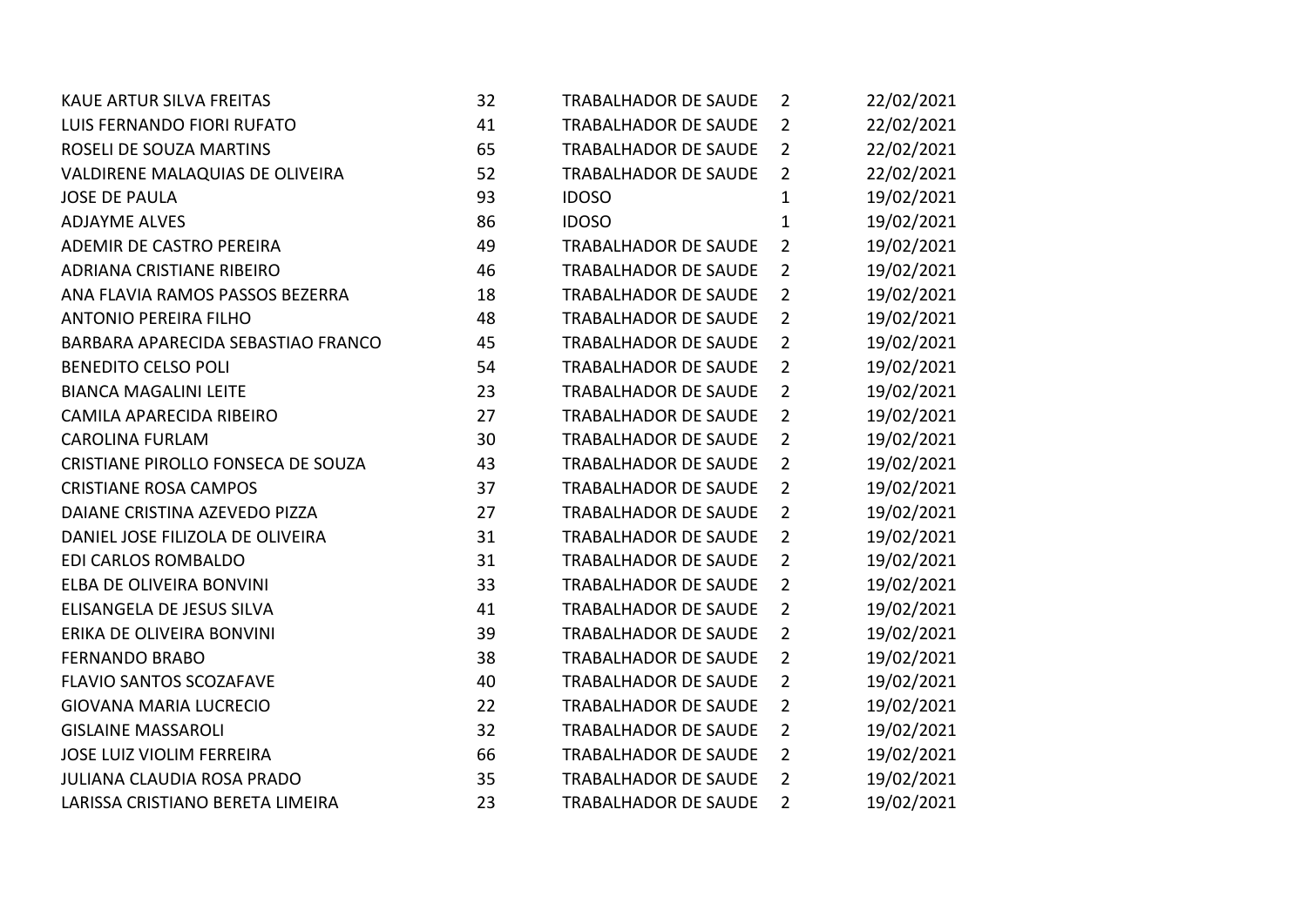| <b>LIAMARA CAMPEONI</b>               | 49 | <b>TRABALHADOR DE SAUDE</b> | $\overline{2}$ | 19/02/2021 |
|---------------------------------------|----|-----------------------------|----------------|------------|
| LUCIANA GOMES PENETRA                 | 40 | <b>TRABALHADOR DE SAUDE</b> | $\overline{2}$ | 19/02/2021 |
| <b>LUCIMARA SILVA</b>                 | 41 | <b>TRABALHADOR DE SAUDE</b> | $\overline{2}$ | 19/02/2021 |
| <b>LUIS HENRIQUE GOTARDO</b>          | 33 | <b>TRABALHADOR DE SAUDE</b> | $\overline{2}$ | 19/02/2021 |
| MARIA JOSE PIOLA FURINI               | 56 | <b>TRABALHADOR DE SAUDE</b> | $\overline{2}$ | 19/02/2021 |
| MELISSA DE SOUZA BEZERRA              | 22 | <b>TRABALHADOR DE SAUDE</b> | $\overline{2}$ | 19/02/2021 |
| MILENA MARIA NOGUEIRA                 | 41 | <b>TRABALHADOR DE SAUDE</b> | $\overline{2}$ | 19/02/2021 |
| NIVALDA DONIZETE RIBEIRO              | 53 | <b>TRABALHADOR DE SAUDE</b> | $\overline{2}$ | 19/02/2021 |
| OLIVIA APARECIDA SA PINTO             | 58 | <b>TRABALHADOR DE SAUDE</b> | $\overline{2}$ | 19/02/2021 |
| RENATO LUIZ DE ARAUJO                 | 36 | <b>TRABALHADOR DE SAUDE</b> | $\overline{2}$ | 19/02/2021 |
| <b>RICARDO RUFATO</b>                 | 40 | <b>TRABALHADOR DE SAUDE</b> | $\overline{2}$ | 19/02/2021 |
| RITA OLIVIA MILAN SINSIC              | 62 | <b>TRABALHADOR DE SAUDE</b> | $\overline{2}$ | 19/02/2021 |
| ROBERTA AGOSTINHO L SELEGLIM          | 38 | <b>TRABALHADOR DE SAUDE</b> | $\overline{2}$ | 19/02/2021 |
| <b>ROSEANE BORELLA</b>                | 32 | <b>TRABALHADOR DE SAUDE</b> | $\overline{2}$ | 19/02/2021 |
| <b>SAMIRA MANTOANI</b>                | 39 | <b>TRABALHADOR DE SAUDE</b> | $\overline{2}$ | 19/02/2021 |
| SERLEI DE LIMA PATROCINIO             | 43 | <b>TRABALHADOR DE SAUDE</b> | $\overline{2}$ | 19/02/2021 |
| SILVANA MARGARIDA KIST                | 54 | <b>TRABALHADOR DE SAUDE</b> | $\overline{2}$ | 19/02/2021 |
| TERESINHA DE LOURDES ROSSATO SIQUEIRA | 60 | TRABALHADOR DE SAUDE        | $\overline{2}$ | 19/02/2021 |
| <b>VANIA DANIELA PARANHOS</b>         | 32 | <b>TRABALHADOR DE SAUDE</b> | $\overline{2}$ | 19/02/2021 |
| VANIA MARIA GOMES DA SILVA            | 60 | <b>TRABALHADOR DE SAUDE</b> | $\overline{2}$ | 19/02/2021 |
| MARIA ZANCHINI DALPOGEDO              | 89 | <b>IDOSO</b>                | $\mathbf{1}$   | 18/02/2021 |
| JOICE FRANCISLAINE LUCRECIO           | 34 | <b>TRABALHADOR DE SAUDE</b> | $\overline{2}$ | 18/02/2021 |
| KATIA APARECIDA MARTINI               | 56 | <b>TRABALHADOR DE SAUDE</b> | $\overline{2}$ | 18/02/2021 |
| <b>JESSICA MARILIA TIZZO</b>          | 29 | <b>TRABALHADOR DE SAUDE</b> | $\overline{2}$ | 18/02/2021 |
| MARIA CRISTINA RUFATO BAGIO           | 49 | <b>TRABALHADOR DE SAUDE</b> | $\overline{2}$ | 18/02/2021 |
| <b>MATEUS AUGUSTO RODRIGUES</b>       | 27 | <b>TRABALHADOR DE SAUDE</b> | $\overline{2}$ | 18/02/2021 |
| BRENA FRANCISLAINE DALPOGETO XAVIER   | 27 | <b>TRABALHADOR DE SAUDE</b> | $\overline{2}$ | 18/02/2021 |
| <b>FABIANA APARECIDA NOGUEIRA</b>     | 35 | <b>TRABALHADOR DE SAUDE</b> | $\overline{2}$ | 18/02/2021 |
| <b>GERCY DOS SANTOS CAMPANUCHI</b>    | 84 | <b>IDOSO</b>                | $\mathbf{1}$   | 18/02/2021 |
| MICHELLE CRISTINA DIVERNO SILVA       | 33 | <b>TRABALHADOR DE SAUDE</b> | $\overline{2}$ | 18/02/2021 |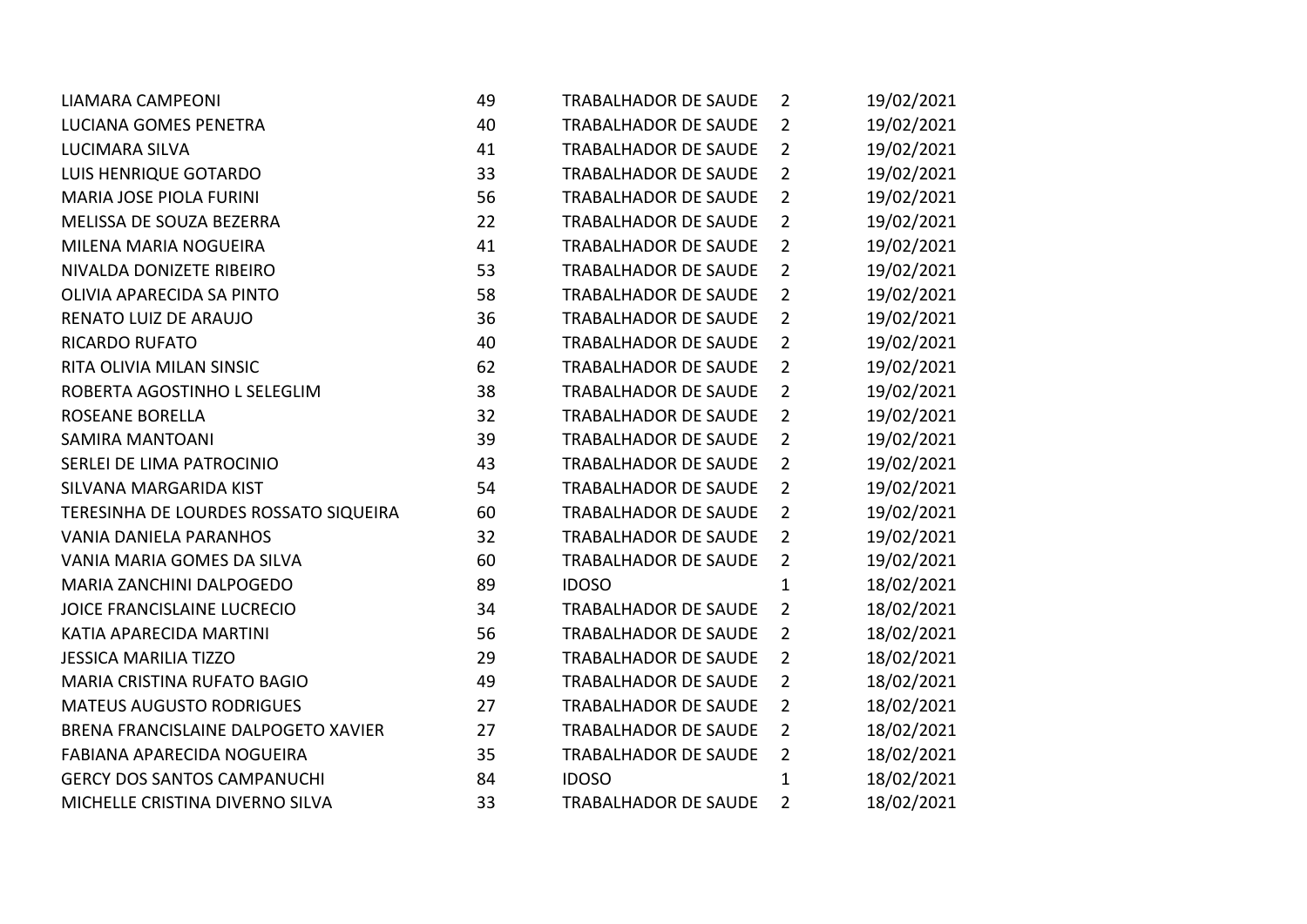| KARENN ELYSE WENDT DA COSTA        | 37 | <b>TRABALHADOR DE SAUDE</b> | $\overline{2}$ | 18/02/2021 |
|------------------------------------|----|-----------------------------|----------------|------------|
| MARCIA CAMPOS SILVA SOUZA          | 46 | TRABALHADOR DE SAUDE        | $\overline{2}$ | 18/02/2021 |
| AMANDA ROSA ARAUJO                 | 30 | TRABALHADOR DE SAUDE        | $\overline{2}$ | 18/02/2021 |
| ELZA FERREIRA DA CRUZ              | 61 | <b>TRABALHADOR DE SAUDE</b> | $\overline{2}$ | 18/02/2021 |
| ROSANGELA PUERTA CALENI            | 58 | TRABALHADOR DE SAUDE        | $\overline{2}$ | 18/02/2021 |
| REGIANE CRISTINA MIGUEL            | 33 | <b>TRABALHADOR DE SAUDE</b> | $\overline{2}$ | 18/02/2021 |
| APARECIDA FABIANA REATO PAIM       | 32 | TRABALHADOR DE SAUDE        | $\overline{2}$ | 18/02/2021 |
| <b>VINICIUS PAVA NELLI</b>         | 31 | <b>TRABALHADOR DE SAUDE</b> | $\overline{2}$ | 18/02/2021 |
| NATALINA CHIOCCA PEREZ             | 87 | <b>IDOSO</b>                | $\mathbf{1}$   | 18/02/2021 |
| <b>MARIA LIRA DE JESUS</b>         | 87 | <b>IDOSO</b>                | 1              | 18/02/2021 |
| <b>REGIANE DONIZETE MARTINS</b>    | 49 | <b>TRABALHADOR DE SAUDE</b> | $\overline{2}$ | 18/02/2021 |
| SEBASTIANA DA SILVA SANTOS         | 87 | <b>IDOSO</b>                | $\mathbf{1}$   | 18/02/2021 |
| JOVITA DE CARVALHO BETARALLO       | 85 | <b>IDOSO</b>                | $\mathbf{1}$   | 18/02/2021 |
| <b>CHARLENE GRIGOLATI</b>          | 37 | <b>TRABALHADOR DE SAUDE</b> | $\overline{2}$ | 18/02/2021 |
| NAYARA DA SILVA BARBOSA            | 34 | TRABALHADOR DE SAUDE        | $\overline{2}$ | 18/02/2021 |
| <b>CINTIA DAIANE S VOLPE</b>       | 33 | TRABALHADOR DE SAUDE        | $\overline{2}$ | 18/02/2021 |
| FERNANDO ELIAS DIAS PADULI         | 34 | <b>TRABALHADOR DE SAUDE</b> | $\overline{2}$ | 18/02/2021 |
| ANDREA CRISTINA ANUNCIATO          | 39 | TRABALHADOR DE SAUDE        | $\overline{2}$ | 18/02/2021 |
| <b>VICTORIA CRISTINA REATTO</b>    | 27 | <b>TRABALHADOR DE SAUDE</b> | $\overline{2}$ | 18/02/2021 |
| DENISE APARECIDA FAVARETO          | 48 | <b>TRABALHADOR DE SAUDE</b> | $\overline{2}$ | 18/02/2021 |
| NADIA APARECIDA BERGAMO BLANDINO   | 34 | <b>TRABALHADOR DE SAUDE</b> | $\overline{2}$ | 18/02/2021 |
| <b>CARMEN LUCIA BERNARDES</b>      | 60 | TRABALHADOR DE SAUDE        | $\overline{2}$ | 18/02/2021 |
| <b>JOSEILDE SANTANA DOS SANTOS</b> | 57 | <b>TRABALHADOR DE SAUDE</b> | $\overline{2}$ | 18/02/2021 |
| JOSIQUELE PEREIRA MONTEL           | 31 | <b>TRABALHADOR DE SAUDE</b> | $\overline{2}$ | 18/02/2021 |
| BRUNA APARECIDA SANTOS BLANDINO    | 31 | TRABALHADOR DE SAUDE        | $\overline{2}$ | 18/02/2021 |
| <b>MARIA ANTONIA FRANCISCA</b>     | 89 | <b>IDOSO</b>                | $\mathbf{1}$   | 18/02/2021 |
| RAIMUNDO FERNANDES                 | 85 | <b>IDOSO</b>                | $\mathbf{1}$   | 18/02/2021 |
| ADALTO DE ALMEIDA SANTANA          | 43 | TRABALHADOR DE SAUDE        | $\overline{2}$ | 18/02/2021 |
| <b>AGOSTINHO GIRALDO</b>           | 88 | <b>IDOSO</b>                | $\mathbf{1}$   | 18/02/2021 |
| ALINE PATRICIA BONATO MIRANDA      | 39 | <b>TRABALHADOR DE SAUDE</b> | $\overline{2}$ | 18/02/2021 |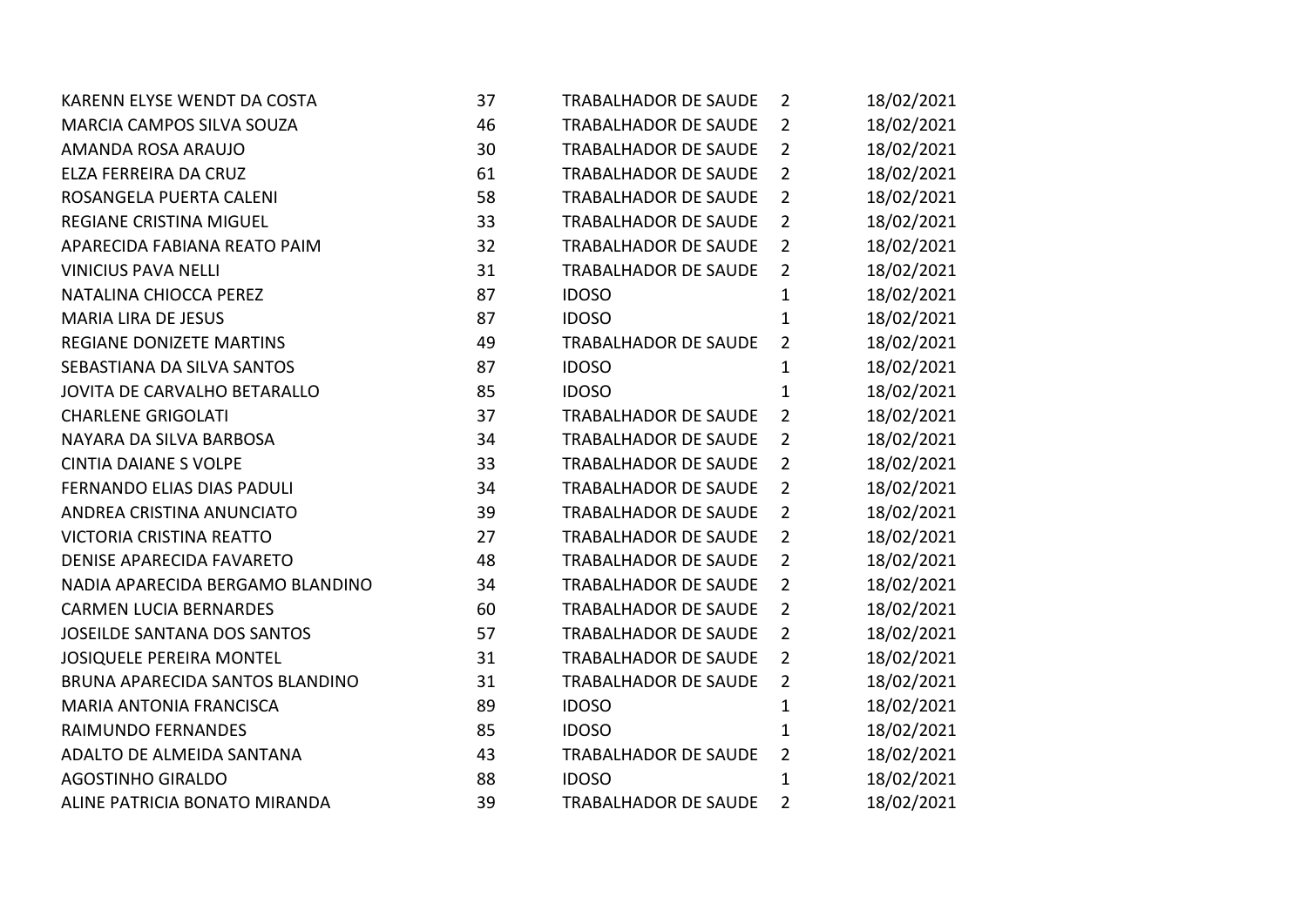| ANA CLAUDIA VALENCIANO BUCALON          | 32 | TRABALHADOR DE SAUDE        | $\overline{2}$ | 18/02/2021 |
|-----------------------------------------|----|-----------------------------|----------------|------------|
| ANDREA CRISTINA PEREZ CASTILHO          | 46 | <b>TRABALHADOR DE SAUDE</b> | $\overline{2}$ | 18/02/2021 |
| ANGELITA RINALDI BERLESE                | 45 | TRABALHADOR DE SAUDE        | $\overline{2}$ | 18/02/2021 |
| <b>ANTONIO RODRIGUES MENEZES</b>        | 25 | <b>TRABALHADOR DE SAUDE</b> | $\overline{2}$ | 18/02/2021 |
| <b>APARECIDA LINO</b>                   | 86 | <b>IDOSO</b>                | $\mathbf{1}$   | 18/02/2021 |
| CARMEM SILVA DE OLIVEIRA                | 66 | TRABALHADOR DE SAUDE        | $\overline{2}$ | 18/02/2021 |
| CATHARINA MORANDO MIDEIRA               | 89 | <b>IDOSO</b>                | $\mathbf{1}$   | 18/02/2021 |
| <b>CLAUDIA MARQUES LORENCINI</b>        | 44 | <b>TRABALHADOR DE SAUDE</b> | $\overline{2}$ | 18/02/2021 |
| <b>CLAUDIA REGINA SARAN</b>             | 47 | <b>TRABALHADOR DE SAUDE</b> | $\overline{2}$ | 18/02/2021 |
| CRISTIANE APARECIDA DALPOGETO           | 50 | <b>TRABALHADOR DE SAUDE</b> | $\overline{2}$ | 18/02/2021 |
| DAISY FABIANE AUGUSTO                   | 46 | <b>TRABALHADOR DE SAUDE</b> | $\overline{2}$ | 18/02/2021 |
| DARCIANA VERCEZI DOS SANTOS PAULETO     | 47 | <b>TRABALHADOR DE SAUDE</b> | $\overline{2}$ | 18/02/2021 |
| <b>DENIS HENRIQUE GREGOLATE</b>         | 31 | <b>TRABALHADOR DE SAUDE</b> | $\overline{2}$ | 18/02/2021 |
| DENISE GEBARA ALTERO AREVALO            | 55 | <b>TRABALHADOR DE SAUDE</b> | $\overline{2}$ | 18/02/2021 |
| <b>DORALISE RODRIGUES</b>               | 56 | <b>TRABALHADOR DE SAUDE</b> | $\overline{2}$ | 18/02/2021 |
| ELAINE CRISTINA MANTOVANI PAGANINI      | 44 | <b>TRABALHADOR DE SAUDE</b> | $\overline{2}$ | 18/02/2021 |
| <b>ELAINE FERREIRA DOS SANTOS</b>       | 24 | <b>TRABALHADOR DE SAUDE</b> | $\overline{2}$ | 18/02/2021 |
| ELISA VIOLIN DE VICENTE                 | 41 | TRABALHADOR DE SAUDE        | $\overline{2}$ | 18/02/2021 |
| EURIPEDES FERREIRA DE SOUZA             | 62 | <b>TRABALHADOR DE SAUDE</b> | $\overline{2}$ | 18/02/2021 |
| <b>FABIANO SOARES</b>                   | 45 | <b>TRABALHADOR DE SAUDE</b> | $\overline{2}$ | 18/02/2021 |
| FERNANDO BARTOLOMEU                     | 39 | TRABALHADOR DE SAUDE        | $\overline{2}$ | 18/02/2021 |
| <b>GEISA LARISSA DA SILVA</b>           | 29 | TRABALHADOR DE SAUDE        | $\overline{2}$ | 18/02/2021 |
| <b>GENILSON RODRIGUES DA SILVA</b>      | 50 | <b>TRABALHADOR DE SAUDE</b> | $2^{\circ}$    | 18/02/2021 |
| <b>GERALDA ALVES CITTA</b>              | 86 | <b>IDOSO</b>                | $\mathbf{1}$   | 18/02/2021 |
| IVANILDES DE JESUS MONTERO DE FIGUEREDO | 55 | <b>TRABALHADOR DE SAUDE</b> | $\overline{2}$ | 18/02/2021 |
| IZABEL MACHADO BONICENHA                | 87 | <b>IDOSO</b>                | $\mathbf{1}$   | 18/02/2021 |
| KARIN HELENE RAMOS PASSOS MESQUITA      | 48 | <b>TRABALHADOR DE SAUDE</b> | $\overline{2}$ | 18/02/2021 |
| LAURO LUIZ DA SILVA                     | 65 | TRABALHADOR DE SAUDE        | $\overline{2}$ | 18/02/2021 |
| <b>LEANDRA BOUTILET BORGES</b>          | 42 | <b>TRABALHADOR DE SAUDE</b> | $\overline{2}$ | 18/02/2021 |
| LUCAS FRATA CARVALHO                    | 26 | <b>TRABALHADOR DE SAUDE</b> | $\overline{2}$ | 18/02/2021 |
|                                         |    |                             |                |            |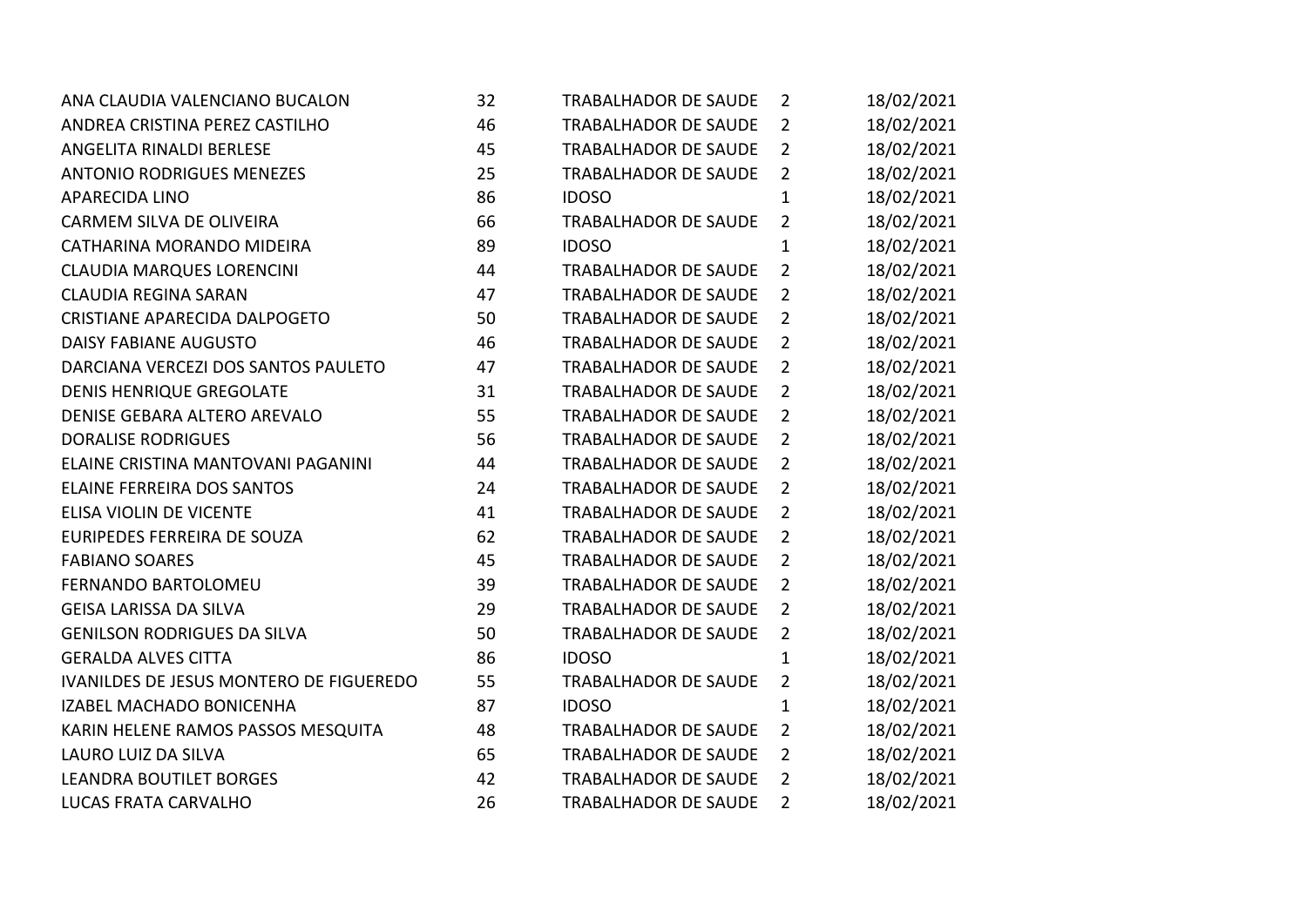| LUCIA SILVANA DOS REIS             | 74 | <b>TRABALHADOR DE SAUDE</b> | $\overline{2}$ | 18/02/2021 |
|------------------------------------|----|-----------------------------|----------------|------------|
| LUCIMARI ADELIA SAQUETO MASSON     | 42 | <b>TRABALHADOR DE SAUDE</b> | $\overline{2}$ | 18/02/2021 |
| <b>MARCELO GOMES</b>               | 28 | TRABALHADOR DE SAUDE        | $\overline{2}$ | 18/02/2021 |
| MARIA ANNA GRADE ARAUJO            | 84 | <b>IDOSO</b>                | $\mathbf{1}$   | 18/02/2021 |
| <b>MARIA CRISTINA SABIA BORGES</b> | 39 | <b>TRABALHADOR DE SAUDE</b> | $\overline{2}$ | 18/02/2021 |
| MARIA CRISTINA THEODORO DA SILVA   | 32 | <b>TRABALHADOR DE SAUDE</b> | $\overline{2}$ | 18/02/2021 |
| MARIA DE LURDES DOS SANTOS         | 57 | <b>TRABALHADOR DE SAUDE</b> | $\overline{2}$ | 18/02/2021 |
| MARIA GABRIELLA MARTINI RORATO     | 21 | TRABALHADOR DE SAUDE        | $\overline{2}$ | 18/02/2021 |
| MARIA PAULA DE SOUSA CARREIRA      | 58 | <b>TRABALHADOR DE SAUDE</b> | $\overline{2}$ | 18/02/2021 |
| <b>MARLI ANDREIA ROSSIN</b>        | 47 | TRABALHADOR DE SAUDE        | $\overline{2}$ | 18/02/2021 |
| <b>MARLI APARECIDA SIMOES</b>      | 50 | TRABALHADOR DE SAUDE        | $\overline{2}$ | 18/02/2021 |
| <b>NAIR SANTOS DE OLIVEIRA</b>     | 95 | <b>IDOSO</b>                | $\mathbf{1}$   | 18/02/2021 |
| PATRICIA FERNANDA BOLDRIN          | 41 | <b>TRABALHADOR DE SAUDE</b> | $\overline{2}$ | 18/02/2021 |
| PAULO ROBERTO NICOLINO             | 57 | <b>TRABALHADOR DE SAUDE</b> | $\overline{2}$ | 18/02/2021 |
| RENATA IZIS LASCALLA               | 50 | <b>TRABALHADOR DE SAUDE</b> | $\overline{2}$ | 18/02/2021 |
| RICARDO ALVES BATISTA              | 35 | TRABALHADOR DE SAUDE        | $\overline{2}$ | 18/02/2021 |
| RICARDO APARECIDO DE JESUS SACCON  | 41 | <b>TRABALHADOR DE SAUDE</b> | $\overline{2}$ | 18/02/2021 |
| ROSA DE MACEDO ARANTES MARTINS     | 89 | <b>IDOSO</b>                | $\mathbf{1}$   | 18/02/2021 |
| ROSALINA PEREIRA                   | 55 | <b>TRABALHADOR DE SAUDE</b> | $\overline{2}$ | 18/02/2021 |
| ROSANA HELENA DOS SANTOS OLIVEIRA  | 51 | TRABALHADOR DE SAUDE        | $\overline{2}$ | 18/02/2021 |
| ROSELI DE FATIMA PEREIRA PEREZ     | 50 | <b>TRABALHADOR DE SAUDE</b> | $\overline{2}$ | 18/02/2021 |
| ROSIMEIRE RODRIGUES CABRAL         | 41 | TRABALHADOR DE SAUDE        | $\overline{2}$ | 18/02/2021 |
| SILVIA HELENA CARNEVALI            | 54 | <b>TRABALHADOR DE SAUDE</b> | $\overline{2}$ | 18/02/2021 |
| SONIA COSMO REGINA FRANCO          | 60 | TRABALHADOR DE SAUDE        | $\overline{2}$ | 18/02/2021 |
| SUSANA DE SOUZA BRAVO              | 53 | <b>TRABALHADOR DE SAUDE</b> | $\overline{2}$ | 18/02/2021 |
| TAUANA PRISCILA CANDIDO DA SILVA   | 32 | <b>TRABALHADOR DE SAUDE</b> | $\overline{2}$ | 18/02/2021 |
| TELMA LOPES RESENDE DE OLIVEIRA    | 49 | <b>TRABALHADOR DE SAUDE</b> | $\overline{2}$ | 18/02/2021 |
| THIAGO RODRIGUES TONELLO           | 32 | TRABALHADOR DE SAUDE        | $\overline{2}$ | 18/02/2021 |
| VALQUIRIA APARECIDA CARREIRA       | 59 | <b>TRABALHADOR DE SAUDE</b> | $\overline{2}$ | 18/02/2021 |
| VANESSA FREIRIA LEITE BORELLA      | 40 | <b>TRABALHADOR DE SAUDE</b> | $\overline{2}$ | 18/02/2021 |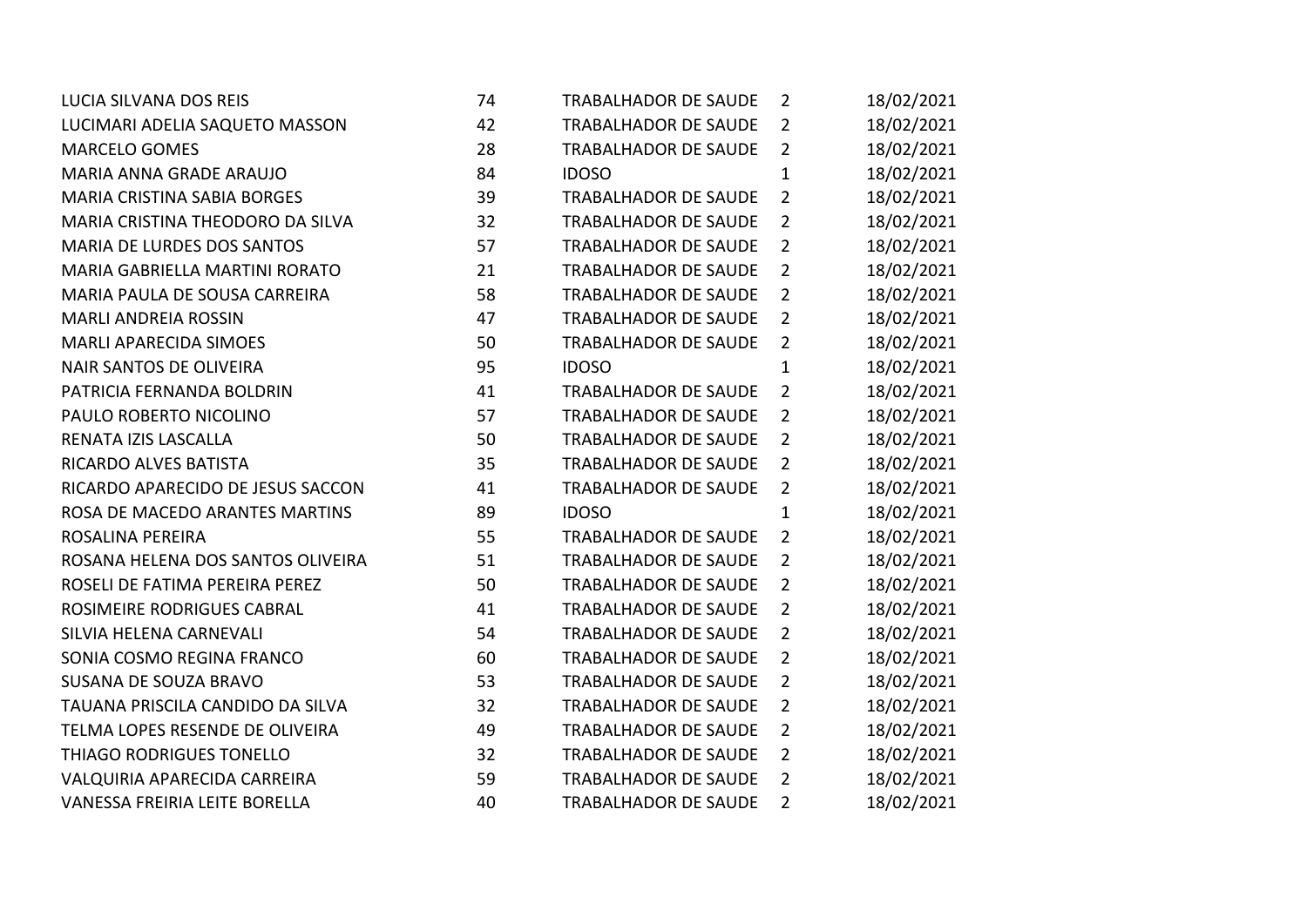| <b>VANESSA MENEZES ROSSIN</b>       | 37 | TRABALHADOR DE SAUDE        | $\overline{2}$ | 18/02/2021 |
|-------------------------------------|----|-----------------------------|----------------|------------|
| VIRGELINA THEODOROSKI SIMOES        | 88 | <b>IDOSO</b>                | $\mathbf{1}$   | 18/02/2021 |
| <b>WILSON LASCALLA</b>              | 90 | <b>IDOSO</b>                | $\mathbf{1}$   | 18/02/2021 |
| KATIA CYLENE DE SOUZA               | 50 | <b>TRABALHADOR DE SAUDE</b> | $\overline{2}$ | 12/02/2021 |
| <b>DEBORA FELIPE VIEIRA</b>         | 35 | <b>TRABALHADOR DE SAUDE</b> | $2^{\circ}$    | 12/02/2021 |
| ROSIANE APARECIDA DE OLIVEIRA       | 39 | TRABALHADOR DE SAUDE        | $2^{\circ}$    | 12/02/2021 |
| ANA PERLA SICHIERI JARDIM           | 45 | TRABALHADOR DE SAUDE        | $\overline{2}$ | 12/02/2021 |
| <b>LEONILDA FERRO FERRANTE</b>      | 87 | <b>IDOSO</b>                | $\mathbf{1}$   | 12/02/2021 |
| SEBASTIO ROSA DOS SANTOS            | 90 | <b>IDOSO</b>                | $\mathbf{1}$   | 12/02/2021 |
| <b>DINA MORETTI</b>                 | 88 | <b>IDOSO</b>                | $\mathbf{1}$   | 12/02/2021 |
| ROBERTA GOMES DE AMORIM             | 40 | <b>TRABALHADOR DE SAUDE</b> | $\overline{2}$ | 12/02/2021 |
| MANOELINA ALVES DA SILVA            | 87 | <b>IDOSO</b>                | $\mathbf{1}$   | 12/02/2021 |
| <b>CLAUDIA IRENE REIS RODRIGUES</b> | 46 | TRABALHADOR DE SAUDE        | $2^{\circ}$    | 12/02/2021 |
| SILAVANA APARECIDA CRISTOFARO       | 57 | TRABALHADOR DE SAUDE        | $\overline{2}$ | 12/02/2021 |
| ANDREIA DE MARCO NICOLINO           | 41 | <b>TRABALHADOR DE SAUDE</b> | $\overline{2}$ | 12/02/2021 |
| ELISANGELA DA SILVA TOMAZELA        | 39 | <b>TRABALHADOR DE SAUDE</b> | $\overline{2}$ | 12/02/2021 |
| CLAUDINEIA DE SOUZA OLIVEIRA        | 30 | <b>TRABALHADOR DE SAUDE</b> | $2^{\circ}$    | 12/02/2021 |
| <b>JOSIANE CASTRO CORAUCCI</b>      | 42 | TRABALHADOR DE SAUDE        | $\overline{2}$ | 12/02/2021 |
| ATAMAI BICHOFFE PADULA              | 31 | TRABALHADOR DE SAUDE        | $\overline{2}$ | 12/02/2021 |
| JOSEFINA DE OLIVEIRA SOUZA          | 85 | <b>IDOSO</b>                | $\mathbf{1}$   | 12/02/2021 |
| ELAINE CRISTINA DANIEL ALVES        | 35 | <b>TRABALHADOR DE SAUDE</b> | $\mathbf{1}$   | 12/02/2021 |
| ANA PAULA AZEVEDO SANTOS            | 35 | TRABALHADOR DE SAUDE        | $2^{\circ}$    | 12/02/2021 |
| KATIA CRISTINA DA SILVA             | 45 | TRABALHADOR DE SAUDE        | $\overline{2}$ | 12/02/2021 |
| LUIZ GUSTAVO TIBERIO                | 24 | TRABALHADOR DE SAUDE        | $\overline{2}$ | 12/02/2021 |
| <b>THAIS MONTAGNINI</b>             | 30 | <b>TRABALHADOR DE SAUDE</b> | $\overline{2}$ | 12/02/2021 |
| RITA DAIOLA GROTA                   | 85 | <b>IDOSO</b>                | $\mathbf{1}$   | 12/02/2021 |
| DINA DA PENHA BARTOLOMEU            | 53 | <b>TRABALHADOR DE SAUDE</b> | $2^{\circ}$    | 12/02/2021 |
| JESSICA AQUINO VILACA SAITO         | 32 | <b>TRABALHADOR DE SAUDE</b> | $\overline{2}$ | 12/02/2021 |
| <b>SILVIA MARIA ROSSIN</b>          | 54 | <b>TRABALHADOR DE SAUDE</b> | $\overline{2}$ | 12/02/2021 |
| ROSILENE CRISTINA GOMES SILVA       | 35 | TRABALHADOR DE SAUDE        | $\overline{2}$ | 12/02/2021 |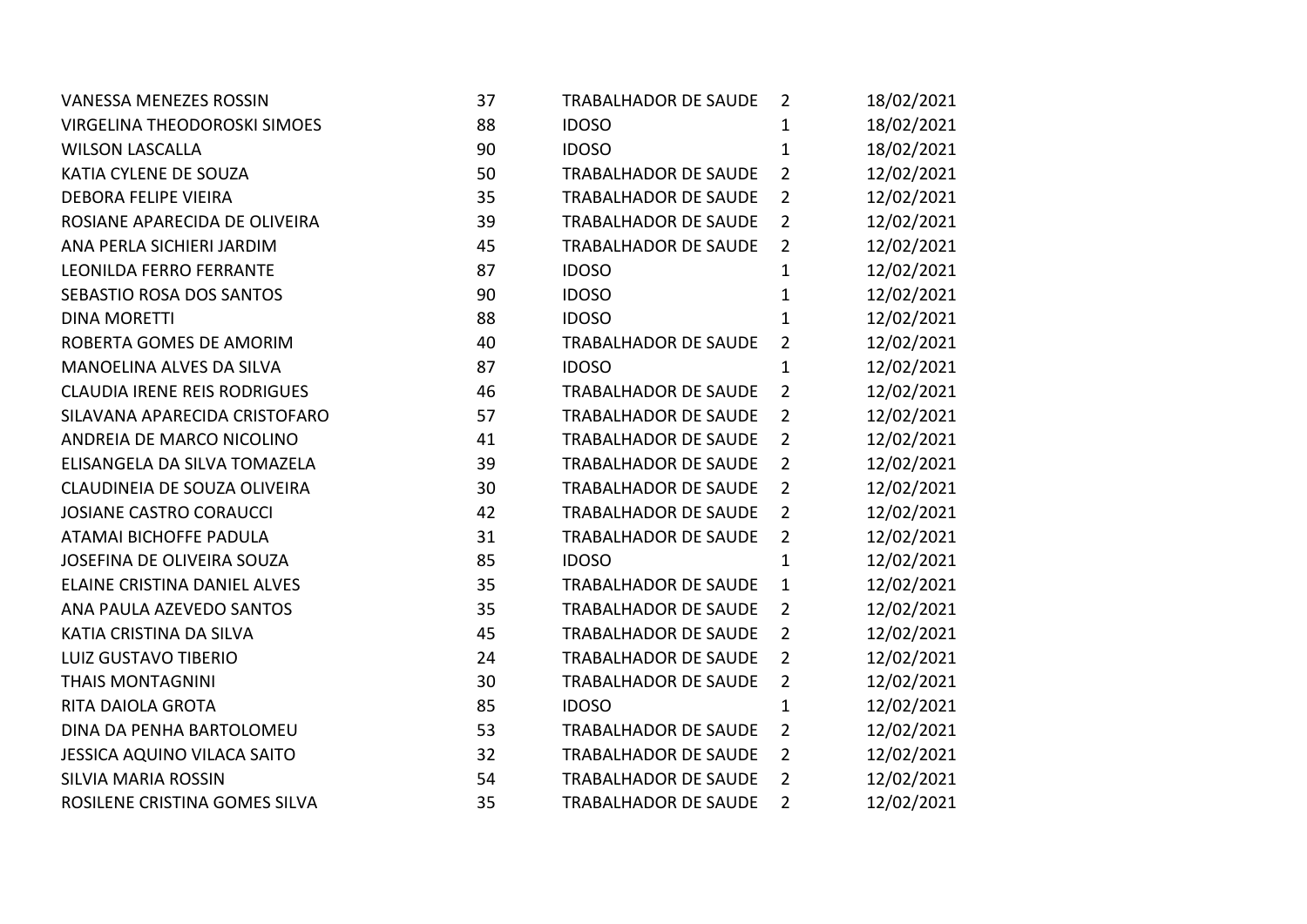| <b>KELMA DIAS MODESTO</b>         | 43 | TRABALHADOR DE SAUDE        | $\overline{2}$ | 12/02/2021 |
|-----------------------------------|----|-----------------------------|----------------|------------|
| MARIZA DONIZETE GUIMARAES         | 50 | TRABALHADOR DE SAUDE        | $2^{\circ}$    | 12/02/2021 |
| <b>OSWALDO RUFATO</b>             | 86 | <b>IDOSO</b>                | $\mathbf{1}$   | 12/02/2021 |
| <b>JOSE LUIS SOARES</b>           | 62 | TRABALHADOR DE SAUDE        | $\overline{2}$ | 12/02/2021 |
| <b>ADJANIR CHAVES GUARANTIN</b>   | 86 | <b>IDOSO</b>                | $\mathbf{1}$   | 12/02/2021 |
| <b>ADRIANO CESAR RIBEIRO</b>      | 38 | <b>TRABALHADOR DE SAUDE</b> | $\overline{2}$ | 12/02/2021 |
| <b>ALBERTINA MARTINS PEREZ</b>    | 97 | <b>IDOSO</b>                | $\mathbf{1}$   | 12/02/2021 |
| ALCIDES CARLOS DA SILVA           | 87 | <b>IDOSO</b>                | $\mathbf{1}$   | 12/02/2021 |
| ALEX PESSOTO BARROZO              | 28 | TRABALHADOR DE SAUDE        | $2^{\circ}$    | 12/02/2021 |
| ALEXANDRINA BEZERRA LOPES         | 87 | <b>IDOSO</b>                | $\mathbf{1}$   | 12/02/2021 |
| <b>ALZIRA CINTO VICENTINI</b>     | 87 | <b>IDOSO</b>                | $\mathbf{1}$   | 12/02/2021 |
| AMELIA SARTORI REATTO             | 87 | <b>IDOSO</b>                | $\mathbf{1}$   | 12/02/2021 |
| <b>AMILTON AUGUSTO DOS SANTOS</b> | 89 | <b>IDOSO</b>                | $\mathbf{1}$   | 12/02/2021 |
| ANA MARIA SANTANA                 | 49 | TRABALHADOR DE SAUDE        | $\overline{2}$ | 12/02/2021 |
| <b>ANDRE BORGES MARTINS</b>       | 42 | <b>TRABALHADOR DE SAUDE</b> | $\overline{2}$ | 12/02/2021 |
| <b>ANDRE LUIS NEVES</b>           | 62 | <b>TRABALHADOR DE SAUDE</b> | $\overline{2}$ | 12/02/2021 |
| ANDREA CRISTINA ROSA              | 38 | TRABALHADOR DE SAUDE        | $2^{\circ}$    | 12/02/2021 |
| ANELIDA BAGGIO DE OLIVEIRA        | 86 | <b>IDOSO</b>                | $\mathbf{1}$   | 12/02/2021 |
| ANGELICA CABRAL PEREIRA DE BONIS  | 39 | <b>TRABALHADOR DE SAUDE</b> | $\overline{2}$ | 12/02/2021 |
| <b>ANOR FRANCISCO MARTINI</b>     | 85 | <b>IDOSO</b>                | $\mathbf{1}$   | 12/02/2021 |
| <b>ANTONIA NARDI COLETO</b>       | 85 | <b>IDOSO</b>                | $\mathbf{1}$   | 12/02/2021 |
| ANTONIO CARLOS DE ASSIS FILHO     | 41 | TRABALHADOR DE SAUDE        | $2^{\circ}$    | 12/02/2021 |
| ANTONIO DONIZETE ADAMI            | 63 | <b>TRABALHADOR DE SAUDE</b> | $2^{\circ}$    | 12/02/2021 |
| <b>ANTONIO GUERRERO</b>           | 89 | <b>IDOSO</b>                | $\mathbf{1}$   | 12/02/2021 |
| <b>ANTONIO MANOEL PEREIRA</b>     | 85 | <b>IDOSO</b>                | $\mathbf{1}$   | 12/02/2021 |
| <b>ANTONIO MASSOM</b>             | 86 | <b>IDOSO</b>                | $\mathbf{1}$   | 12/02/2021 |
| <b>ANTONIO MILAM</b>              | 87 | <b>IDOSO</b>                | $\mathbf{1}$   | 12/02/2021 |
| <b>ANTONIO VICENTINI</b>          | 86 | <b>IDOSO</b>                | $\mathbf{1}$   | 12/02/2021 |
| APARECIDA VICENTINA DE CHAPINA    | 87 | <b>IDOSO</b>                | $\mathbf{1}$   | 12/02/2021 |
| <b>ARCIDIO VALENTE</b>            | 88 | <b>IDOSO</b>                | $\mathbf{1}$   | 12/02/2021 |
|                                   |    |                             |                |            |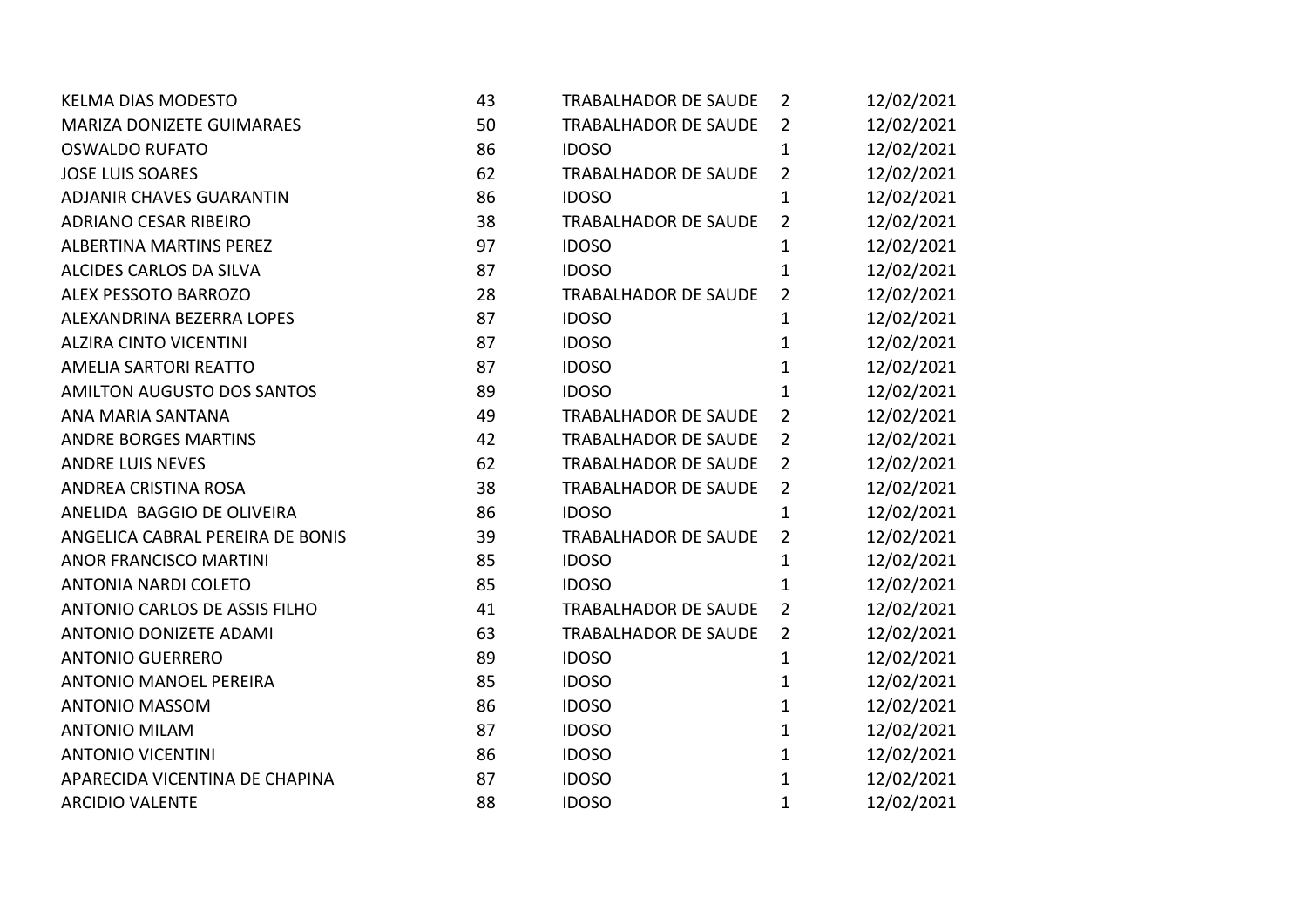| ARIANE APARECIDA FINOTTI OLIVEIRA | 22 | TRABALHADOR DE SAUDE        | 2              | 12/02/2021 |
|-----------------------------------|----|-----------------------------|----------------|------------|
| <b>AUREA TEREZINHA GONCALVES</b>  | 87 | <b>IDOSO</b>                | $\mathbf{1}$   | 12/02/2021 |
| <b>AURENI FANTINATTI FABRI</b>    | 85 | <b>IDOSO</b>                | $\mathbf{1}$   | 12/02/2021 |
| <b>BARBARA MUNIZ MANFREDI</b>     | 34 | <b>TRABALHADOR DE SAUDE</b> | $\overline{2}$ | 12/02/2021 |
| BEATRIZ GONCALVES DE ANDRADE      | 27 | <b>TRABALHADOR DE SAUDE</b> | $\overline{2}$ | 12/02/2021 |
| BERCIHA BATIZOCO MOREIRA          | 86 | <b>IDOSO</b>                | $\mathbf{1}$   | 12/02/2021 |
| BERNARDINO PEREIRA LIMA           | 89 | <b>IDOSO</b>                | $\mathbf{1}$   | 12/02/2021 |
| CACILDA FANTINATE MASSOM          | 86 | <b>IDOSO</b>                | 1              | 12/02/2021 |
| CANILDA FANTINATTI MORANDO        | 85 | <b>IDOSO</b>                | $\mathbf{1}$   | 12/02/2021 |
| CARLA CRISTINA PUGNOLI SIENA      | 50 | <b>TRABALHADOR DE SAUDE</b> | $\overline{2}$ | 12/02/2021 |
| <b>CARLOS ROBERTO SANTANA</b>     | 54 | <b>TRABALHADOR DE SAUDE</b> | $\overline{2}$ | 12/02/2021 |
| <b>CASSIANO CARREIRA</b>          | 89 | <b>IDOSO</b>                | $\mathbf{1}$   | 12/02/2021 |
| <b>CELIA FRATA FERRARI</b>        | 85 | <b>IDOSO</b>                | $\mathbf{1}$   | 12/02/2021 |
| <b>CHAUANA GRENICA BARREIROS</b>  | 30 | <b>TRABALHADOR DE SAUDE</b> | $2^{\circ}$    | 12/02/2021 |
| <b>CLARICE PURCINELLI JORGE</b>   | 86 | <b>IDOSO</b>                | $\mathbf{1}$   | 12/02/2021 |
| <b>CLEIDE TRINDADE DE SOUZA</b>   | 88 | <b>IDOSO</b>                | $\mathbf 1$    | 12/02/2021 |
| CONCEICAO APARECIDA GULLO         | 87 | <b>IDOSO</b>                | $\mathbf{1}$   | 12/02/2021 |
| <b>CONSTANTE CADAMURO</b>         | 86 | <b>IDOSO</b>                | 1              | 12/02/2021 |
| <b>CRISTIANE SIENA</b>            | 65 | <b>TRABALHADOR DE SAUDE</b> | $\overline{2}$ | 12/02/2021 |
| CRISTIANO AVELINO DE SOUZA        | 33 | <b>TRABALHADOR DE SAUDE</b> | $2^{\circ}$    | 12/02/2021 |
| <b>DAGMAR VELENTE DE S</b>        | 87 | <b>IDOSO</b>                | $\mathbf{1}$   | 12/02/2021 |
| DAGMAR VENANCIO DA COSTA          | 87 | <b>IDOSO</b>                | $\mathbf{1}$   | 12/02/2021 |
| <b>DAIANE MICHELI PAULINO</b>     | 40 | <b>TRABALHADOR DE SAUDE</b> | $\overline{2}$ | 12/02/2021 |
| DANILO JERONIMO SILVA             | 35 | <b>TRABALHADOR DE SAUDE</b> | $\overline{2}$ | 12/02/2021 |
| DAYAN ALEX ROCHA                  | 42 | <b>TRABALHADOR DE SAUDE</b> | $\overline{2}$ | 12/02/2021 |
| <b>DELCIDES ESTEVES</b>           | 85 | <b>IDOSO</b>                | $\mathbf{1}$   | 12/02/2021 |
| DELCIRA DE OLIVEIRA ROSSATO       | 87 | <b>IDOSO</b>                | $\mathbf{1}$   | 12/02/2021 |
| <b>DIRCE SIENA</b>                | 86 | <b>IDOSO</b>                | $\mathbf{1}$   | 12/02/2021 |
| <b>EDER CALIL GALLAN</b>          | 38 | TRABALHADOR DE SAUDE        | $\mathbf{1}$   | 12/02/2021 |
| <b>ELIDIO GULLO</b>               | 87 | <b>IDOSO</b>                | $\mathbf 1$    | 12/02/2021 |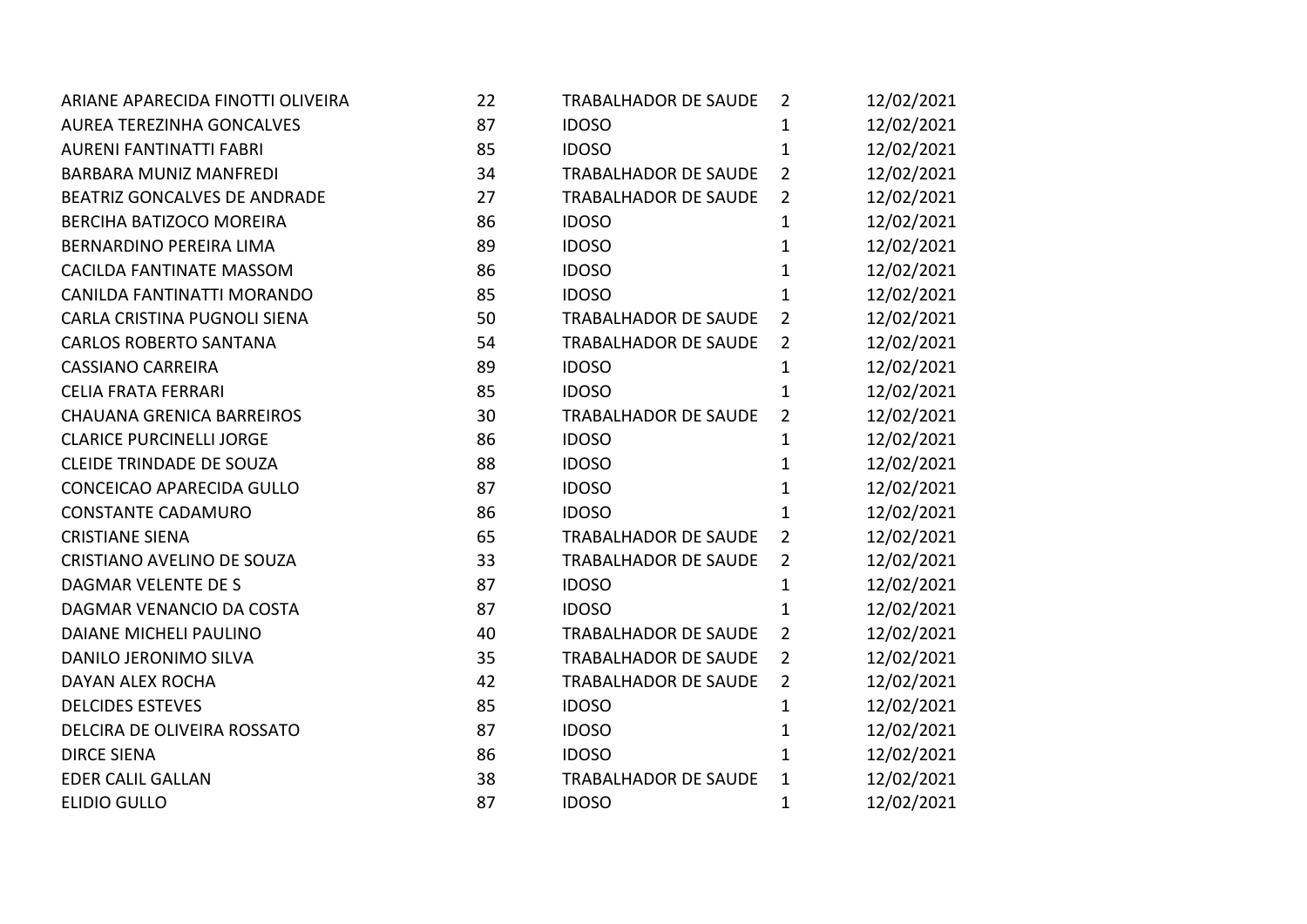| ELISA LEITE DA SILVA                   | 86 | <b>IDOSO</b>                | $\mathbf{1}$   | 12/02/2021 |
|----------------------------------------|----|-----------------------------|----------------|------------|
| ELIZANGELA CRISTINA ONOFRE             | 41 | TRABALHADOR DE SAUDE        | $\overline{2}$ | 12/02/2021 |
| ELLOISE CAMPOS JOVINO                  | 39 | TRABALHADOR DE SAUDE        | $\overline{2}$ | 12/02/2021 |
| <b>ELZA AISSA ARANTES</b>              | 88 | <b>IDOSO</b>                | $\mathbf{1}$   | 12/02/2021 |
| EMILIA VITURINA DE SOUSA               | 88 | <b>IDOSO</b>                | $\mathbf{1}$   | 12/02/2021 |
| <b>ENY PAULLETTI TOMAZELLA</b>         | 91 | <b>IDOSO</b>                | $\mathbf{1}$   | 12/02/2021 |
| <b>EURYPEDES MARTINS</b>               | 85 | <b>IDOSO</b>                | $\mathbf{1}$   | 12/02/2021 |
| <b>EVANDRO FERREIRA PASSOS</b>         | 45 | <b>TRABALHADOR DE SAUDE</b> | $\overline{2}$ | 12/02/2021 |
| <b>EXPEDITO LUCIO DE MEDEIROS</b>      | 49 | <b>TRABALHADOR DE SAUDE</b> | $\mathbf{1}$   | 12/02/2021 |
| <b>EZIO MANTOANELLI</b>                | 89 | <b>IDOSO</b>                | $\mathbf{1}$   | 12/02/2021 |
| <b>FABIANA DOS SANTOS</b>              | 32 | <b>TRABALHADOR DE SAUDE</b> | $\overline{2}$ | 12/02/2021 |
| FERNANDO APARECIDO PAULA               | 41 | TRABALHADOR DE SAUDE        | $\overline{2}$ | 12/02/2021 |
| <b>FLAVIO BOLETA</b>                   | 88 | <b>IDOSO</b>                | $\mathbf{1}$   | 12/02/2021 |
| <b>GABRIEL SALIM CASSEB</b>            | 33 | <b>TRABALHADOR DE SAUDE</b> | $\overline{2}$ | 12/02/2021 |
| <b>GEDALIAS DE SPOUZA OLIVEIRA</b>     | 34 | TRABALHADOR DE SAUDE        | $\overline{2}$ | 12/02/2021 |
| <b>GENY PEGORIN CADAMURO VIRGINIO</b>  | 87 | <b>IDOSO</b>                | $\mathbf{1}$   | 12/02/2021 |
| <b>GISELDA MARIA NUNES DA COSTA</b>    | 41 | <b>TRABALHADOR DE SAUDE</b> | $\overline{2}$ | 12/02/2021 |
| HERMELINDA PERISSOTO CHAPINA           | 85 | <b>IDOSO</b>                | $\mathbf{1}$   | 12/02/2021 |
| HILDAIR FELIPPE MARCHIO                | 86 | <b>IDOSO</b>                | 1              | 12/02/2021 |
| <b>ILDA AZEVEDO LEITE</b>              | 86 | <b>IDOSO</b>                | $\mathbf{1}$   | 12/02/2021 |
| <b>IOLANDA LUZENTI GULLO</b>           | 87 | <b>IDOSO</b>                | $\mathbf{1}$   | 12/02/2021 |
| IRACEMA MIRALHA MESQUITA               | 86 | <b>IDOSO</b>                | $\mathbf{1}$   | 12/02/2021 |
| <b>IRES FRANZONI</b>                   | 85 | <b>IDOSO</b>                | $\mathbf{1}$   | 12/02/2021 |
| <b>IRINEU MOYS</b>                     | 85 | <b>IDOSO</b>                | 1              | 12/02/2021 |
| <b>IVELISE MIGUEL VICCARI OLIVEIRA</b> | 59 | <b>TRABALHADOR DE SAUDE</b> | $\overline{2}$ | 12/02/2021 |
| <b>JACOMO DE VICENTE</b>               | 88 | <b>IDOSO</b>                | 1              | 12/02/2021 |
| JACY DA SILVA PEREZ                    | 89 | <b>IDOSO</b>                | $\mathbf{1}$   | 12/02/2021 |
| JANDYRA COLOMBARI LOURENCINE           | 87 | <b>IDOSO</b>                | 1              | 12/02/2021 |
| JANDYRA MASSON DE VICENTE              | 91 | <b>IDOSO</b>                | $\mathbf 1$    | 12/02/2021 |
| JAQUELINE DOS SANTOS NASCIMENTO        | 31 | <b>TRABALHADOR DE SAUDE</b> | $\overline{2}$ | 12/02/2021 |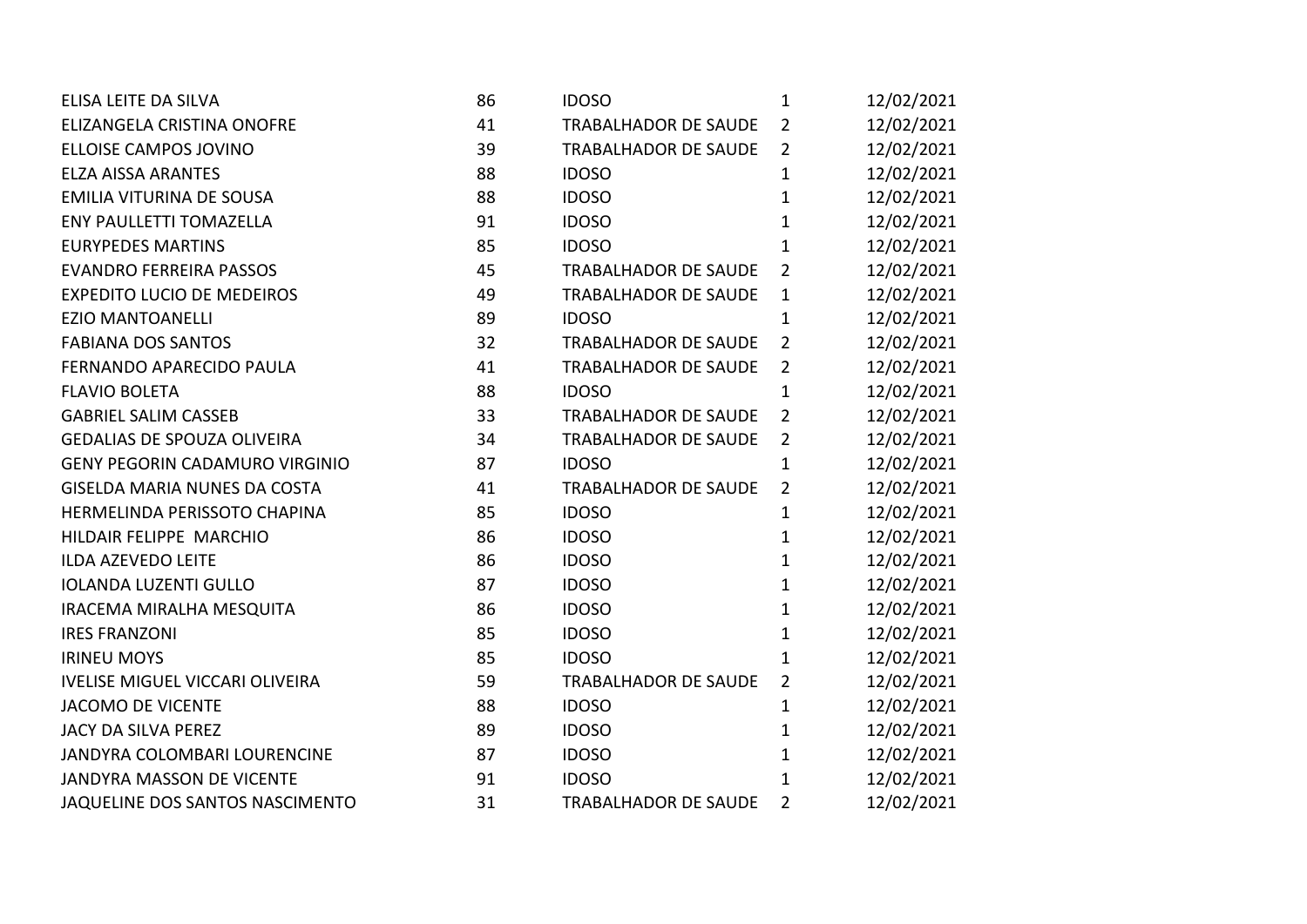| <b>JHENIFER SILVA BONATTI</b>        | 28  | TRABALHADOR DE SAUDE        | $\overline{2}$ | 12/02/2021 |
|--------------------------------------|-----|-----------------------------|----------------|------------|
| <b>JOAO ALVES FERREIRA</b>           | 87  | <b>IDOSO</b>                | 1              | 12/02/2021 |
| <b>JOAO GARCIA FILHO</b>             | 84  | <b>IDOSO</b>                | $\mathbf{1}$   | 12/02/2021 |
| <b>JOAQUIM GRANDI</b>                | 88  | <b>IDOSO</b>                | $\mathbf{1}$   | 12/02/2021 |
| <b>JOSE ALVES DOS SANTOS</b>         | 89  | <b>IDOSO</b>                | $\mathbf{1}$   | 12/02/2021 |
| <b>JOSE ANTONIO S MELANI</b>         | 61  | <b>TRABALHADOR DE SAUDE</b> | $\overline{2}$ | 12/02/2021 |
| <b>JOSE CARLOS FERNANDES</b>         | 87  | <b>IDOSO</b>                | $\mathbf{1}$   | 12/02/2021 |
| <b>JOSE GIMENES</b>                  | 85  | <b>IDOSO</b>                | $\mathbf{1}$   | 12/02/2021 |
| <b>JOSE MANOEL MACHADO</b>           | 89  | <b>IDOSO</b>                | $\mathbf{1}$   | 12/02/2021 |
| <b>JOSE MANTOANI</b>                 | 100 | <b>IDOSO</b>                | $\mathbf{1}$   | 12/02/2021 |
| <b>JOSE MORAVAS</b>                  | 89  | <b>IDOSO</b>                | $\mathbf{1}$   | 12/02/2021 |
| <b>JOSE ROBERTO NUNES DOS SANTOS</b> | 62  | TRABALHADOR DE SAUDE        | $\overline{2}$ | 12/02/2021 |
| JOSEPHINA SIQUEIRA PEREZ             | 84  | <b>IDOSO</b>                | $\mathbf{1}$   | 12/02/2021 |
| <b>JOSIANE HARUMI CIHODA LOPES</b>   | 19  | <b>TRABALHADOR DE SAUDE</b> | $\overline{2}$ | 12/02/2021 |
| <b>JULIO DE OLIVEIRA VALERI</b>      | 27  | <b>TRABALHADOR DE SAUDE</b> | $\overline{2}$ | 12/02/2021 |
| <b>JURACY DA SILVA PROSPERO</b>      | 87  | <b>IDOSO</b>                | $\mathbf{1}$   | 12/02/2021 |
| <b>JURACY DE CARVALHO CUNHA</b>      | 86  | <b>IDOSO</b>                | $\mathbf{1}$   | 12/02/2021 |
| <b>KAREN ARAUJO DE FREITAS</b>       | 42  | <b>TRABALHADOR DE SAUDE</b> | $\overline{2}$ | 12/02/2021 |
| LAZARA FABIANA MAGNI FRANZONI        | 45  | TRABALHADOR DE SAUDE        | $\overline{2}$ | 12/02/2021 |
| LAZINHA MARIA PELOSI TOLOI           | 85  | <b>IDOSO</b>                | $\mathbf{1}$   | 12/02/2021 |
| <b>LEONTINA CERIBELLI</b>            | 86  | <b>IDOSO</b>                | $\mathbf{1}$   | 12/02/2021 |
| LETICIA DANIEL DOS SANTOS LUPETI     | 28  | <b>TRABALHADOR DE SAUDE</b> | $\overline{2}$ | 12/02/2021 |
| LILIAN CASSIA CAMPOS FERREIRA BAGGIO | 55  | <b>TRABALHADOR DE SAUDE</b> | $\overline{2}$ | 12/02/2021 |
| LUCIENE BORGES MENDONCA              | 41  | TRABALHADOR DE SAUDE        | $\overline{2}$ | 12/02/2021 |
| LUCILENE APARECIDA SEGATO            | 52  | TRABALHADOR DE SAUDE        | $\overline{2}$ | 12/02/2021 |
| <b>LUIZ AGUIAR</b>                   | 85  | <b>IDOSO</b>                | $\mathbf{1}$   | 12/02/2021 |
| LUIZ ROBERTO MIRANDA NUNES           | 84  | <b>IDOSO</b>                | $\mathbf{1}$   | 12/02/2021 |
| <b>LURDES LIBERATO BAGGIO</b>        | 87  | <b>IDOSO</b>                | $\mathbf{1}$   | 12/02/2021 |
| LUZIA MOI VALENCIO                   | 87  | <b>IDOSO</b>                | $\mathbf{1}$   | 12/02/2021 |
| MAFALDA BORELLA FERREIRA             | 88  | <b>IDOSO</b>                | $\mathbf 1$    | 12/02/2021 |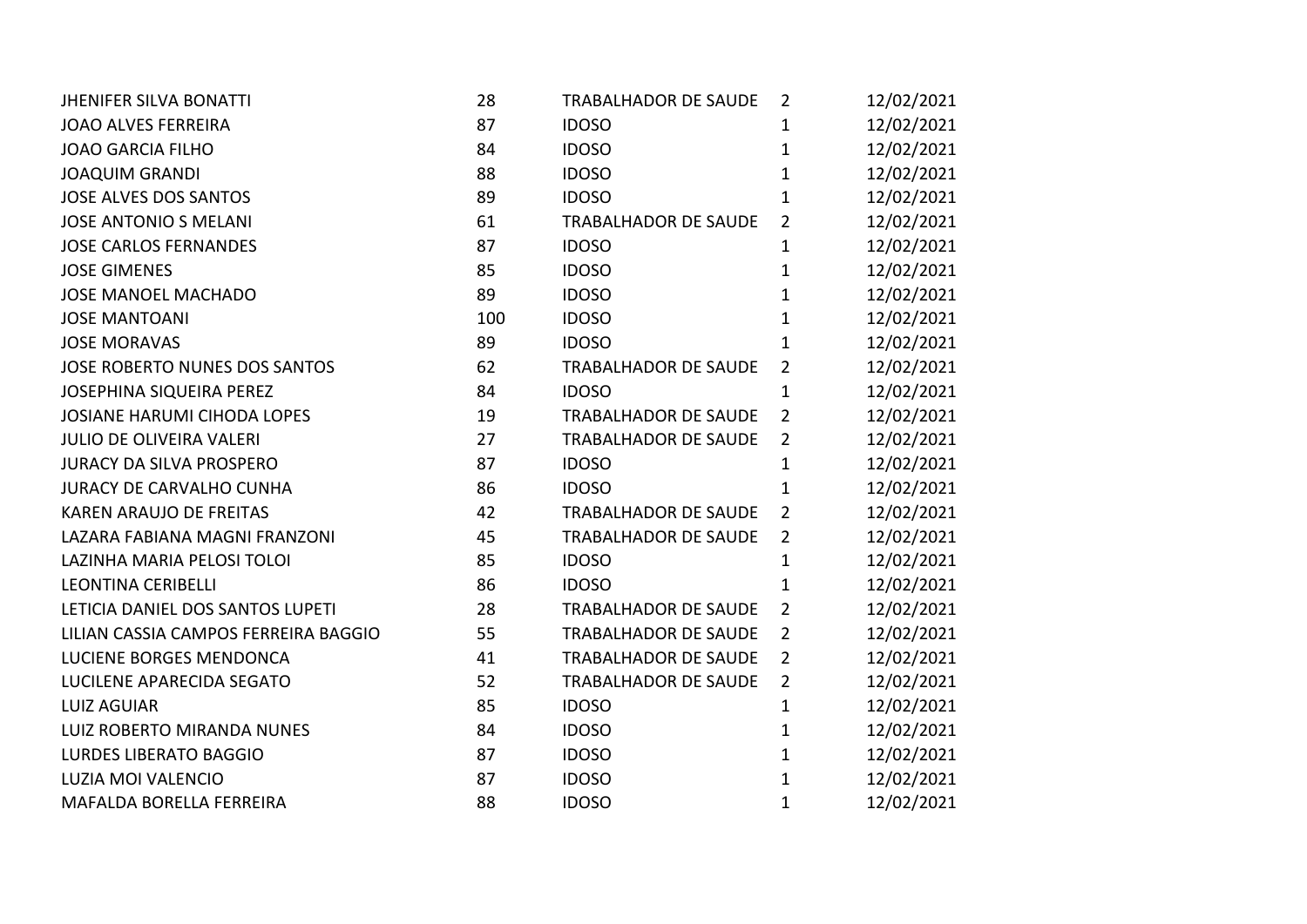| <b>MALVINA SILVA BORELLA</b>         | 50 | TRABALHADOR DE SAUDE        | $\overline{2}$ | 12/02/2021 |
|--------------------------------------|----|-----------------------------|----------------|------------|
| <b>MARCELA SOUZA FRATA</b>           | 18 | TRABALHADOR DE SAUDE        | $\overline{2}$ | 12/02/2021 |
| MARCIA REGINA RODRIGUES SOUZA        | 35 | <b>TRABALHADOR DE SAUDE</b> | $\overline{2}$ | 12/02/2021 |
| <b>MARCIA RENATA MOROTI</b>          | 46 | <b>TRABALHADOR DE SAUDE</b> | $\overline{2}$ | 12/02/2021 |
| <b>MARCIO RODRIGO GOMES</b>          | 40 | TRABALHADOR DE SAUDE        | $\overline{2}$ | 12/02/2021 |
| <b>MARCIONIRIO NUNES SIQUEIRA</b>    | 88 | <b>IDOSO</b>                | $\mathbf{1}$   | 12/02/2021 |
| <b>MARCOS ANTONIO MOROTI</b>         | 50 | <b>TRABALHADOR DE SAUDE</b> | $\overline{2}$ | 12/02/2021 |
| MARIA ALICE DELAGO SCOZZAFAVE        | 85 | <b>IDOSO</b>                | $\mathbf{1}$   | 12/02/2021 |
| MARIA ANGELA DE SOUZA                | 58 | TRABALHADOR DE SAUDE        | $\overline{2}$ | 12/02/2021 |
| MARIA ANTONIA DE OLIVEIRA            | 42 | TRABALHADOR DE SAUDE        | $\overline{2}$ | 12/02/2021 |
| MARIA APARECIDA DA SILVA             | 84 | <b>IDOSO</b>                | $\mathbf{1}$   | 12/02/2021 |
| MARIA APARECIDA LEMES MANTOANELLI    | 88 | <b>IDOSO</b>                | $\mathbf{1}$   | 12/02/2021 |
| MARIA APARECIDA PEREIRA DE MELLO     | 86 | <b>IDOSO</b>                | $\mathbf{1}$   | 12/02/2021 |
| MARIA APARECIDA TOMAZ DA SILVA       | 88 | <b>IDOSO</b>                | $\mathbf{1}$   | 12/02/2021 |
| MARIA APARECIDA VIALI MANTOANI       | 62 | <b>TRABALHADOR DE SAUDE</b> | $\overline{2}$ | 12/02/2021 |
| <b>MARIA COLLA FIFOLATTO</b>         | 89 | <b>IDOSO</b>                | $\mathbf 1$    | 12/02/2021 |
| MARIA DE LOURDES DE ALMEIDA R MACEDO | 86 | <b>IDOSO</b>                | $\mathbf{1}$   | 12/02/2021 |
| <b>MARIA EUNICE DE JESUS</b>         | 89 | <b>IDOSO</b>                | $\mathbf{1}$   | 12/02/2021 |
| <b>MARIO BRAGUIN</b>                 | 85 | <b>IDOSO</b>                | $\mathbf{1}$   | 12/02/2021 |
| MIRIAM GOMES DE OLIVEIRA SILVA       | 47 | TRABALHADOR DE SAUDE        | $\overline{2}$ | 12/02/2021 |
| NATALINO CADAMURO DE VICENTE         | 89 | <b>IDOSO</b>                | $\mathbf{1}$   | 12/02/2021 |
| <b>NEIDE THOMAS JORGE</b>            | 86 | <b>IDOSO</b>                | $\mathbf{1}$   | 12/02/2021 |
| <b>NELIO BENEDINI</b>                | 88 | <b>IDOSO</b>                | $\mathbf{1}$   | 12/02/2021 |
| <b>NEREU BAGGIO</b>                  | 88 | <b>IDOSO</b>                | $\mathbf{1}$   | 12/02/2021 |
| NIRZE BONONI ALVES FERREIRA          | 85 | <b>IDOSO</b>                | $\mathbf{1}$   | 12/02/2021 |
| <b>ODECIO MOREIRA</b>                | 85 | <b>IDOSO</b>                | $\mathbf{1}$   | 12/02/2021 |
| ODETE DA SILVA LEONELO               | 85 | <b>IDOSO</b>                | $\mathbf{1}$   | 12/02/2021 |
| <b>OLGA ROCHA GULLO</b>              | 86 | <b>IDOSO</b>                | $\mathbf{1}$   | 12/02/2021 |
| <b>ORLADO GONALVES</b>               | 85 | <b>IDOSO</b>                | $\mathbf{1}$   | 12/02/2021 |
| <b>OSIEL BATISTA DELINO</b>          | 37 | <b>TRABALHADOR DE SAUDE</b> | $\overline{2}$ | 12/02/2021 |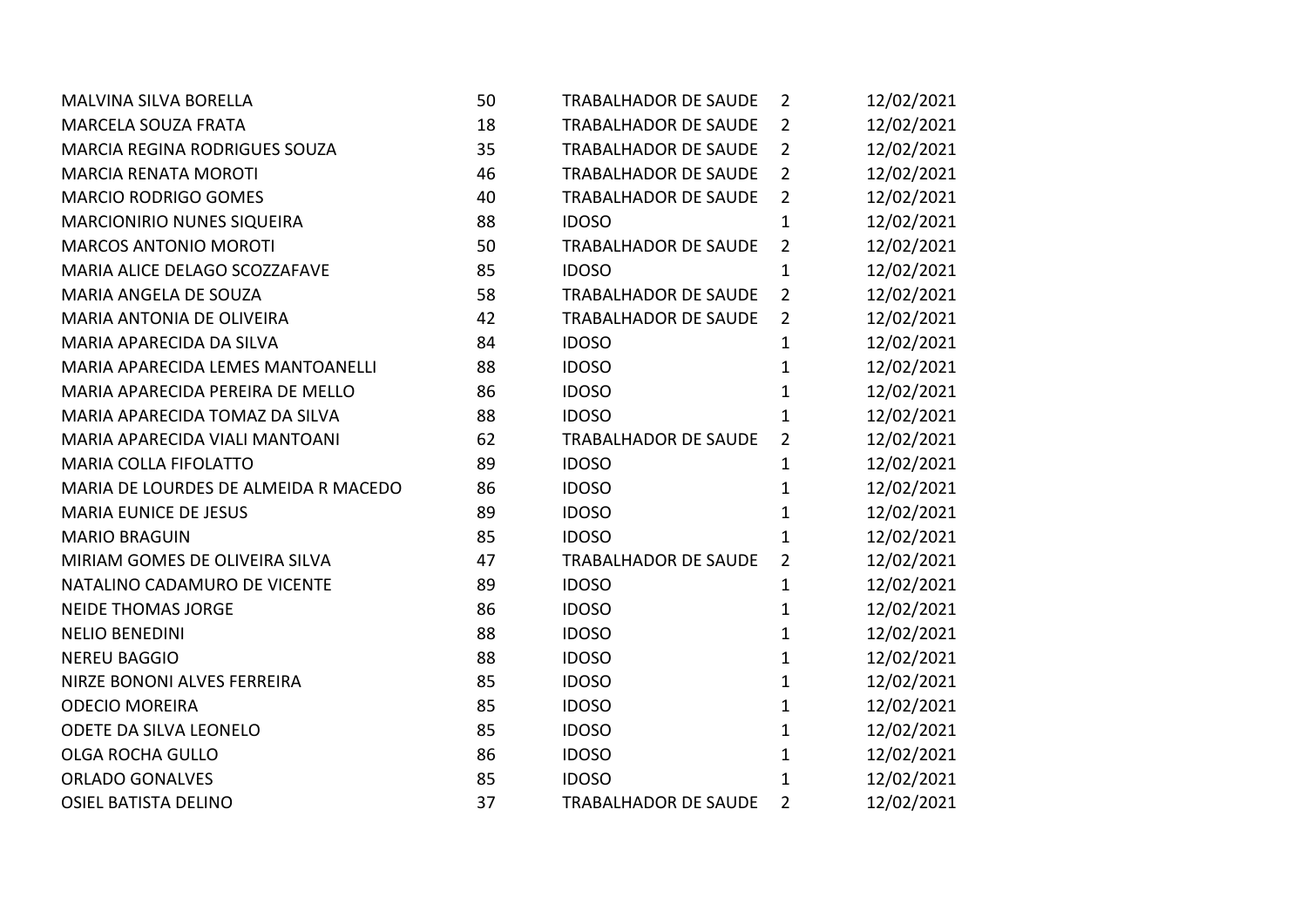| <b>PAULO SALATA</b>                | 89  | <b>IDOSO</b>                | $\mathbf 1$    | 12/02/2021 |
|------------------------------------|-----|-----------------------------|----------------|------------|
| PRISCILA DOS SANTOS FERREIRA       | 35  | <b>TRABALHADOR DE SAUDE</b> | $\overline{2}$ | 12/02/2021 |
| RECEILIDA ALMEIDA DA SILVA         | 89  | <b>IDOSO</b>                | $\mathbf{1}$   | 12/02/2021 |
| REGIANE DO CARMO VERAQUAS          | 39  | <b>TRABALHADOR DE SAUDE</b> | $\overline{2}$ | 12/02/2021 |
| RICARDO LASCALLA                   | 54  | TRABALHADOR DE SAUDE        | $\overline{2}$ | 12/02/2021 |
| ROSA MARIA DE MELLO MOI            | 89  | <b>IDOSO</b>                | $\mathbf{1}$   | 12/02/2021 |
| ROSAMEYRE MORANDO                  | 86  | <b>IDOSO</b>                | $\mathbf{1}$   | 12/02/2021 |
| ROSEANE SOUZA MARTINS              | 52  | <b>TRABALHADOR DE SAUDE</b> | $\overline{2}$ | 12/02/2021 |
| ROSIMEIRI BRABO PERIM MARQUES      | 48  | TRABALHADOR DE SAUDE        | $\overline{2}$ | 12/02/2021 |
| SANDRO MARCOLINO CABRAL            | 37  | TRABALHADOR DE SAUDE        | $\overline{2}$ | 12/02/2021 |
| SEBASTIANA ROSA VIALI              | 85  | <b>IDOSO</b>                | $\mathbf{1}$   | 12/02/2021 |
| SEBASTIAO GREGOLATI                | 85  | <b>IDOSO</b>                | $\mathbf{1}$   | 12/02/2021 |
| SERGIO ANTONIO DOS SANTOS          | 86  | <b>IDOSO</b>                | $\mathbf{1}$   | 12/02/2021 |
| SILVINO GONCALVES                  | 86  | <b>IDOSO</b>                | $\mathbf{1}$   | 12/02/2021 |
| <b>SIRLEY FERNANDES BENETI</b>     | 88  | <b>IDOSO</b>                | $\mathbf{1}$   | 12/02/2021 |
| <b>TEREZA BUCALON VIALLI</b>       | 104 | <b>IDOSO</b>                | $\mathbf{1}$   | 12/02/2021 |
| TEREZINHA MANTOANELI CARREIRA      | 87  | <b>IDOSO</b>                | $\mathbf{1}$   | 12/02/2021 |
| THAIS HELELA BERLESE               | 32  | TRABALHADOR DE SAUDE        | $\overline{2}$ | 12/02/2021 |
| THAIS KAWAATA CAMPOS CIXETA        | 19  | TRABALHADOR DE SAUDE        | $\overline{2}$ | 12/02/2021 |
| THEREZINHA VITTI                   | 84  | <b>IDOSO</b>                | $\mathbf{1}$   | 12/02/2021 |
| THIAGO MACHADO DE SOUZA            | 37  | <b>TRABALHADOR DE SAUDE</b> | $\overline{2}$ | 12/02/2021 |
| <b>UEBER GREGOLATE DO BONFIM</b>   | 89  | <b>IDOSO</b>                | $\mathbf{1}$   | 12/02/2021 |
| VALDINEI ALVES BEZERRA             | 41  | TRABALHADOR DE SAUDE        | $\overline{2}$ | 12/02/2021 |
| <b>VALTER MASSON</b>               | 89  | <b>IDOSO</b>                | $\mathbf{1}$   | 12/02/2021 |
| <b>VERIDIANA ELISA MONTEIRO</b>    | 39  | TRABALHADOR DE SAUDE        | $\overline{2}$ | 12/02/2021 |
| VERUSCA DE FATIMA FARIA BARTOLOMEU | 46  | TRABALHADOR DE SAUDE        | $\overline{2}$ | 12/02/2021 |
| <b>VICENTE MANDU DA SILVA</b>      | 86  | <b>IDOSO</b>                | $\mathbf{1}$   | 12/02/2021 |
| VILMA MARIA DE ANDRADE SARAN       | 89  | <b>IDOSO</b>                | 1              | 12/02/2021 |
| VINICIUS DA SILVA PEDROSO          | 25  | TRABALHADOR DE SAUDE        | $\overline{2}$ | 12/02/2021 |
| VITTORIA CALEGARI THOMAZELLA       | 24  | TRABALHADOR DE SAUDE        | $\overline{2}$ | 12/02/2021 |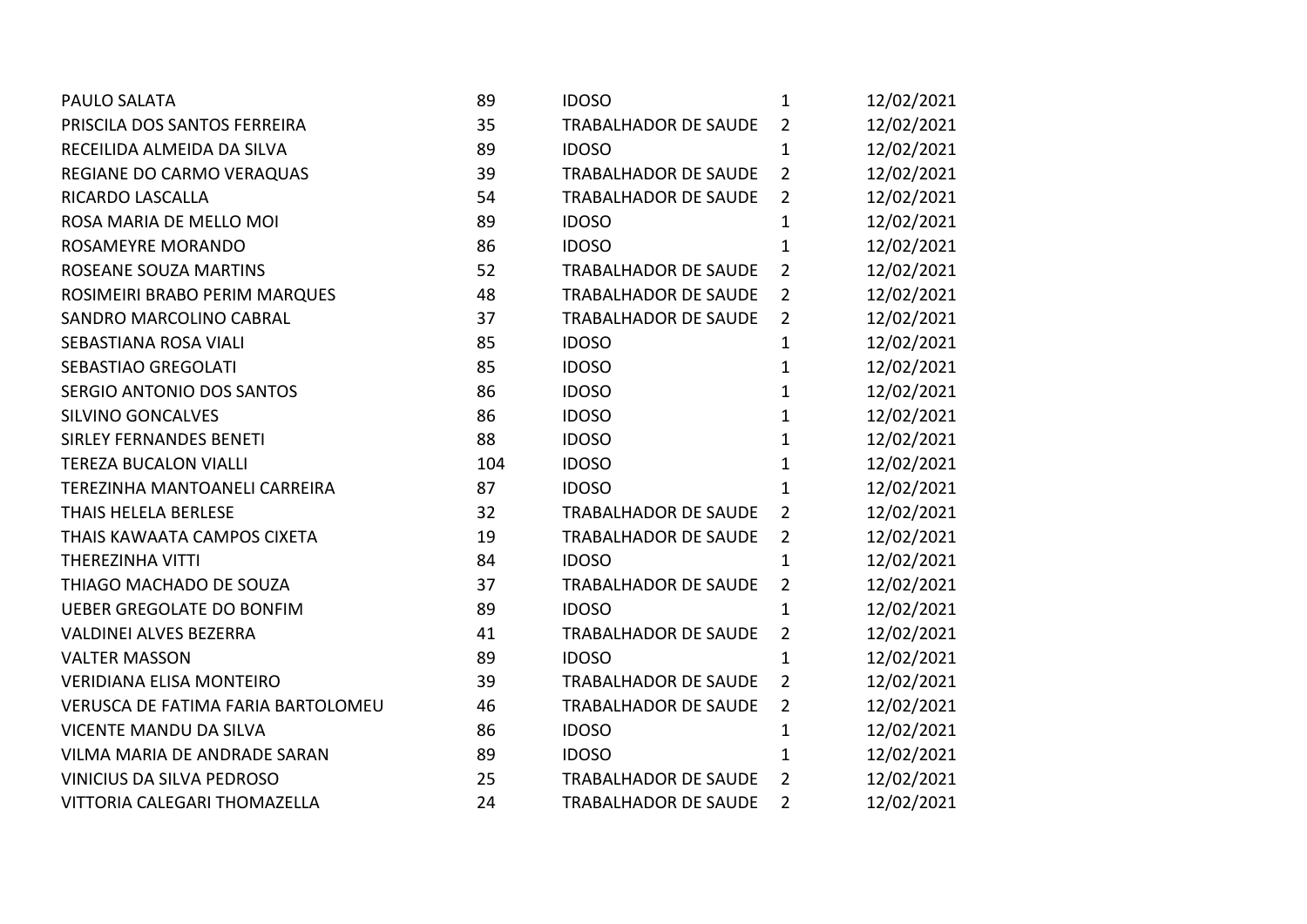| <b>WALTER ROCHA</b>               | 90  | <b>IDOSO</b>                | $\mathbf{1}$   | 12/02/2021 |
|-----------------------------------|-----|-----------------------------|----------------|------------|
| <b>WELITON OSMANI DA SILVA</b>    | 37  | <b>TRABALHADOR DE SAUDE</b> | $\overline{2}$ | 12/02/2021 |
| <b>WESLEY SILVA DE BRITO</b>      | 37  | <b>TRABALHADOR DE SAUDE</b> | $\overline{2}$ | 12/02/2021 |
| ZAIA BARQUETE UCHOA               | 86  | <b>IDOSO</b>                | $\mathbf{1}$   | 12/02/2021 |
| ZILDA POSSETTI LANCA              | 88  | <b>IDOSO</b>                | $\mathbf{1}$   | 12/02/2021 |
| <b>ZILDA ROSA CAMPOS</b>          | 63  | <b>TRABALHADOR DE SAUDE</b> | $\overline{2}$ | 12/02/2021 |
| <b>WILIAN BUENO LEONI</b>         | 28  | <b>TRABALHADOR DE SAUDE</b> | $\overline{2}$ | 11/02/2021 |
| <b>EVANDRO LUIS TRONCO</b>        | 54  | <b>TRABALHADOR DE SAUDE</b> | $\mathbf{1}$   | 11/02/2021 |
| <b>OLIVIO MILAN</b>               | 94  | <b>IDOSO</b>                | $\mathbf{1}$   | 11/02/2021 |
| <b>GABRIELA DE PAULA SOUZA</b>    | 91  | <b>IDOSO</b>                | 1              | 11/02/2021 |
| ANA AMBROSIO FERREIRA             | 92  | <b>IDOSO</b>                | $\mathbf{1}$   | 11/02/2021 |
| ANTONIA EVANGELISTA ALBIERI       | 93  | <b>IDOSO</b>                | $\mathbf 1$    | 11/02/2021 |
| DAIANE GABRIELE SANTANA           | 22  | <b>TRABALHADOR DE SAUDE</b> | $\overline{2}$ | 11/02/2021 |
| <b>DANILO BEATO FERNANDES</b>     | 37  | <b>TRABALHADOR DE SAUDE</b> | $\overline{2}$ | 11/02/2021 |
| <b>JOSE CARIDADE NETO</b>         | 92  | <b>IDOSO</b>                | $\mathbf{1}$   | 11/02/2021 |
| KAIQUE SANTANA THEODORO           | 26  | <b>TRABALHADOR DE SAUDE</b> | $\overline{2}$ | 11/02/2021 |
| LINDINALVA ALVES BRAGA            | 46  | <b>TRABALHADOR DE SAUDE</b> | $\overline{2}$ | 11/02/2021 |
| LYDIA CRISPIM DE OLIVEIRA MARTINS | 93  | <b>IDOSO</b>                | $\mathbf{1}$   | 11/02/2021 |
| MARIA FERNANDA LASCALA            | 57  | <b>TRABALHADOR DE SAUDE</b> | $\overline{2}$ | 11/02/2021 |
| <b>MARIA HELENA A MACEDO</b>      | 52  | <b>TRABALHADOR DE SAUDE</b> | $\overline{2}$ | 11/02/2021 |
| <b>MARIA RITA CARVALHO SOARES</b> | 55  | <b>TRABALHADOR DE SAUDE</b> | $\overline{2}$ | 11/02/2021 |
| <b>NEIDE GULLI PEDERSOLI</b>      | 67  | TRABALHADOR DE SAUDE        | $\overline{2}$ | 11/02/2021 |
| <b>NILDA SIMOES</b>               | 121 | TRABALHADOR DE SAUDE        | $\overline{2}$ | 11/02/2021 |
| <b>OSNY MARTINS</b>               | 89  | <b>IDOSO</b>                | $\mathbf{1}$   | 11/02/2021 |
| ROMUALDO ALBIERI                  | 98  | <b>IDOSO</b>                | $\mathbf{1}$   | 11/02/2021 |
| <b>SHOITI SUZUKI</b>              | 67  | <b>TRABALHADOR DE SAUDE</b> | $\overline{2}$ | 11/02/2021 |
| SILVIA DONIZETE SANTANA           | 43  | <b>TRABALHADOR DE SAUDE</b> | $\overline{2}$ | 11/02/2021 |
| SILVIA HELENA ALVES               | 56  | <b>TRABALHADOR DE SAUDE</b> | $\overline{2}$ | 11/02/2021 |
| MARIA CRISTINA PIOLA DE VICENTE   | 53  | <b>TRABALHADOR DE SAUDE</b> | $\mathbf{1}$   | 10/02/2021 |
| LEANDRO CESAR DE MARCO            | 37  | <b>TRABALHADOR DE SAUDE</b> | 1              | 10/02/2021 |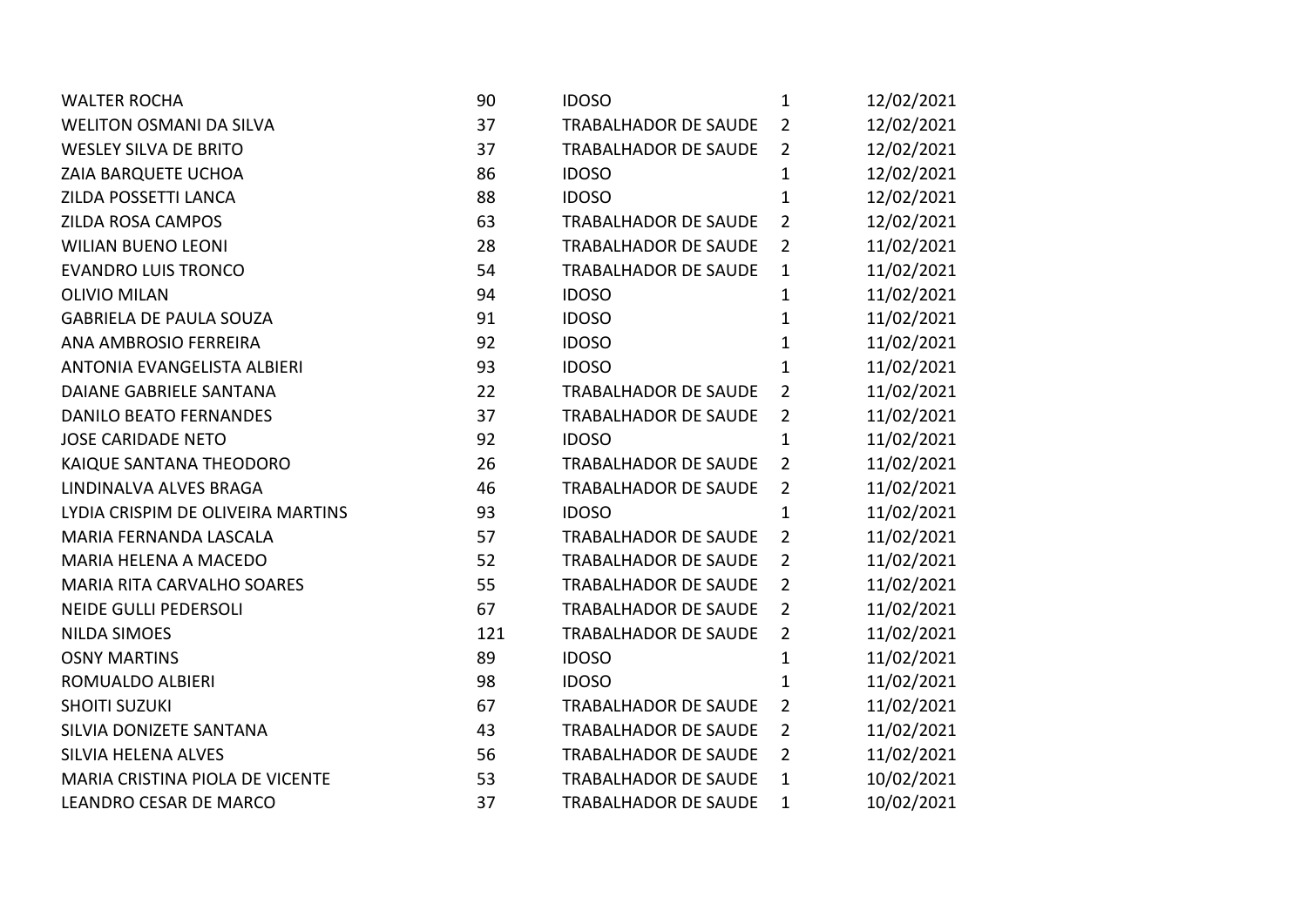| <b>GENEROSA PIOVANI FERREIRA</b>     | 90 | <b>IDOSO</b>                | 1            | 10/02/2021 |  |
|--------------------------------------|----|-----------------------------|--------------|------------|--|
| ADRIANO MIRANDA DA SILVA             | 48 | TRABALHADOR DE SAUDE        | $\mathbf{1}$ | 10/02/2021 |  |
| <b>AGENOR FRANZONI</b>               | 84 | <b>IDOSO</b>                | $\mathbf{1}$ | 10/02/2021 |  |
| ALICIA MANTOANI COELHO DE SOUZA      | 23 | TRABALHADOR DE SAUDE        | $\mathbf{1}$ | 10/02/2021 |  |
| ANA BEATRIZ FRANZONI                 | 22 | TRABALHADOR DE SAUDE        | $\mathbf{1}$ | 10/02/2021 |  |
| ANNA DE MELO POPIN                   | 90 | <b>IDOSO</b>                | $\mathbf{1}$ | 10/02/2021 |  |
| <b>AQUILINO VIALE</b>                | 96 | <b>IDOSO</b>                | $\mathbf{1}$ | 10/02/2021 |  |
| BERNADETE CHULA MENDONCA             | 62 | TRABALHADOR DE SAUDE        | $\mathbf{1}$ | 10/02/2021 |  |
| <b>CARLOS ANTONIO MENDONCA</b>       | 65 | TRABALHADOR DE SAUDE        | $\mathbf{1}$ | 10/02/2021 |  |
| CAROLINA VANINI SALERNO              | 21 | TRABALHADOR DE SAUDE        | $\mathbf{1}$ | 10/02/2021 |  |
| ELZA GARCIA DE OLIVEIRA              | 41 | TRABALHADOR DE SAUDE        | $\mathbf{1}$ | 10/02/2021 |  |
| <b>FLAVIA RAMOS</b>                  | 34 | TRABALHADOR DE SAUDE        | $\mathbf{1}$ | 10/02/2021 |  |
| FRANCINE BONARELLI SIENA             | 24 | TRABALHADOR DE SAUDE        | $\mathbf{1}$ | 10/02/2021 |  |
| GABRIELA VILAS BOAS SOUZA DO ROVARE  | 27 | TRABALHADOR DE SAUDE        | $\mathbf{1}$ | 10/02/2021 |  |
| <b>GERALDA ISAIAS PASQUALIN</b>      | 90 | <b>IDOSO</b>                | $\mathbf{1}$ | 10/02/2021 |  |
| <b>IONE PEGORIN CAETANO</b>          | 26 | TRABALHADOR DE SAUDE        | $\mathbf{1}$ | 10/02/2021 |  |
| <b>IRENE APARECIDA FERREIRA</b>      | 55 | TRABALHADOR DE SAUDE        | $\mathbf{1}$ | 10/02/2021 |  |
| <b>JOAQUIM PURCINELLI</b>            | 89 | <b>IDOSO</b>                | $\mathbf{1}$ | 10/02/2021 |  |
| JOSE ALEIXO DA SILVA PASSOS          | 78 | TRABALHADOR DE SAUDE        | $\mathbf{1}$ | 10/02/2021 |  |
| JOSEMAR MACHADO OLIVEIRA JUNIOR      | 31 | TRABALHADOR DE SAUDE        | $\mathbf{1}$ | 10/02/2021 |  |
| <b>JULIA DE ASSIS SORIANI</b>        | 23 | TRABALHADOR DE SAUDE        | $\mathbf{1}$ | 10/02/2021 |  |
| LARISSA TAIANA DAS NEVES             | 24 | TRABALHADOR DE SAUDE        | $\mathbf{1}$ | 10/02/2021 |  |
| LAURA SILVESTRE BORELLA              | 22 | <b>TRABALHADOR DE SAUDE</b> | $\mathbf{1}$ | 10/02/2021 |  |
| LILIAN APARECIDA DE MENDONCA IGNACIO | 38 | <b>TRABALHADOR DE SAUDE</b> | $\mathbf{1}$ | 10/02/2021 |  |
| LUCIA ISABEL ROSSIN SANCHES          | 61 | TRABALHADOR DE SAUDE        | $\mathbf{1}$ | 10/02/2021 |  |
| <b>LUIS RICARDO LOPES</b>            | 35 | TRABALHADOR DE SAUDE        | $\mathbf{1}$ | 10/02/2021 |  |
| <b>LUZIA PIOLA MORAES</b>            | 88 | <b>IDOSO</b>                | $\mathbf{1}$ | 10/02/2021 |  |
| <b>LUZIA VILLAR FRANZONI</b>         | 85 | <b>IDOSO</b>                | $\mathbf{1}$ | 10/02/2021 |  |
| MARIA ANGELA ADAMI OLIVEIRA          | 52 | TRABALHADOR DE SAUDE        | $\mathbf{1}$ | 10/02/2021 |  |
| MARIA ELIZABETE RIBAS PASSOS         | 75 | TRABALHADOR DE SAUDE        | $\mathbf{1}$ | 10/02/2021 |  |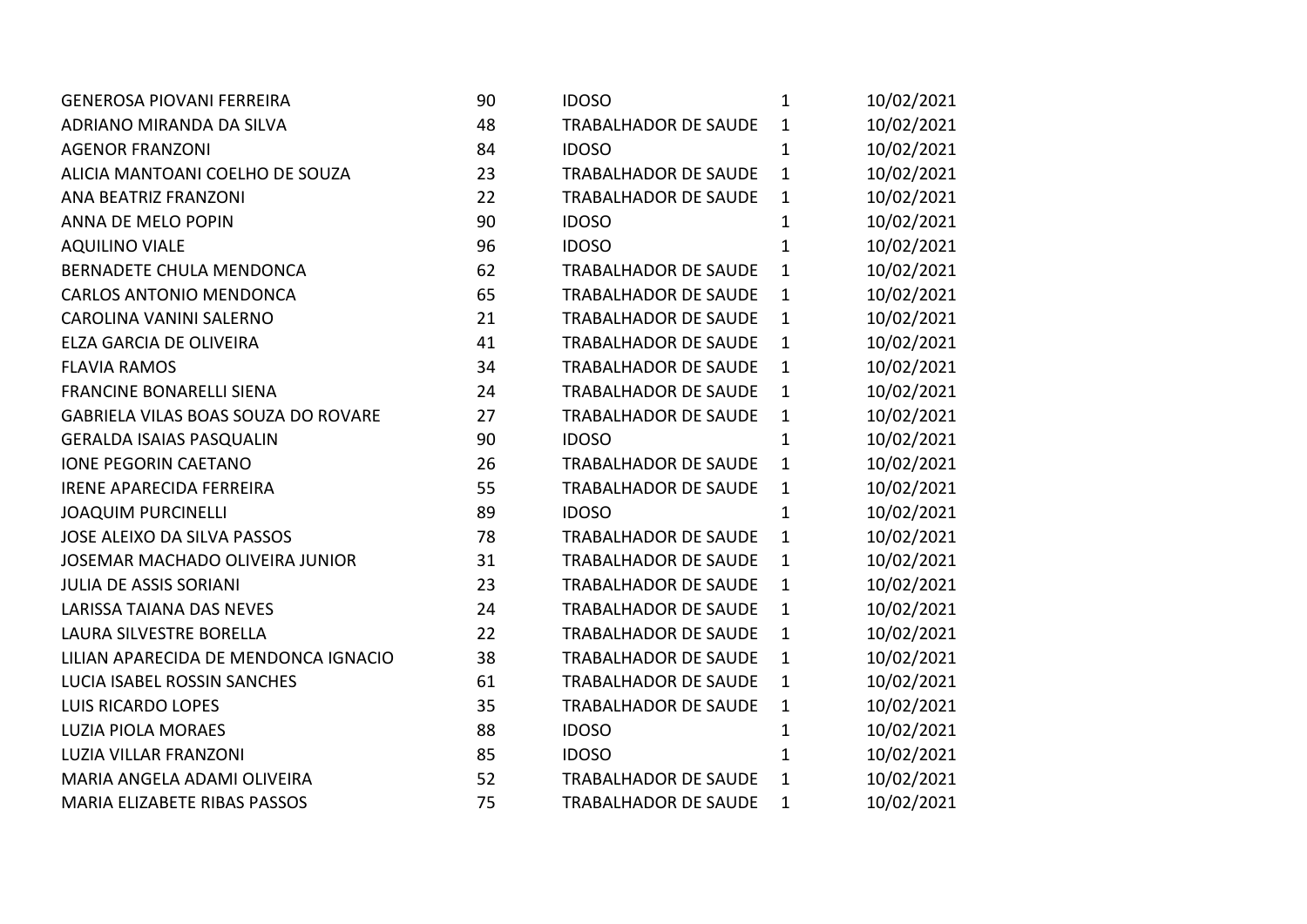| MARIA FATIMA RIBEIRO CHULA            | 65 | <b>TRABALHADOR DE SAUDE</b> | $\mathbf{1}$ | 10/02/2021 |
|---------------------------------------|----|-----------------------------|--------------|------------|
| MARIA JOSE LEONI AISSA                | 66 | <b>TRABALHADOR DE SAUDE</b> | $\mathbf{1}$ | 10/02/2021 |
| <b>MARIA JOSE NUNES RODRIGUES</b>     | 48 | <b>TRABALHADOR DE SAUDE</b> | $\mathbf{1}$ | 10/02/2021 |
| MARIA RAQUEL CHULA PIOLA              | 73 | <b>TRABALHADOR DE SAUDE</b> | $\mathbf{1}$ | 10/02/2021 |
| MARIA TERESA FERREIRA DE SOUZA        | 67 | <b>TRABALHADOR DE SAUDE</b> | $\mathbf{1}$ | 10/02/2021 |
| MARINA HENRIQUES DE ANDRADE           | 31 | TRABALHADOR DE SAUDE        | $\mathbf{1}$ | 10/02/2021 |
| MILENA CARREIRA JORGE                 | 32 | <b>TRABALHADOR DE SAUDE</b> | $\mathbf{1}$ | 10/02/2021 |
| NATALIA DA ROCHA REZENDE              | 52 | <b>TRABALHADOR DE SAUDE</b> | $\mathbf{1}$ | 10/02/2021 |
| NEILA TEREZINHA MANTOVANI BAGGIO      | 63 | <b>TRABALHADOR DE SAUDE</b> | $\mathbf{1}$ | 10/02/2021 |
| NILO KAZAN DE OLIVEIRA                | 38 | TRABALHADOR DE SAUDE        | $\mathbf{1}$ | 10/02/2021 |
| PRISCILA CRISTINA                     | 27 | <b>TRABALHADOR DE SAUDE</b> | $\mathbf{1}$ | 10/02/2021 |
| ROBERTA CHICONI                       | 40 | <b>TRABALHADOR DE SAUDE</b> | $\mathbf{1}$ | 10/02/2021 |
| ROGERIO DA CUNHA GARCIA               | 37 | <b>TRABALHADOR DE SAUDE</b> | $\mathbf{1}$ | 10/02/2021 |
| TABITA FRANCIELI MOROTI DE BRITO      | 30 | <b>TRABALHADOR DE SAUDE</b> | $\mathbf{1}$ | 10/02/2021 |
| TEREZINHA BARTOLOMEU LUZENTE          | 89 | <b>IDOSO</b>                | $\mathbf{1}$ | 10/02/2021 |
| <b>VALDIRENE SANCHES DE ALMEIDA</b>   | 42 | <b>TRABALHADOR DE SAUDE</b> | $\mathbf{1}$ | 10/02/2021 |
| WILLIAM HENRIQUE SIMAO                | 30 | <b>TRABALHADOR DE SAUDE</b> | $\mathbf{1}$ | 10/02/2021 |
| <b>RAISA SILVA GOMES</b>              | 28 | <b>TRABALHADOR DE SAUDE</b> | $\mathbf{1}$ | 09/02/2021 |
| AMABILE BENEDITA PURCINELLI           | 91 | <b>IDOSO</b>                | $\mathbf{1}$ | 09/02/2021 |
| <b>BRONISLAVA ANTANAS LEONI</b>       | 91 | <b>IDOSO</b>                | 1            | 09/02/2021 |
| <b>CARMELINDA BATTISTON PELOZI</b>    | 90 | <b>IDOSO</b>                | $\mathbf{1}$ | 09/02/2021 |
| <b>EDMUNDO ALVES</b>                  | 92 | <b>IDOSO</b>                | $\mathbf 1$  | 09/02/2021 |
| <b>GERALDA BRAVO</b>                  | 88 | <b>IDOSO</b>                | $\mathbf{1}$ | 09/02/2021 |
| <b>GERALDO CARLOS DA SILVA</b>        | 90 | <b>IDOSO</b>                | 1            | 09/02/2021 |
| <b>GIOVANNA ARANTE REZENDE</b>        | 22 | <b>TRABALHADOR DE SAUDE</b> | $\mathbf{1}$ | 09/02/2021 |
| <b>HAROLDO BORGUINI</b>               | 95 | <b>IDOSO</b>                | 1            | 09/02/2021 |
| <b>ISABEL MARTINHA PEREIRA SANTOS</b> | 90 | <b>IDOSO</b>                | $\mathbf 1$  | 09/02/2021 |
| <b>ITOQUEMA RICCI VILA</b>            | 90 | <b>IDOSO</b>                | 1            | 09/02/2021 |
| MARIA ALZIRA MAGALINI BONICENHA       | 92 | <b>IDOSO</b>                | $\mathbf{1}$ | 09/02/2021 |
| <b>MARIA DAS DORES PEDRO</b>          | 97 | <b>IDOSO</b>                | $\mathbf{1}$ | 09/02/2021 |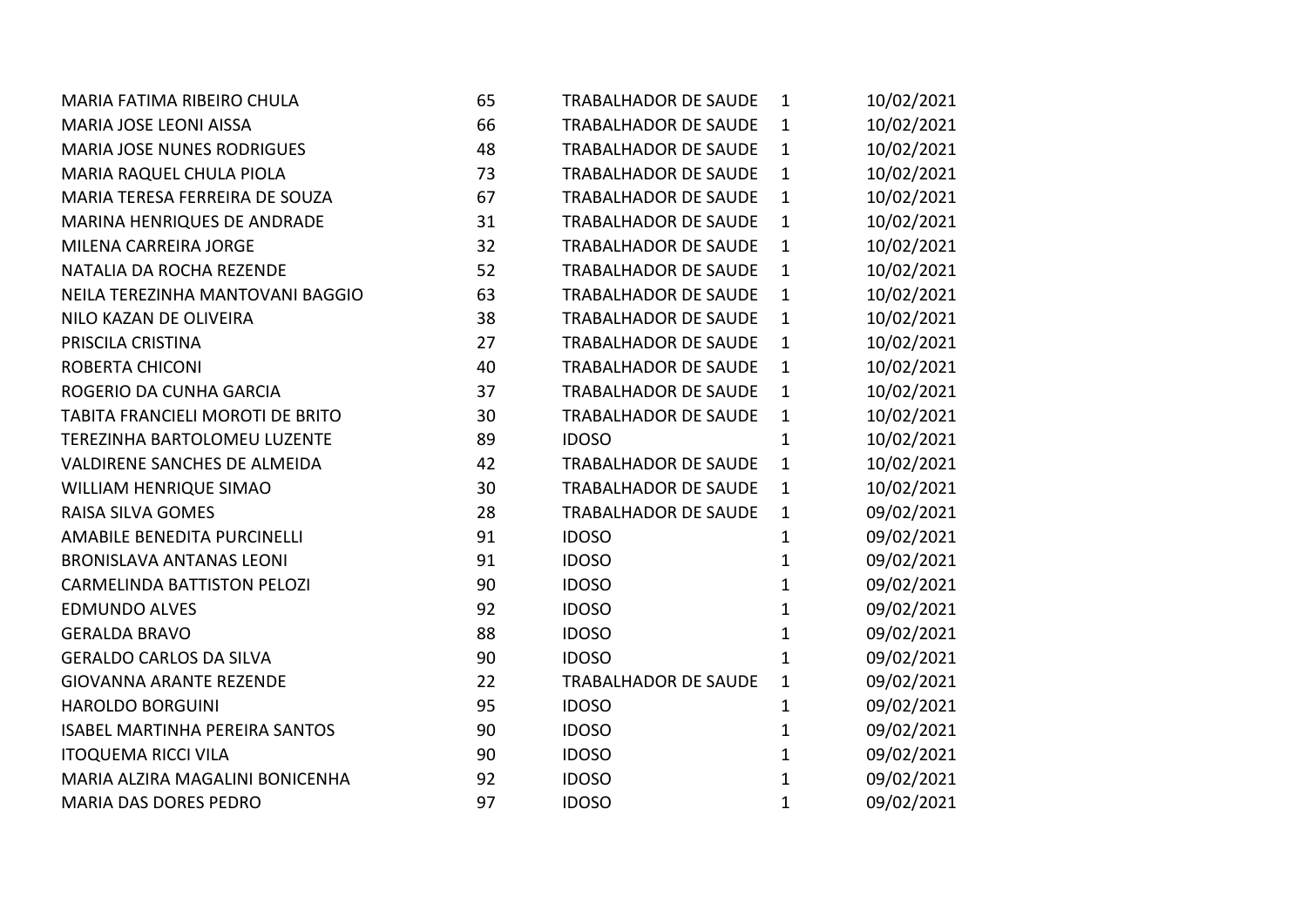| MARIA DE LOURDES JACOB FACIOLI    | 94 | <b>IDOSO</b>                | $\mathbf{1}$ | 09/02/2021 |
|-----------------------------------|----|-----------------------------|--------------|------------|
| <b>MARIA JOSE LOPES</b>           | 92 | <b>IDOSO</b>                | 1            | 09/02/2021 |
| <b>MARIA MACHADO RUFFATO</b>      | 94 | <b>IDOSO</b>                | $\mathbf{1}$ | 09/02/2021 |
| <b>MARIO ADAME</b>                | 93 | <b>IDOSO</b>                | $\mathbf{1}$ | 09/02/2021 |
| OLGA ANTONIA BERLESE BAGGIO       | 88 | <b>IDOSO</b>                | 1            | 09/02/2021 |
| OLIVIA PEREIRA DA SILVA           | 90 | <b>IDOSO</b>                | $\mathbf{1}$ | 09/02/2021 |
| PATRICIA DE SOUZA                 | 48 | <b>TRABALHADOR DE SAUDE</b> | $\mathbf{1}$ | 09/02/2021 |
| SILVIA CRISTINA SCHIAVINATO       | 25 | <b>TRABALHADOR DE SAUDE</b> | 1            | 09/02/2021 |
| <b>TEREZINHA BAGIO FIFOLATO</b>   | 86 | <b>IDOSO</b>                | $\mathbf{1}$ | 09/02/2021 |
| <b>VITORIO BARREIRO</b>           | 90 | <b>IDOSO</b>                | 1            | 09/02/2021 |
| <b>MARIA MATHILDES CORREA</b>     | 96 | <b>IDOSO</b>                | $\mathbf 1$  | 08/02/2021 |
| ROSA VICENTE DA SILVA             | 92 | <b>IDOSO</b>                | $\mathbf{1}$ | 08/02/2021 |
| <b>IRENE BARTOLOMEU BETTETI</b>   | 90 | <b>IDOSO</b>                | $\mathbf{1}$ | 08/02/2021 |
| ADELINA MANTOANI BAGGIO           | 90 | <b>IDOSO</b>                | 1            | 08/02/2021 |
| ALCINA DA ROCHA OLIVEIRA          | 93 | <b>IDOSO</b>                | $\mathbf{1}$ | 08/02/2021 |
| ALICE CARIDADE CHRITOPHI          | 94 | <b>IDOSO</b>                | $\mathbf{1}$ | 08/02/2021 |
| <b>ALZIRA CINTO SELEGUIM</b>      | 91 | <b>IDOSO</b>                | $\mathbf{1}$ | 08/02/2021 |
| ANTONIO UCHOA CARVALHO            | 96 | <b>IDOSO</b>                | $\mathbf{1}$ | 08/02/2021 |
| APARECIDA RODRIGUES PULGA         | 91 | <b>IDOSO</b>                | $\mathbf 1$  | 08/02/2021 |
| <b>APRIGIO BORELA</b>             | 90 | <b>IDOSO</b>                | $\mathbf 1$  | 08/02/2021 |
| ARACI GALARANI DO NASCIMENTO      | 93 | <b>IDOSO</b>                | $\mathbf{1}$ | 08/02/2021 |
| <b>ATTILIO MASSON</b>             | 98 | <b>IDOSO</b>                | 1            | 08/02/2021 |
| <b>BEMFICA ARAUJO</b>             | 92 | <b>IDOSO</b>                | $\mathbf{1}$ | 08/02/2021 |
| BENEDITA DE OLIVEIRA BERTOLINI    | 91 | <b>IDOSO</b>                | $\mathbf{1}$ | 08/02/2021 |
| <b>CANDIDA VIALI BOLDRIN</b>      | 90 | <b>IDOSO</b>                | $\mathbf{1}$ | 08/02/2021 |
| DILDA GONCALVES DA SILVA FERREIRA | 90 | <b>IDOSO</b>                | 1            | 08/02/2021 |
| <b>DIRCE BAGGIO PIOLA</b>         | 89 | <b>IDOSO</b>                | $\mathbf{1}$ | 08/02/2021 |
| DIVA VERSURI CASTRO               | 93 | <b>IDOSO</b>                | $\mathbf{1}$ | 08/02/2021 |
| EDINA PUGA PADULLA                | 92 | <b>IDOSO</b>                | $\mathbf{1}$ | 08/02/2021 |
| ELPINO TIAGO DA ROCHA             | 92 | <b>IDOSO</b>                | $\mathbf{1}$ | 08/02/2021 |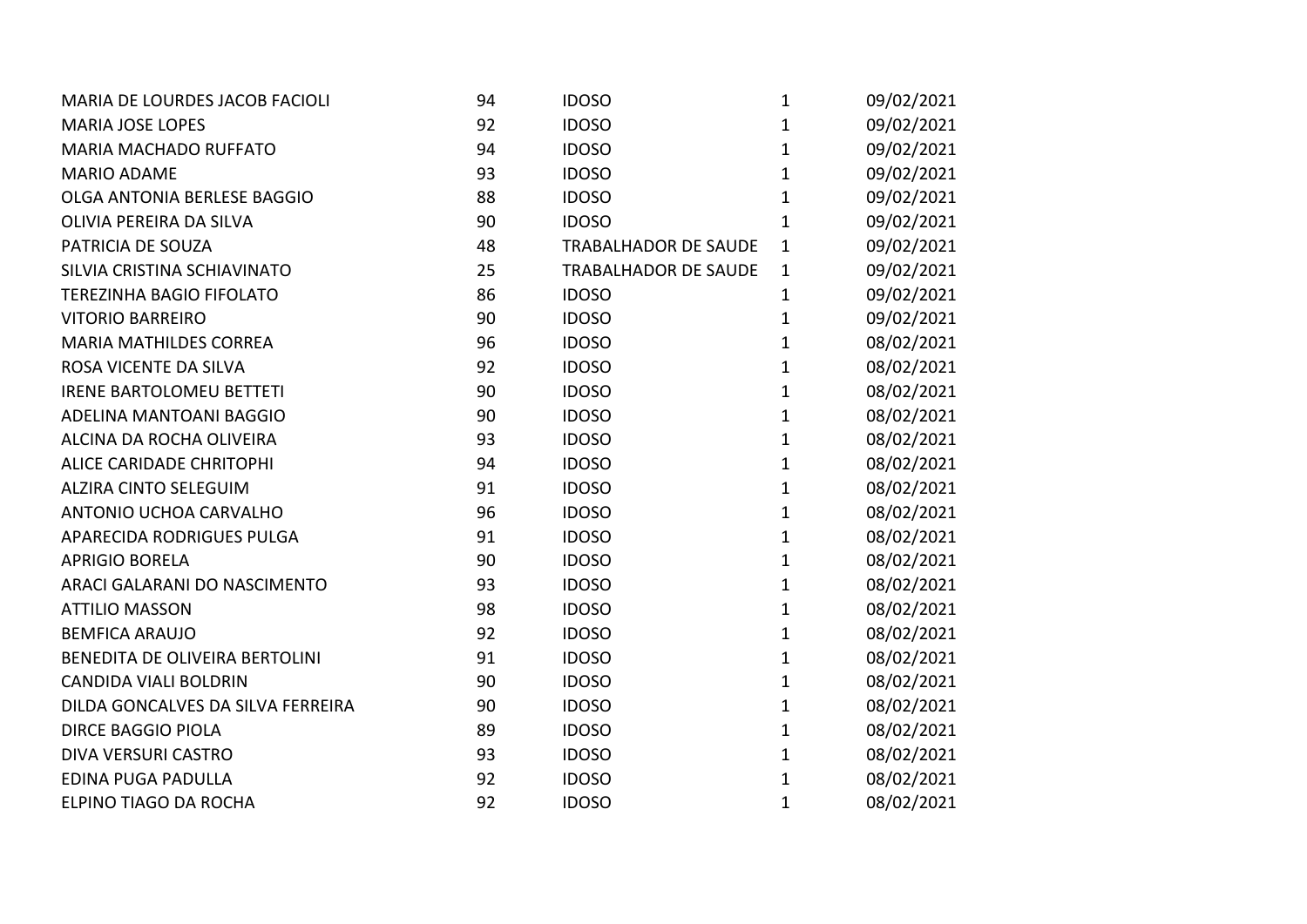| EUGENIO FERREIRA DOS SANTOS         | 94 | <b>IDOSO</b>                | $\mathbf{1}$ | 08/02/2021 |
|-------------------------------------|----|-----------------------------|--------------|------------|
| <b>GABRIELA LASCALLA FERREIRA</b>   | 26 | <b>TRABALHADOR DE SAUDE</b> | 1            | 08/02/2021 |
| <b>GENY DINIZ LASCALA</b>           | 89 | <b>IDOSO</b>                | 1            | 08/02/2021 |
| <b>GERALDA BORGES POLONI</b>        | 95 | <b>IDOSO</b>                | 1            | 08/02/2021 |
| <b>GERALDO BOLOGNA</b>              | 92 | <b>IDOSO</b>                | 1            | 08/02/2021 |
| <b>GERALDO GULLO</b>                | 94 | <b>IDOSO</b>                | 1            | 08/02/2021 |
| <b>GERALDO SUEFIATI MASSOM</b>      | 92 | <b>IDOSO</b>                | 1            | 08/02/2021 |
| <b>HELENA DALPOGETO</b>             | 90 | <b>IDOSO</b>                | 1            | 08/02/2021 |
| <b>ISOLINA MASSIDELLE MARCELINO</b> | 94 | <b>IDOSO</b>                | $\mathbf{1}$ | 08/02/2021 |
| JANDIRA BONICENHA MACHADO           | 93 | <b>IDOSO</b>                | 1            | 08/02/2021 |
| <b>JESSICA DIAS DOS SANTOS</b>      | 31 | <b>TRABALHADOR DE SAUDE</b> | $\mathbf{1}$ | 08/02/2021 |
| <b>JOAO ADAMI</b>                   | 90 | <b>IDOSO</b>                | $\mathbf{1}$ | 08/02/2021 |
| JOAO CARLOS DA SILVA                | 92 | <b>IDOSO</b>                | $\mathbf 1$  | 08/02/2021 |
| <b>JOSE CARREIRA</b>                | 90 | <b>IDOSO</b>                | 1            | 08/02/2021 |
| <b>JOSE NATAL RUFATO</b>            | 98 | <b>IDOSO</b>                | $\mathbf 1$  | 08/02/2021 |
| <b>JULIETA ZEDAN PADULLI</b>        | 91 | <b>IDOSO</b>                | $\mathbf 1$  | 08/02/2021 |
| <b>LUIZA GARAVINI</b>               | 90 | <b>IDOSO</b>                | $\mathbf{1}$ | 08/02/2021 |
| MAGDALENA GOMES DE OLIVEIRA         | 91 | <b>IDOSO</b>                | 1            | 08/02/2021 |
| <b>MANOEL CHAPINA</b>               | 91 | <b>IDOSO</b>                | $\mathbf 1$  | 08/02/2021 |
| <b>MARCHED JORGE</b>                | 91 | <b>IDOSO</b>                | $\mathbf 1$  | 08/02/2021 |
| MARIA APARECIDA MACHADO PROSPERO    | 90 | <b>IDOSO</b>                | 1            | 08/02/2021 |
| MARIA DAS DORES DE OLIVEIRA         | 91 | <b>IDOSO</b>                | 1            | 08/02/2021 |
| MARIA RPSA DA SILVA                 | 91 | <b>IDOSO</b>                | $\mathbf 1$  | 08/02/2021 |
| MARILIA OLIVEIRA DE ARRUDA          | 92 | <b>IDOSO</b>                | $\mathbf{1}$ | 08/02/2021 |
| MARTINS VASCONCELLOS DE OLIVEIRA    | 90 | <b>IDOSO</b>                | 1            | 08/02/2021 |
| <b>NAIR FELIPE MORANDO</b>          | 92 | <b>IDOSO</b>                | $\mathbf{1}$ | 08/02/2021 |
| <b>NELSON CAETANO MARTINS</b>       | 94 | <b>IDOSO</b>                | $\mathbf{1}$ | 08/02/2021 |
| <b>NELSON DE MELLO</b>              | 93 | <b>IDOSO</b>                | $\mathbf{1}$ | 08/02/2021 |
| <b>OCTAVIANO BORELLA</b>            | 95 | <b>IDOSO</b>                | $\mathbf{1}$ | 08/02/2021 |
| <b>ORLANDO RUFATO</b>               | 95 | <b>IDOSO</b>                | 1            | 08/02/2021 |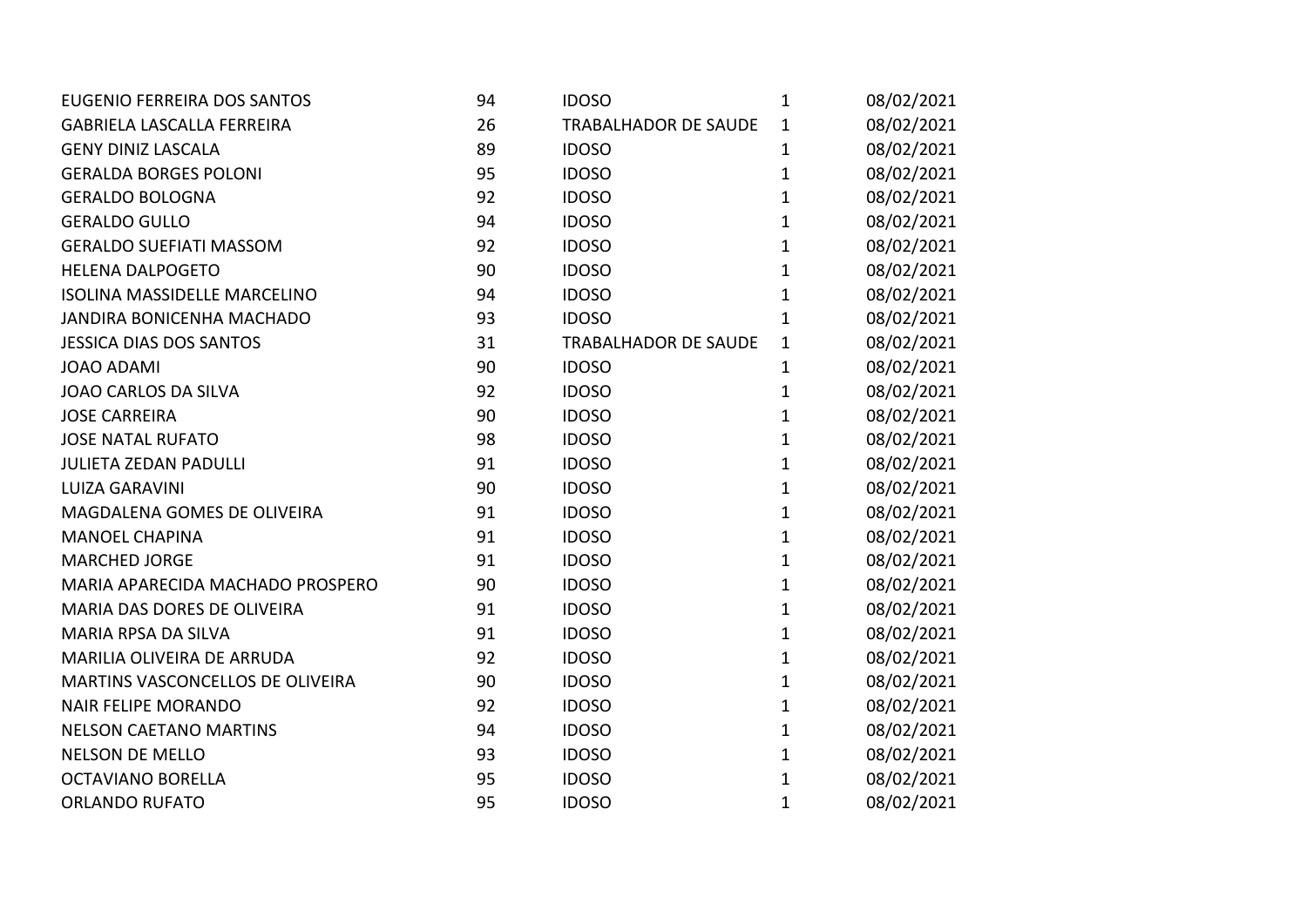| PEDRO DE SOUZA                         | 90 | <b>IDOSO</b>                | $\mathbf{1}$ | 08/02/2021 |
|----------------------------------------|----|-----------------------------|--------------|------------|
| ROMANA VICENTINI CHULA                 | 92 | <b>IDOSO</b>                | $\mathbf{1}$ | 08/02/2021 |
| <b>RUTH GUIOMAR F BONATO</b>           | 83 | <b>IDOSO</b>                | $\mathbf{1}$ | 08/02/2021 |
| <b>SANTA JACOB GRANDI</b>              | 90 | <b>IDOSO</b>                | $\mathbf{1}$ | 08/02/2021 |
| <b>TERESA SAMPAIO ROGMANOLI</b>        | 91 | <b>IDOSO</b>                | $\mathbf{1}$ | 08/02/2021 |
| THEREZINHA RIBEIRO JOSE                | 90 | <b>IDOSO</b>                | $\mathbf{1}$ | 08/02/2021 |
| THOMAZ RAIMUNDO                        | 92 | <b>IDOSO</b>                | $\mathbf{1}$ | 08/02/2021 |
| <b>WALDEMAR FIORI</b>                  | 94 | <b>IDOSO</b>                | $\mathbf{1}$ | 08/02/2021 |
| ZILOCA PIZZA VERCESI                   | 92 | <b>IDOSO</b>                | $\mathbf{1}$ | 08/02/2021 |
| <b>TALITA MONTEVERDE VIOLIN</b>        | 34 | <b>TRABALHADOR DE SAUDE</b> | $\mathbf{1}$ | 05/02/2021 |
| <b>JULIA MENDEZ DA SILVA</b>           | 24 | <b>TRABALHADOR DE SAUDE</b> | $\mathbf{1}$ | 05/02/2021 |
| <b>SUELI APARECIDA FERNANDES</b>       | 43 | <b>TRABALHADOR DE SAUDE</b> | $\mathbf{1}$ | 05/02/2021 |
| PAULO HENRIQUE BARBOSA STOPA           | 53 | <b>TRABALHADOR DE SAUDE</b> | $\mathbf{1}$ | 05/02/2021 |
| NAYARA SILVA MILAN                     | 22 | <b>TRABALHADOR DE SAUDE</b> | $\mathbf{1}$ | 05/02/2021 |
| MARIA PAULA MAGALHAES COSTA AGUIAR     | 56 | <b>TRABALHADOR DE SAUDE</b> | $\mathbf{1}$ | 05/02/2021 |
| <b>ADRIELLE GALANTI</b>                | 21 | <b>TRABALHADOR DE SAUDE</b> | $\mathbf{1}$ | 05/02/2021 |
| LUDIMILA POSSA DA SILVA                | 36 | <b>TRABALHADOR DE SAUDE</b> | $\mathbf{1}$ | 05/02/2021 |
| ERIKA ZELESNIKAR REIS                  | 57 | <b>TRABALHADOR DE SAUDE</b> | $\mathbf{1}$ | 05/02/2021 |
| AUGUSTO CESAR GARCIA SAAB BENEDETI     | 38 | TRABALHADOR DE SAUDE        | $\mathbf{1}$ | 05/02/2021 |
| <b>FRANCIELE CRISTINA PUPIN</b>        | 25 | <b>TRABALHADOR DE SAUDE</b> | $\mathbf{1}$ | 05/02/2021 |
| <b>NARA LUCIA FACIOLI</b>              | 64 | <b>IDOSO</b>                | $\mathbf{1}$ | 05/02/2021 |
| <b>CLAUDIA REGINA PEDRO</b>            | 55 | <b>TRABALHADOR DE SAUDE</b> | $\mathbf{1}$ | 05/02/2021 |
| <b>TATIANA SILVEIRA SAMPAIO</b>        | 35 | <b>TRABALHADOR DE SAUDE</b> | $\mathbf{1}$ | 05/02/2021 |
| DOUGLAS HAAS DE OLIVEIRA               | 43 | <b>TRABALHADOR DE SAUDE</b> | $\mathbf{1}$ | 05/02/2021 |
| MARIA LETICIA BARTOLOMEU               | 33 | <b>TRABALHADOR DE SAUDE</b> | $\mathbf{1}$ | 05/02/2021 |
| <b>VERONICA CORREA CESAR RODRIGUES</b> | 22 | <b>TRABALHADOR DE SAUDE</b> | $\mathbf{1}$ | 05/02/2021 |
| LUCAS DE ALMEIDA MAGRI                 | 22 | <b>TRABALHADOR DE SAUDE</b> | $\mathbf{1}$ | 05/02/2021 |
| SABRINA DE PAULA VITOR EFIGENIO        | 23 | <b>TRABALHADOR DE SAUDE</b> | $\mathbf{1}$ | 05/02/2021 |
| <b>IGOR BOLETA</b>                     | 24 | <b>TRABALHADOR DE SAUDE</b> | $\mathbf{1}$ | 05/02/2021 |
| NEIDE AZEVEDO DEZEN DE QUEIROZ         | 61 | <b>IDOSO</b>                | $\mathbf 1$  | 04/02/2021 |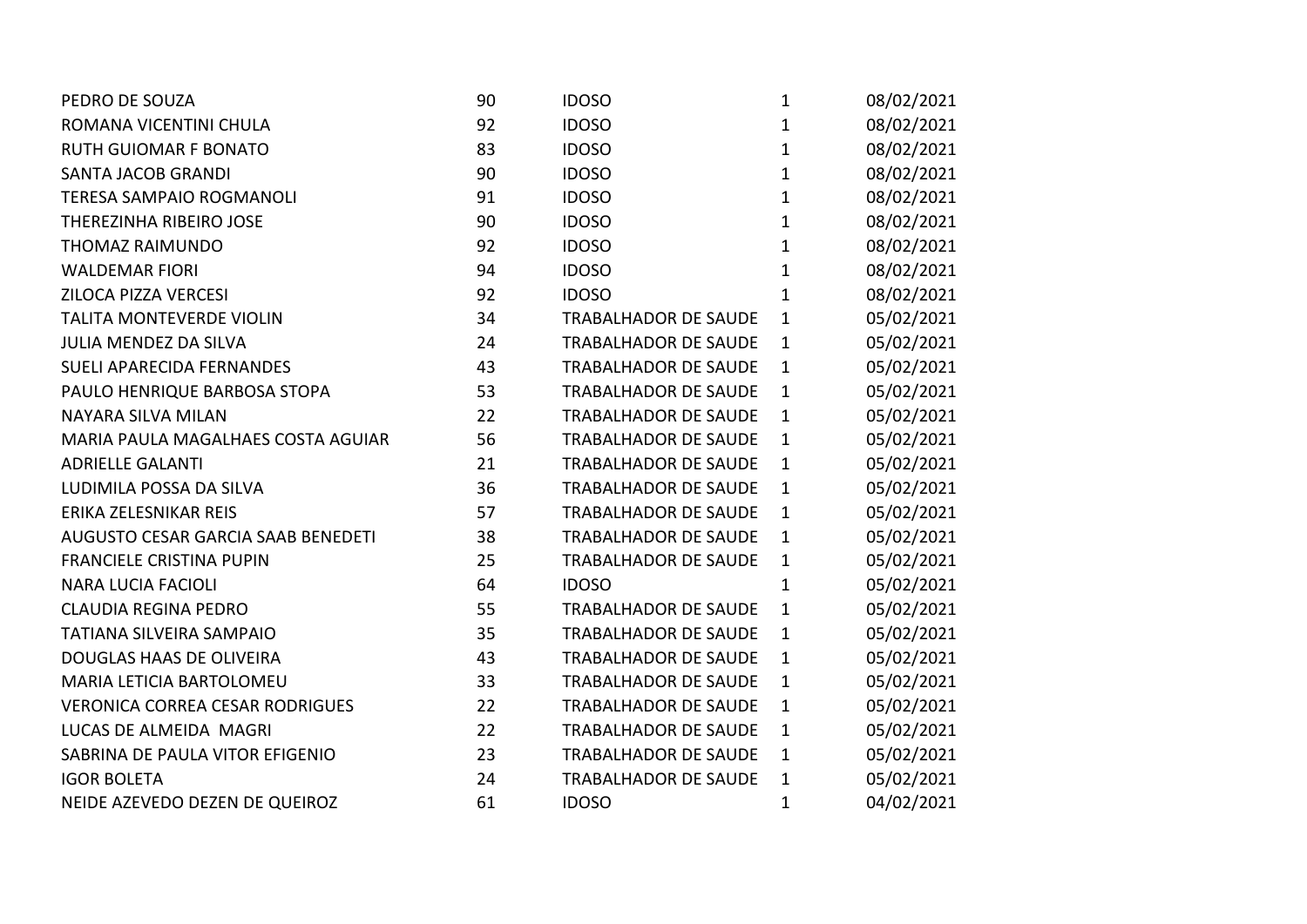| <b>LUCAS VICENTINI</b>                | 25 | <b>TRABALHADOR DE SAUDE</b> | 1            | 04/02/2021 |
|---------------------------------------|----|-----------------------------|--------------|------------|
| <b>TAYNARA ESTEVEZ PEREZ</b>          | 23 | <b>TRABALHADOR DE SAUDE</b> | 1            | 04/02/2021 |
| PRISCILA MENDONCA DE ANGELIS          | 36 | <b>TRABALHADOR DE SAUDE</b> | $\mathbf{1}$ | 04/02/2021 |
| NATHANA FERNANDES COELHO              | 31 | <b>TRABALHADOR DE SAUDE</b> | 1            | 04/02/2021 |
| AYMORE DE LIMA FILHO                  | 58 | <b>TRABALHADOR DE SAUDE</b> | $\mathbf{1}$ | 04/02/2021 |
| <b>MARCELA RUFATO SORRENTE</b>        | 23 | <b>TRABALHADOR DE SAUDE</b> | $\mathbf{1}$ | 04/02/2021 |
| <b>ISABELLA DE ASSIS SILVA</b>        | 19 | <b>TRABALHADOR DE SAUDE</b> | $\mathbf{1}$ | 04/02/2021 |
| <b>GABRIELLE MILAN RINKUS DIAS</b>    | 29 | <b>TRABALHADOR DE SAUDE</b> | 1            | 04/02/2021 |
| <b>MARCOS ANTONIO DE SOUZA</b>        | 52 | <b>TRABALHADOR DE SAUDE</b> | $\mathbf{1}$ | 04/02/2021 |
| PAULO DERNOVSEK ZERBINATTI            | 40 | <b>TRABALHADOR DE SAUDE</b> | $\mathbf{1}$ | 04/02/2021 |
| MONIK ELLEN TORRES CASTILHO           | 21 | <b>TRABALHADOR DE SAUDE</b> | 1            | 04/02/2021 |
| MARIANA POLICENO BARTHOLOMEU          | 22 | <b>TRABALHADOR DE SAUDE</b> | $\mathbf 1$  | 04/02/2021 |
| <b>CARLOS EDUARDO CERVILIERI</b>      | 49 | <b>TRABALHADOR DE SAUDE</b> | 1            | 04/02/2021 |
| <b>THAMIRES ARANTES</b>               | 24 | <b>TRABALHADOR DE SAUDE</b> | $\mathbf 1$  | 04/02/2021 |
| CELINA APARECIDA MALAGUTI             | 41 | <b>TRABALHADOR DE SAUDE</b> | 1            | 04/02/2021 |
| <b>GIOVANA MARIA LANCHOTI FIORI</b>   | 32 | <b>TRABALHADOR DE SAUDE</b> | $\mathbf 1$  | 04/02/2021 |
| <b>WILL FIFOLATO DA SILVA</b>         | 26 | <b>TRABALHADOR DE SAUDE</b> | $\mathbf{1}$ | 04/02/2021 |
| PATRICIA APARECIDA CAMPAGNOLI PEREIRA | 37 | <b>TRABALHADOR DE SAUDE</b> | 1            | 04/02/2021 |
| <b>ROBERT RODRIGUES MARTION</b>       | 34 | <b>TRABALHADOR DE SAUDE</b> | $\mathbf{1}$ | 04/02/2021 |
| <b>MELINA GARCIA GORJON</b>           | 29 | <b>TRABALHADOR DE SAUDE</b> | 1            | 04/02/2021 |
| SAMANTA GOIS DA SILVA                 | 26 | TRABALHADOR DE SAUDE        | $\mathbf{1}$ | 04/02/2021 |
| TEREZINHA LOBO SELEGUINI              | 68 | <b>IDOSO</b>                | $\mathbf{1}$ | 04/02/2021 |
| YASMIN PRIZANTELLI SIENA              | 24 | TRABALHADOR DE SAUDE        | $\mathbf{1}$ | 04/02/2021 |
| ANDREIA REGINA DE AQUINA              | 35 | <b>TRABALHADOR DE SAUDE</b> | $\mathbf 1$  | 04/02/2021 |
| HELEN KAROL VANESSA MORO              | 39 | <b>TRABALHADOR DE SAUDE</b> | $\mathbf{1}$ | 04/02/2021 |
| RAFAEL MARTINS SIENA                  | 29 | <b>TRABALHADOR DE SAUDE</b> | $\mathbf{1}$ | 04/02/2021 |
| <b>JOSE CARLOS JULIANI JUNIOR</b>     | 48 | <b>TRABALHADOR DE SAUDE</b> | 1            | 04/02/2021 |
| <b>RICARDO MONTE VERDE</b>            | 34 | <b>TRABALHADOR DE SAUDE</b> | $\mathbf{1}$ | 04/02/2021 |
| <b>MARLI FRACAROLLI VILA</b>          | 52 | <b>TRABALHADOR DE SAUDE</b> | 1            | 04/02/2021 |
| <b>FLAVIA DALPOGETO FRIGERI</b>       | 30 | <b>TRABALHADOR DE SAUDE</b> | $\mathbf{1}$ | 04/02/2021 |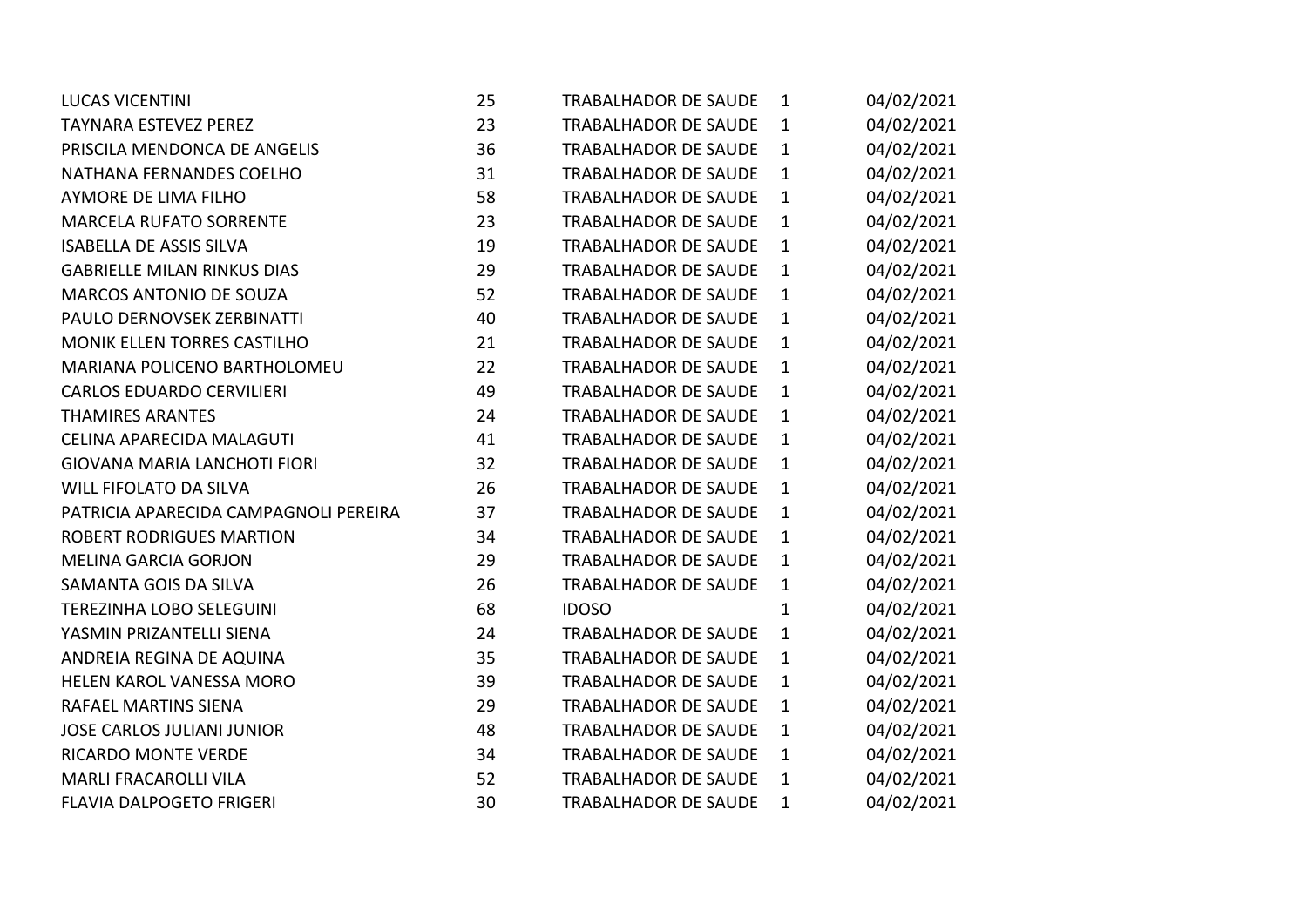| <b>MARIANA FERRARI FONSECA</b>     | 27 | <b>TRABALHADOR DE SAUDE</b> | $\mathbf{1}$ | 04/02/2021 |
|------------------------------------|----|-----------------------------|--------------|------------|
| ELISA MARIA DA COSTA               | 21 | <b>TRABALHADOR DE SAUDE</b> | $\mathbf{1}$ | 04/02/2021 |
| PEDRO HENRIQUE BORELLA             | 21 | <b>TRABALHADOR DE SAUDE</b> | $\mathbf{1}$ | 04/02/2021 |
| JOAO PAULO SEGUNDO                 | 37 | <b>TRABALHADOR DE SAUDE</b> | 1            | 04/02/2021 |
| FABIANA APARECIDA DA SILVA MOZOLE  | 41 | <b>TRABALHADOR DE SAUDE</b> | $\mathbf{1}$ | 04/02/2021 |
| <b>THIAGO CANZIAN</b>              | 33 | <b>TRABALHADOR DE SAUDE</b> | $\mathbf{1}$ | 04/02/2021 |
| LEONARDO CANUTO BUENO              | 43 | <b>TRABALHADOR DE SAUDE</b> | $\mathbf{1}$ | 04/02/2021 |
| SERGIO ANDRES MILAN GUARTA         | 24 | <b>TRABALHADOR DE SAUDE</b> | 1            | 04/02/2021 |
| ANGELICA MENDONCA MAIA             | 34 | <b>TRABALHADOR DE SAUDE</b> | $\mathbf{1}$ | 04/02/2021 |
| <b>JULIANA DO NASCIMENTO</b>       | 32 | <b>TRABALHADOR DE SAUDE</b> | $\mathbf{1}$ | 04/02/2021 |
| FABIANA CRISTINA PATROCINIO        | 46 | <b>TRABALHADOR DE SAUDE</b> | 1            | 04/02/2021 |
| <b>LUIZ FELIPE VIANA</b>           | 23 | <b>TRABALHADOR DE SAUDE</b> | $\mathbf{1}$ | 04/02/2021 |
| NATHALIA FRANZONI SMARGIASSI       | 27 | <b>TRABALHADOR DE SAUDE</b> | $\mathbf{1}$ | 04/02/2021 |
| MARCIA FRIGERI DA SILVA            | 41 | <b>TRABALHADOR DE SAUDE</b> | $\mathbf{1}$ | 04/02/2021 |
| <b>TAILA GUIDETTI VIOLIN</b>       | 23 | <b>TRABALHADOR DE SAUDE</b> | 1            | 04/02/2021 |
| ANA FLAVIA SIENA PAVANELLI         | 21 | <b>TRABALHADOR DE SAUDE</b> | 1            | 04/02/2021 |
| EDUARDA RINARDI BONATO             | 21 | <b>TRABALHADOR DE SAUDE</b> | $\mathbf{1}$ | 04/02/2021 |
| MERIELLEN APARECIDA DE SOUZA       | 33 | <b>TRABALHADOR DE SAUDE</b> | $\mathbf{1}$ | 04/02/2021 |
| <b>ROBSON F REATTO</b>             | 31 | <b>TRABALHADOR DE SAUDE</b> | 1            | 04/02/2021 |
| <b>BIANCA SUAREZ SILVA</b>         | 21 | <b>TRABALHADOR DE SAUDE</b> | $\mathbf{1}$ | 04/02/2021 |
| LETICIA MARA CORREA                | 30 | <b>TRABALHADOR DE SAUDE</b> | $\mathbf{1}$ | 04/02/2021 |
| <b>AFONSO ORIVE NETO</b>           | 39 | <b>TRABALHADOR DE SAUDE</b> | $\mathbf{1}$ | 04/02/2021 |
| <b>JOSIANE MALASPINA</b>           | 19 | <b>TRABALHADOR DE SAUDE</b> | 1            | 04/02/2021 |
| <b>DELADIR MOZOLE</b>              | 36 | <b>TRABALHADOR DE SAUDE</b> | $\mathbf 1$  | 04/02/2021 |
| ROBERTA THOMAZELLA M FURTADO       | 33 | <b>TRABALHADOR DE SAUDE</b> | $\mathbf{1}$ | 04/02/2021 |
| MICHELE GARCIA LEAL                | 40 | <b>TRABALHADOR DE SAUDE</b> | $\mathbf{1}$ | 04/02/2021 |
| CAROLINA LORENCINI STOPA           | 20 | <b>TRABALHADOR DE SAUDE</b> | 1            | 04/02/2021 |
| <b>CAMILA DIANO PAEES FRANZONI</b> | 39 | <b>TRABALHADOR DE SAUDE</b> | $\mathbf{1}$ | 04/02/2021 |
| CARLA PATRICIA A SOUZA             | 35 | <b>TRABALHADOR DE SAUDE</b> | $\mathbf{1}$ | 04/02/2021 |
| YASMIN MESQUITA                    | 25 | <b>TRABALHADOR DE SAUDE</b> | $\mathbf{1}$ | 04/02/2021 |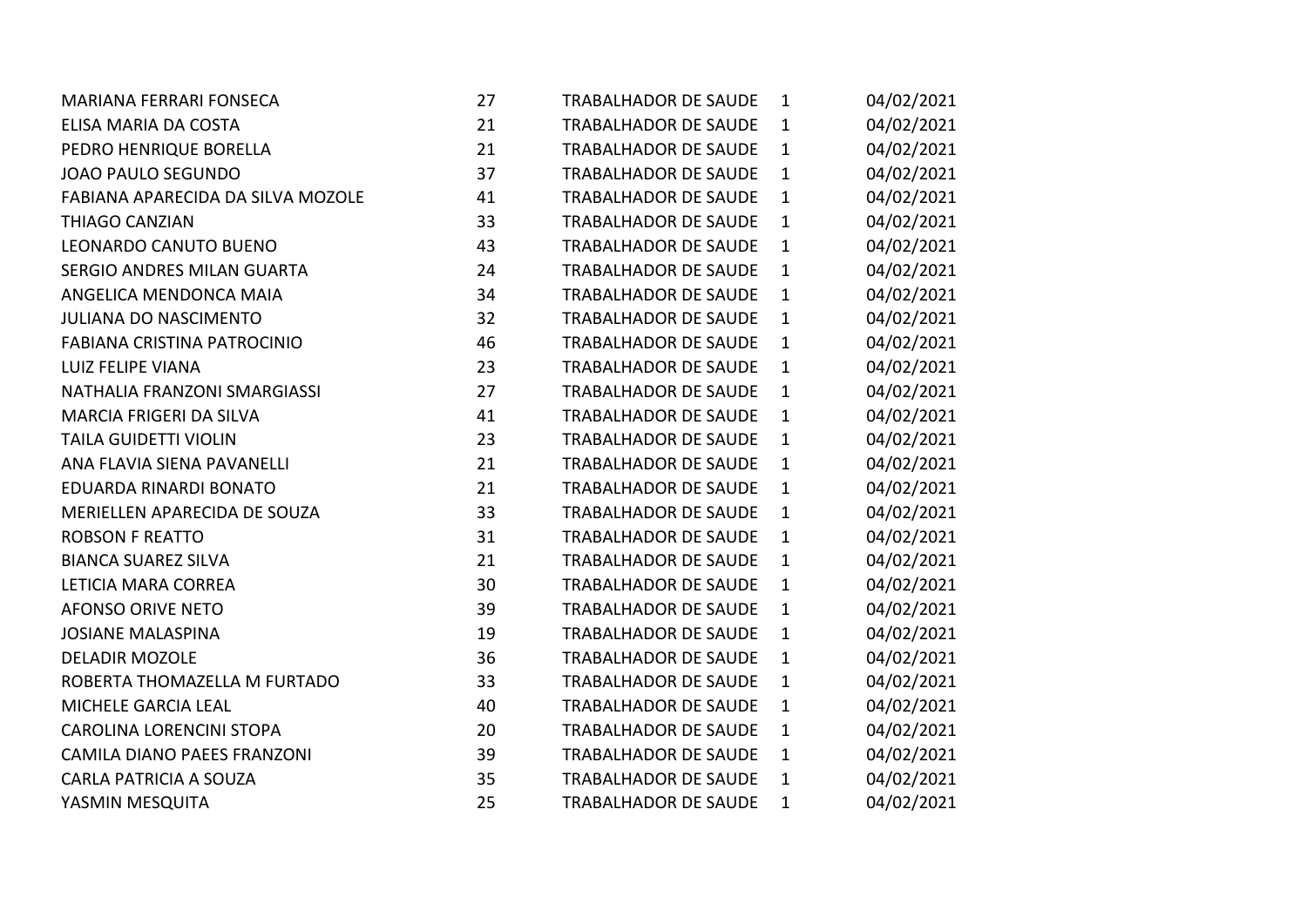| <b>ALINE MARTINS</b>                     | 27 | <b>TRABALHADOR DE SAUDE</b> | $\mathbf{1}$ | 04/02/2021 |
|------------------------------------------|----|-----------------------------|--------------|------------|
| TAYNARA CRISTINA FERREIRA SILVA          | 20 | <b>TRABALHADOR DE SAUDE</b> | $\mathbf{1}$ | 04/02/2021 |
| KARINA ARGENTON CARDOSO KASTEIN          | 35 | <b>TRABALHADOR DE SAUDE</b> | $\mathbf{1}$ | 04/02/2021 |
| <b>GUILHERME ROBERTO SOBRINHO</b>        | 42 | <b>TRABALHADOR DE SAUDE</b> | $\mathbf{1}$ | 04/02/2021 |
| <b>BRENDA QUEIROZ FIRMINO</b>            | 20 | <b>TRABALHADOR DE SAUDE</b> | $\mathbf{1}$ | 04/02/2021 |
| <b>BRUNO SBROION</b>                     | 31 | <b>TRABALHADOR DE SAUDE</b> | $\mathbf{1}$ | 04/02/2021 |
| ANA PAULA ALMEIDA                        | 31 | <b>TRABALHADOR DE SAUDE</b> | $\mathbf{1}$ | 04/02/2021 |
| YRENE CAROLINE MENDEZ DA SILVA           | 21 | <b>TRABALHADOR DE SAUDE</b> | $\mathbf{1}$ | 04/02/2021 |
| <b>ISABELA VIOLIN GUIDETTI</b>           | 22 | <b>TRABALHADOR DE SAUDE</b> | $\mathbf{1}$ | 04/02/2021 |
| ROBERTO EDSON PIMENTA                    | 40 | <b>TRABALHADOR DE SAUDE</b> | $\mathbf{1}$ | 04/02/2021 |
| <b>ANTONIO MAGNI NETO</b>                | 31 | <b>TRABALHADOR DE SAUDE</b> | $\mathbf{1}$ | 04/02/2021 |
| <b>MIRIAN REGINA LIMA</b>                | 39 | <b>TRABALHADOR DE SAUDE</b> | $\mathbf{1}$ | 04/02/2021 |
| <b>JULIANA CAROLINA DA SILVA MARTINS</b> | 35 | <b>TRABALHADOR DE SAUDE</b> | $\mathbf{1}$ | 04/02/2021 |
| LETICIA CAROLINA GONCALVES               | 20 | <b>TRABALHADOR DE SAUDE</b> | $\mathbf{1}$ | 04/02/2021 |
| ARIANE LORENCINI DE ANGELIS              | 33 | QUILOMBOLA                  | $\mathbf{1}$ | 04/02/2021 |
| <b>JULIANA ALMEIDA CAZORITTI</b>         | 50 | <b>TRABALHADOR DE SAUDE</b> | $\mathbf{1}$ | 04/02/2021 |
| <b>CLAUDIO BARBOSA VILAS BOAS</b>        | 50 | <b>TRABALHADOR DE SAUDE</b> | $\mathbf{1}$ | 04/02/2021 |
| PRISCILA NORIE MOGUEL                    | 30 | <b>TRABALHADOR DE SAUDE</b> | $\mathbf{1}$ | 04/02/2021 |
| CAMILA DE OLIVEIRA CINTRA                | 34 | <b>TRABALHADOR DE SAUDE</b> | $\mathbf{1}$ | 04/02/2021 |
| SIMONE MARTINS DE BRITO LASCALA          | 44 | <b>TRABALHADOR DE SAUDE</b> | $\mathbf{1}$ | 04/02/2021 |
| <b>MARIA CRISTINA PATROCINIO</b>         | 64 | <b>IDOSO</b>                | $\mathbf{1}$ | 04/02/2021 |
| LETICIA IPOLITI TOLOI                    | 21 | <b>TRABALHADOR DE SAUDE</b> | $\mathbf{1}$ | 04/02/2021 |
| <b>MARIA ISABEL BETETTI</b>              | 63 | <b>IDOSO</b>                | $\mathbf{1}$ | 04/02/2021 |
| AUREA TEREZINHA BIELLI GRANDI            | 49 | <b>TRABALHADOR DE SAUDE</b> | $\mathbf{1}$ | 04/02/2021 |
| LIDIA APARECIDA DA FONSECA               | 64 | <b>IDOSO</b>                | $\mathbf{1}$ | 04/02/2021 |
| ANA PAULA GALVANE MARTINS                | 20 | <b>TRABALHADOR DE SAUDE</b> | $\mathbf{1}$ | 04/02/2021 |
| CINTIA PEREIRA LIMA SEVERO               | 31 | <b>TRABALHADOR DE SAUDE</b> | $\mathbf{1}$ | 04/02/2021 |
| NATALIA LUIZA DA CUNHA                   | 26 | <b>TRABALHADOR DE SAUDE</b> | $\mathbf{1}$ | 04/02/2021 |
| MARIANA RIBEIRO DE CARVALHO              | 26 | <b>TRABALHADOR DE SAUDE</b> | $\mathbf{1}$ | 04/02/2021 |
| <b>BRUNO GARCIA GORFON</b>               | 23 | <b>TRABALHADOR DE SAUDE</b> | $\mathbf{1}$ | 04/02/2021 |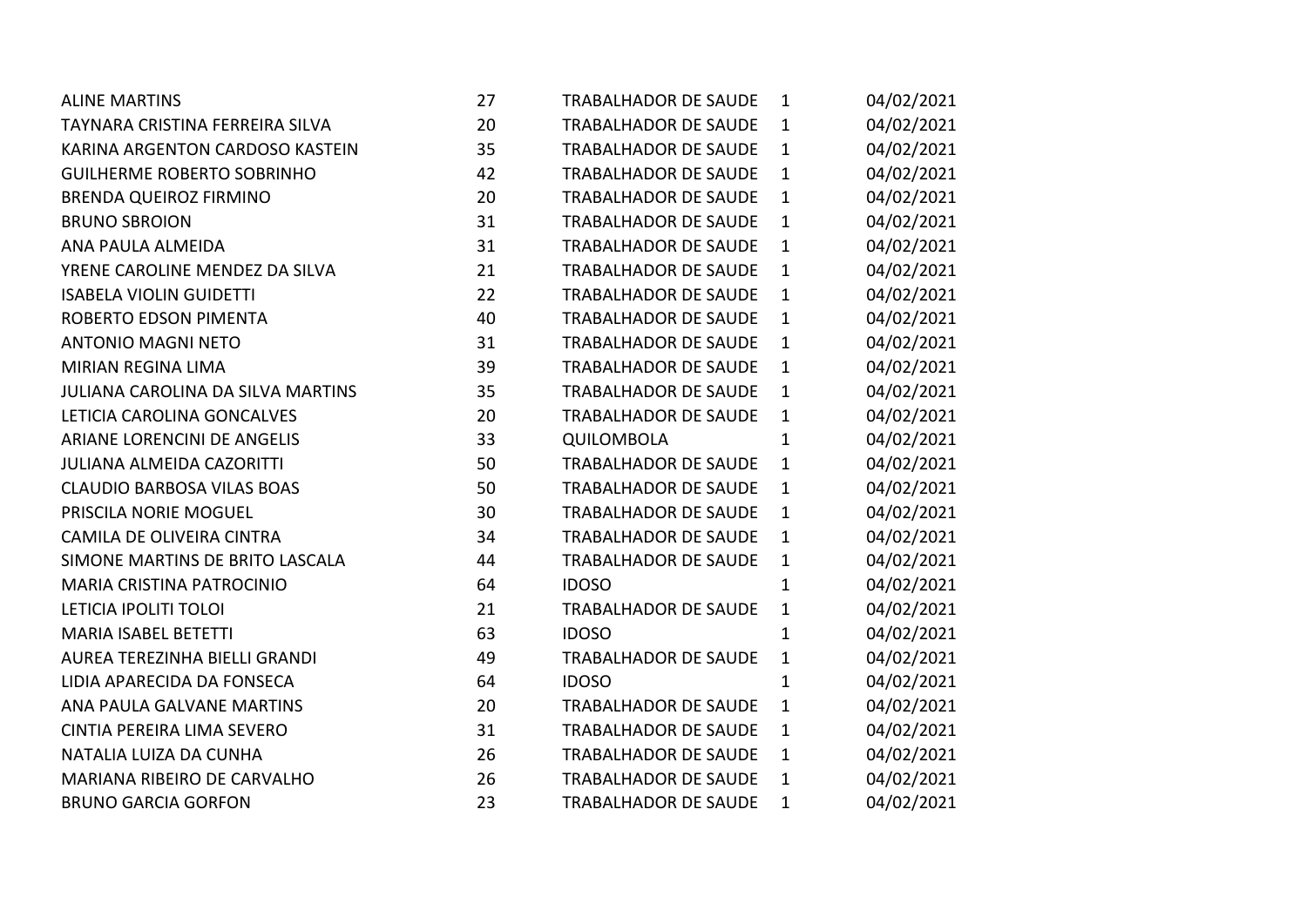| LORRANI CRIS BANDEIRA MARQUES                    | 25 | <b>TRABALHADOR DE SAUDE</b> | $\mathbf{1}$ | 04/02/2021 |
|--------------------------------------------------|----|-----------------------------|--------------|------------|
| ANDRE LUIZ KEHDI NOGUEIRA VANZELLA               | 46 | <b>TRABALHADOR DE SAUDE</b> | $\mathbf{1}$ | 04/02/2021 |
| <b>HELEN CARLA REATO</b>                         | 26 | <b>TRABALHADOR DE SAUDE</b> | $\mathbf{1}$ | 04/02/2021 |
| DRIELLE ROSANA ADORNI RIGOBELLO                  | 32 | <b>TRABALHADOR DE SAUDE</b> | 1            | 04/02/2021 |
| ELISA CRISTINA SIENA                             | 35 | <b>TRABALHADOR DE SAUDE</b> | $\mathbf{1}$ | 04/02/2021 |
| <b>CAMILA BONAGAMBA</b>                          | 38 | TRABALHADOR DE SAUDE        | $\mathbf{1}$ | 04/02/2021 |
| FABIANA VASCONCELOS RODRIGUES FERREIRA ARGEN 37  |    | <b>TRABALHADOR DE SAUDE</b> | $\mathbf{1}$ | 04/02/2021 |
| LEILA MIRENE MADEIRA                             | 60 | <b>IDOSO</b>                | $\mathbf{1}$ | 04/02/2021 |
| ALINE BARBOSA RODRIGUES                          | 42 | <b>TRABALHADOR DE SAUDE</b> | $\mathbf{1}$ | 04/02/2021 |
| ANA CAROLINE PAULINO                             | 20 | <b>TRABALHADOR DE SAUDE</b> | $\mathbf{1}$ | 04/02/2021 |
| ANDRESA COSTA VALLE DE SOUZA                     | 31 | <b>TRABALHADOR DE SAUDE</b> | $\mathbf{1}$ | 04/02/2021 |
| ANGELO ALBERTO BERNO DOS SANTOS                  | 23 | <b>TRABALHADOR DE SAUDE</b> | $\mathbf{1}$ | 04/02/2021 |
| <b>ARIANE VALLADARES CAMPOS</b>                  | 23 | <b>TRABALHADOR DE SAUDE</b> | $\mathbf{1}$ | 04/02/2021 |
| <b>BRUNA ARANTES ROCHA</b>                       | 29 | <b>TRABALHADOR DE SAUDE</b> | $\mathbf{1}$ | 04/02/2021 |
| EDUARDO PERICLES COSTA VALLE                     | 34 | <b>TRABALHADOR DE SAUDE</b> | $\mathbf{1}$ | 04/02/2021 |
| <b>ENZO RUAS RAMALHO PINTO</b>                   | 21 | <b>TRABALHADOR DE SAUDE</b> | $\mathbf{1}$ | 04/02/2021 |
| <b>GABRIEL DOS SANTOS SCRIDELI</b>               | 21 | <b>TRABALHADOR DE SAUDE</b> | $\mathbf{1}$ | 04/02/2021 |
| <b>GABRIEL JULIANI</b>                           | 30 | <b>TRABALHADOR DE SAUDE</b> | $\mathbf{1}$ | 04/02/2021 |
| <b>GABRIELA BRABO PERIM MARQUES</b>              | 21 | <b>TRABALHADOR DE SAUDE</b> | $\mathbf{1}$ | 04/02/2021 |
| <b>GABRIELA IZIDORO FORTES</b>                   | 29 | <b>TRABALHADOR DE SAUDE</b> | $\mathbf{1}$ | 04/02/2021 |
| <b>GISLAINE ELDINA AZEVEDO</b>                   | 42 | <b>TRABALHADOR DE SAUDE</b> | $\mathbf{1}$ | 04/02/2021 |
| HISSIS DE ALMEIDA VIAL                           | 24 | <b>TRABALHADOR DE SAUDE</b> | $\mathbf{1}$ | 04/02/2021 |
| JOSIANE CAETANO DE OLIVEIRA                      | 32 | <b>TRABALHADOR DE SAUDE</b> | $\mathbf{1}$ | 04/02/2021 |
| KELLY DE PAULA RESSUTO                           | 34 | <b>TRABALHADOR DE SAUDE</b> | $\mathbf{1}$ | 04/02/2021 |
| KEYLA DO AMARAL MUNIZ MARFATO                    | 38 | <b>TRABALHADOR DE SAUDE</b> | $\mathbf{1}$ | 04/02/2021 |
| LEONARDO COTRIM FERREIRA PINTO DE OLIVEIRA BO132 |    | <b>TRABALHADOR DE SAUDE</b> | $\mathbf{1}$ | 04/02/2021 |
| <b>LORRAINE THAIS DE OLIVIERA</b>                | 25 | <b>TRABALHADOR DE SAUDE</b> | $\mathbf{1}$ | 04/02/2021 |
| <b>LUANA BRITO DE MELLO</b>                      | 29 | <b>TRABALHADOR DE SAUDE</b> | $\mathbf{1}$ | 04/02/2021 |
| LUCIANA BARTOLOMEU                               | 40 | <b>TRABALHADOR DE SAUDE</b> | $\mathbf{1}$ | 04/02/2021 |
| MAISA DA COSTA MAGNI                             | 20 | <b>TRABALHADOR DE SAUDE</b> | $\mathbf{1}$ | 04/02/2021 |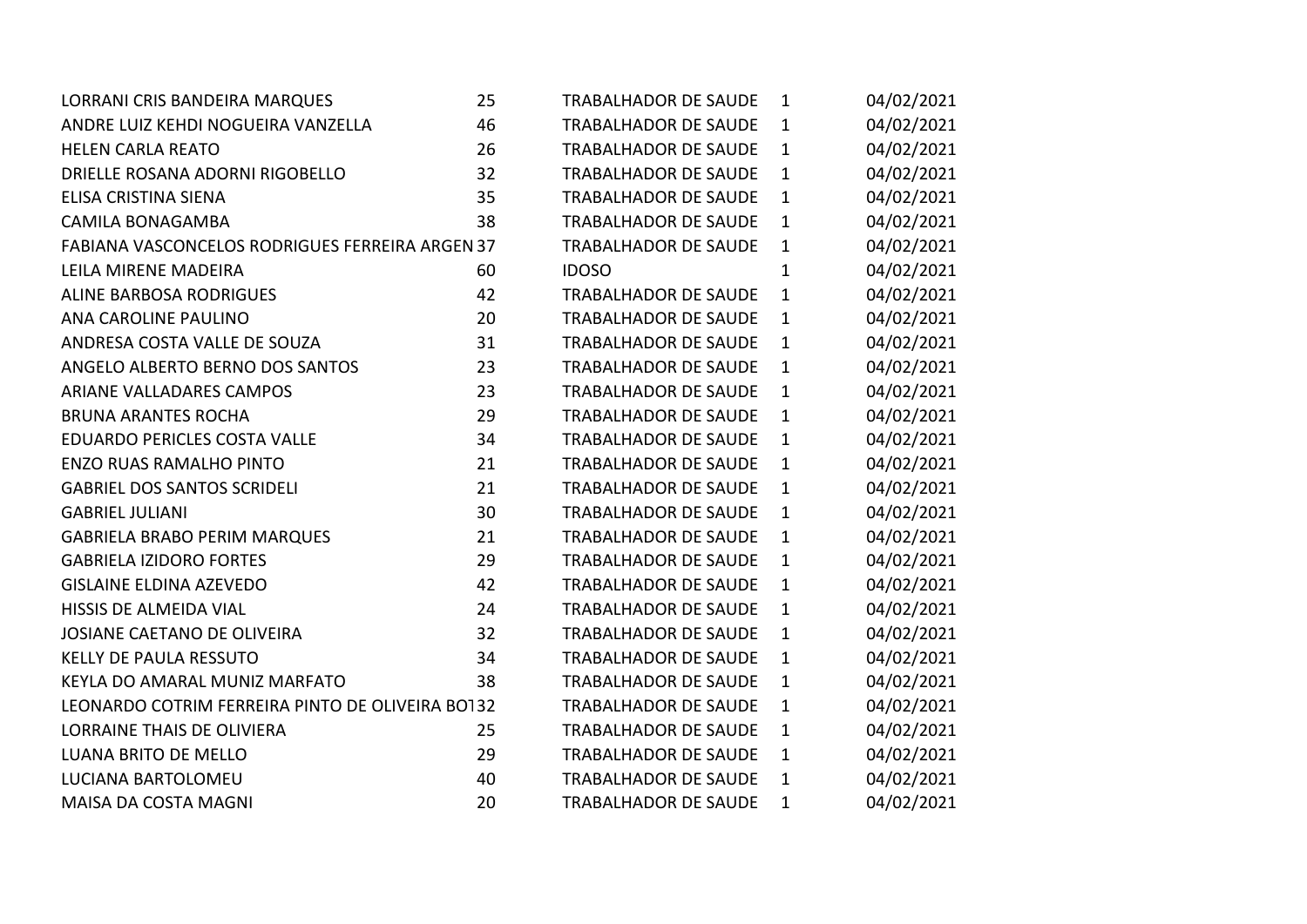| MARIA ROSA SILVA B LACERDA DE OLIVEIRA | 64 | <b>IDOSO</b>                | $\mathbf{1}$ | 04/02/2021 |
|----------------------------------------|----|-----------------------------|--------------|------------|
| MARIANE DE SOUZA GIMENES               | 21 | <b>TRABALHADOR DE SAUDE</b> | $\mathbf{1}$ | 04/02/2021 |
| <b>MARINA GRANDI BIANCHI</b>           | 27 | <b>TRABALHADOR DE SAUDE</b> | $\mathbf{1}$ | 04/02/2021 |
| <b>MARIO URBANO GERALDINO</b>          | 23 | <b>TRABALHADOR DE SAUDE</b> | $\mathbf{1}$ | 04/02/2021 |
| REGINA HELENA GUEDES GERALDINO         | 56 | <b>TRABALHADOR DE SAUDE</b> | $\mathbf{1}$ | 04/02/2021 |
| RENATO CARREIRA RINALDI                | 37 | <b>TRABALHADOR DE SAUDE</b> | $\mathbf{1}$ | 04/02/2021 |
| RICARDO GARCIA LANCHOTI                | 24 | <b>TRABALHADOR DE SAUDE</b> | $\mathbf{1}$ | 04/02/2021 |
| SAMIRA PAULA G FIGUEIREDO              | 30 | <b>TRABALHADOR DE SAUDE</b> | $\mathbf{1}$ | 04/02/2021 |
| STHEFANI GUEDES GERALDINE              | 21 | <b>TRABALHADOR DE SAUDE</b> | $\mathbf{1}$ | 04/02/2021 |
| THAIS MARQUES FIFOLATO                 | 28 | <b>TRABALHADOR DE SAUDE</b> | $\mathbf{1}$ | 04/02/2021 |
| <b>THAUANA PRISCILA RASTELI</b>        | 28 | <b>TRABALHADOR DE SAUDE</b> | $\mathbf{1}$ | 04/02/2021 |
| <b>VICTOR HUGO COSTA VALLE</b>         | 26 | <b>TRABALHADOR DE SAUDE</b> | $\mathbf{1}$ | 04/02/2021 |
| <b>VICTOR HUGO DOS SANTOS</b>          | 21 | <b>TRABALHADOR DE SAUDE</b> | $\mathbf{1}$ | 04/02/2021 |
| MARCELO DE MELO MOI                    | 30 | TRABALHADOR DE SAUDE        | $\mathbf{1}$ | 03/02/2021 |
| ARLINDO FRANCISCO DA SILVA             | 61 | <b>IDOSO</b>                | $\mathbf{1}$ | 03/02/2021 |
| ADRIANA CRISTINA SELINGARDI ADAMI      | 32 | <b>TRABALHADOR DE SAUDE</b> | $\mathbf{1}$ | 03/02/2021 |
| <b>ALEX FURLAN</b>                     | 40 | <b>TRABALHADOR DE SAUDE</b> | $\mathbf{1}$ | 03/02/2021 |
| ALEXANDRA CRISTINA LORENCINI STOPA     | 48 | <b>TRABALHADOR DE SAUDE</b> | $\mathbf{1}$ | 03/02/2021 |
| ANA BEATRIZ ROSSATO SIQUEIRA           | 25 | <b>TRABALHADOR DE SAUDE</b> | $\mathbf{1}$ | 03/02/2021 |
| ANA CLAUDIA BATIZOCO DANTAS            | 33 | <b>TRABALHADOR DE SAUDE</b> | $\mathbf{1}$ | 03/02/2021 |
| ANA LIDIA DANIEL RIBEIRO               | 34 | <b>TRABALHADOR DE SAUDE</b> | $\mathbf{1}$ | 03/02/2021 |
| <b>ANDRESSA VANINI</b>                 | 44 | TRABALHADOR DE SAUDE        | $\mathbf{1}$ | 03/02/2021 |
| <b>ANTONIO DOS REIS SILVA</b>          | 62 | <b>IDOSO</b>                | $\mathbf{1}$ | 03/02/2021 |
| APARECIDA MARIA VIETTI KASTEIN         | 67 | <b>IDOSO</b>                | $\mathbf{1}$ | 03/02/2021 |
| <b>BRUNA DE OLIVEIRA MARQUES</b>       | 24 | <b>TRABALHADOR DE SAUDE</b> | $\mathbf{1}$ | 03/02/2021 |
| <b>BRUNA FINOTTO</b>                   | 30 | TRABALHADOR DE SAUDE        | $\mathbf{1}$ | 03/02/2021 |
| BRUNA MAIRA DE PAULA BERNO             | 21 | <b>TRABALHADOR DE SAUDE</b> | $\mathbf{1}$ | 03/02/2021 |
| CAMILA MARIA SEVERI MARTINS MONTEVERDE | 37 | <b>TRABALHADOR DE SAUDE</b> | $\mathbf{1}$ | 03/02/2021 |
| <b>CAMILA MOREIRA MARTINS</b>          | 22 | <b>TRABALHADOR DE SAUDE</b> | $\mathbf{1}$ | 03/02/2021 |
| <b>CAMILA RAMOS</b>                    | 40 | <b>TRABALHADOR DE SAUDE</b> | 1            | 03/02/2021 |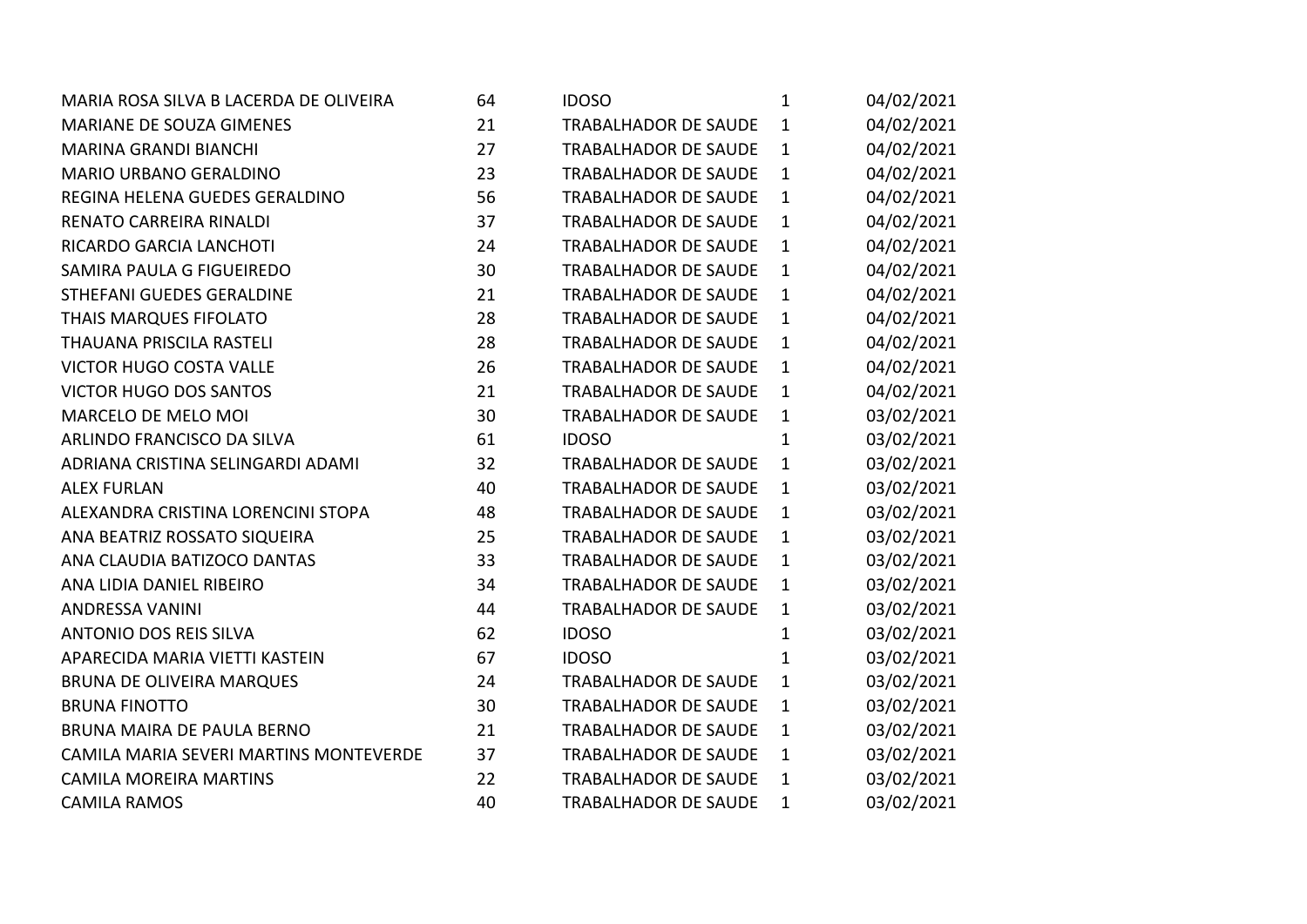| <b>CAMILA VARALONGA</b>                  | 31 | <b>TRABALHADOR DE SAUDE</b> | $\mathbf{1}$ | 03/02/2021 |
|------------------------------------------|----|-----------------------------|--------------|------------|
| <b>CARMEN APARECIDA FERREIRA</b>         | 47 | <b>TRABALHADOR DE SAUDE</b> | $\mathbf{1}$ | 03/02/2021 |
| CAROLINE CRISTINA DE PAULA               | 23 | TRABALHADOR DE SAUDE        | $\mathbf{1}$ | 03/02/2021 |
| DANUBIA CRISTINA PINA                    | 37 | <b>TRABALHADOR DE SAUDE</b> | $\mathbf{1}$ | 03/02/2021 |
| <b>DORALISE RODRIGUES</b>                | 56 | TRABALHADOR DE SAUDE        | $\mathbf{1}$ | 03/02/2021 |
| <b>EDER AUGUSTO TOMAZ</b>                | 34 | <b>TRABALHADOR DE SAUDE</b> | $\mathbf{1}$ | 03/02/2021 |
| <b>EVELINE PATRICIA VIAL</b>             | 27 | <b>TRABALHADOR DE SAUDE</b> | $\mathbf{1}$ | 03/02/2021 |
| FERNANDA MADEIRA LIZARELI                | 47 | <b>TRABALHADOR DE SAUDE</b> | $\mathbf{1}$ | 03/02/2021 |
| FLAVIA CORREA CAMINITI FURLAN            | 40 | <b>TRABALHADOR DE SAUDE</b> | $\mathbf{1}$ | 03/02/2021 |
| <b>GABRIEL DESSOTTI BARRETTO</b>         | 29 | <b>TRABALHADOR DE SAUDE</b> | $\mathbf{1}$ | 03/02/2021 |
| <b>GABRIELLE ZANNADREA PRETI</b>         | 22 | <b>TRABALHADOR DE SAUDE</b> | $\mathbf{1}$ | 03/02/2021 |
| <b>JADY BOLETA MASSON</b>                | 24 | <b>TRABALHADOR DE SAUDE</b> | $\mathbf{1}$ | 03/02/2021 |
| JAIR APARECIDO BORGES JUNIOR             | 39 | <b>TRABALHADOR DE SAUDE</b> | $\mathbf{1}$ | 03/02/2021 |
| <b>JANETE NUNES SIQUEIRA</b>             | 51 | <b>TRABALHADOR DE SAUDE</b> | $\mathbf{1}$ | 03/02/2021 |
| <b>JESSICA DE PAULA</b>                  | 29 | <b>TRABALHADOR DE SAUDE</b> | $\mathbf{1}$ | 03/02/2021 |
| <b>JESSICA MARIA MARINHEIRO FERREIRA</b> | 29 | <b>TRABALHADOR DE SAUDE</b> | $\mathbf{1}$ | 03/02/2021 |
| <b>JOICE CAROLINA LANCA</b>              | 29 | <b>TRABALHADOR DE SAUDE</b> | $\mathbf{1}$ | 03/02/2021 |
| <b>JOSE UMBERTO PADULA</b>               | 25 | <b>TRABALHADOR DE SAUDE</b> | $\mathbf{1}$ | 03/02/2021 |
| <b>JOSIANE FERNANDA SOARES</b>           | 45 | <b>TRABALHADOR DE SAUDE</b> | $\mathbf{1}$ | 03/02/2021 |
| <b>JOSIE MARIA CAMPIONI</b>              | 40 | <b>TRABALHADOR DE SAUDE</b> | $\mathbf{1}$ | 03/02/2021 |
| <b>JULIA MARINA VALERIANO RIBAS</b>      | 18 | <b>TRABALHADOR DE SAUDE</b> | $\mathbf{1}$ | 03/02/2021 |
| JULIANA HESPANHOL BELATTI MENDES         | 35 | <b>TRABALHADOR DE SAUDE</b> | $\mathbf{1}$ | 03/02/2021 |
| <b>JULIO CESAR VICENTE</b>               | 55 | <b>TRABALHADOR DE SAUDE</b> | $\mathbf{1}$ | 03/02/2021 |
| JUNIANE MARIA MARINHEIRO FERREIRA        | 21 | <b>TRABALHADOR DE SAUDE</b> | $\mathbf{1}$ | 03/02/2021 |
| <b>LARYSSA DOS REIS VICENTE</b>          | 21 | <b>TRABALHADOR DE SAUDE</b> | $\mathbf{1}$ | 03/02/2021 |
| LILIAN VALENTE TOMASELA MARINI           | 37 | <b>TRABALHADOR DE SAUDE</b> | 1            | 03/02/2021 |
| LIVIA MARIA DA COSTA GRANDI CARLOS       | 32 | <b>TRABALHADOR DE SAUDE</b> | $\mathbf{1}$ | 03/02/2021 |
| LUCAS SILVA MARTINEZ                     | 28 | <b>TRABALHADOR DE SAUDE</b> | $\mathbf{1}$ | 03/02/2021 |
| LUIS HENRIQUE DIVERNO                    | 55 | <b>TRABALHADOR DE SAUDE</b> | $\mathbf{1}$ | 03/02/2021 |
| <b>MARCELO AUGUSTO RIBEIRO</b>           | 46 | <b>TRABALHADOR DE SAUDE</b> | 1            | 03/02/2021 |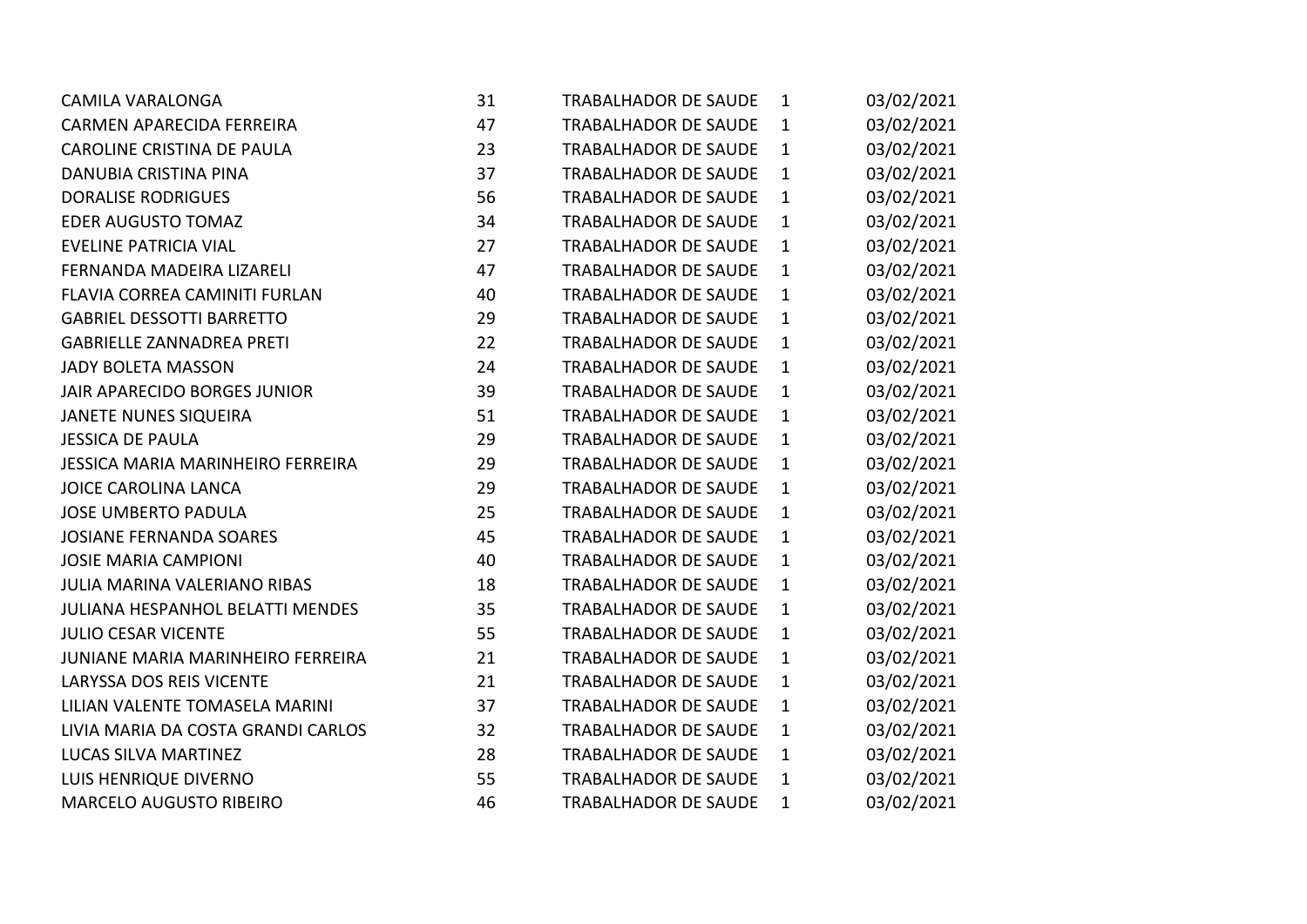| MARIELE ROBERTA CAPARELI        | 25 | TRABALHADOR DE SAUDE        | $\mathbf{1}$ | 03/02/2021 |
|---------------------------------|----|-----------------------------|--------------|------------|
| <b>MERIELEN CUNHA</b>           | 33 | TRABALHADOR DE SAUDE        | $\mathbf{1}$ | 03/02/2021 |
| MILENA MASSONETO QUIMELO        | 31 | <b>TRABALHADOR DE SAUDE</b> | $\mathbf{1}$ | 03/02/2021 |
| NATALIA ROBERTA DA SILVA        | 34 | <b>TRABALHADOR DE SAUDE</b> | $\mathbf{1}$ | 03/02/2021 |
| NATERCIA CARREIRA SORIANI       | 40 | TRABALHADOR DE SAUDE        | $\mathbf{1}$ | 03/02/2021 |
| <b>NUBIA NICIA COUTINHO</b>     | 33 | <b>TRABALHADOR DE SAUDE</b> | $\mathbf{1}$ | 03/02/2021 |
| PATRICIA A PUGA SAAB BENEDETI   | 42 | <b>TRABALHADOR DE SAUDE</b> | $\mathbf{1}$ | 03/02/2021 |
| PATRICIA DONIZETI DA SILVA      | 43 | <b>TRABALHADOR DE SAUDE</b> | $\mathbf{1}$ | 03/02/2021 |
| PAULA DEZEN DE QUEIROZ FERREIRA | 34 | <b>TRABALHADOR DE SAUDE</b> | $\mathbf{1}$ | 03/02/2021 |
| PAULO TADEU ANGELINE PALMEIRA   | 58 | TRABALHADOR DE SAUDE        | $\mathbf{1}$ | 03/02/2021 |
| REGIANE ADAMI JANONI VICENTINI  | 45 | TRABALHADOR DE SAUDE        | $\mathbf{1}$ | 03/02/2021 |
| RICARDO BRUXELLAS RIBEIRO       | 54 | <b>TRABALHADOR DE SAUDE</b> | $\mathbf{1}$ | 03/02/2021 |
| RITA DE CASSIA DA SILVA         | 63 | <b>IDOSO</b>                | $\mathbf{1}$ | 03/02/2021 |
| ROSIMERI PRISCILA PUPIN         | 41 | <b>TRABALHADOR DE SAUDE</b> | $\mathbf{1}$ | 03/02/2021 |
| SABRINA ISRAEL MENDONCA         | 25 | <b>TRABALHADOR DE SAUDE</b> | $\mathbf{1}$ | 03/02/2021 |
| SHEILA MARIA PORTO VICENTINI    | 25 | <b>TRABALHADOR DE SAUDE</b> | $\mathbf{1}$ | 03/02/2021 |
| SILVIA ANDREIA DANIEL FURLAN    | 46 | <b>TRABALHADOR DE SAUDE</b> | $\mathbf{1}$ | 03/02/2021 |
| <b>TATIANA DIAS JORGE</b>       | 42 | TRABALHADOR DE SAUDE        | $\mathbf{1}$ | 03/02/2021 |
| TATIANE DOS SANTOS ROSA         | 31 | <b>TRABALHADOR DE SAUDE</b> | $\mathbf{1}$ | 03/02/2021 |
| TELMA ELIZANGELA MANTOANI       | 39 | <b>TRABALHADOR DE SAUDE</b> | $\mathbf{1}$ | 03/02/2021 |
| YASMIN CRISTINA B DIAS          | 20 | <b>TRABALHADOR DE SAUDE</b> | $\mathbf{1}$ | 03/02/2021 |
| MARIA JOSE DA SILVA             | 67 | <b>IDOSO</b>                | $\mathbf{1}$ | 02/02/2021 |
| PERLA PIZZI ARGENTATO           | 33 | <b>TRABALHADOR DE SAUDE</b> | $\mathbf{1}$ | 02/02/2021 |
| MARIA TERESA BRAVO SA PINTO     | 28 | <b>TRABALHADOR DE SAUDE</b> | $\mathbf{1}$ | 02/02/2021 |
| LOURIVAL SCHIARETTA GARDUCCI    | 79 | <b>IDOSO</b>                | $\mathbf{1}$ | 02/02/2021 |
| <b>MARCOS ANTONIO BORGES</b>    | 56 | TRABALHADOR DE SAUDE        | $\mathbf{1}$ | 02/02/2021 |
| TAIS REGINA PEREIRA THOMAZ      | 32 | TRABALHADOR DE SAUDE        | $\mathbf{1}$ | 02/02/2021 |
| JONAS MARCIO GERVASIO DA ROCHA  | 26 | <b>TRABALHADOR DE SAUDE</b> | $\mathbf{1}$ | 02/02/2021 |
| <b>SUZI HELENA FERREIRA</b>     | 41 | <b>TRABALHADOR DE SAUDE</b> | $\mathbf{1}$ | 02/02/2021 |
| MARIA INEZ DE MELLO NESSRALLH   | 59 | <b>TRABALHADOR DE SAUDE</b> | $\mathbf{1}$ | 02/02/2021 |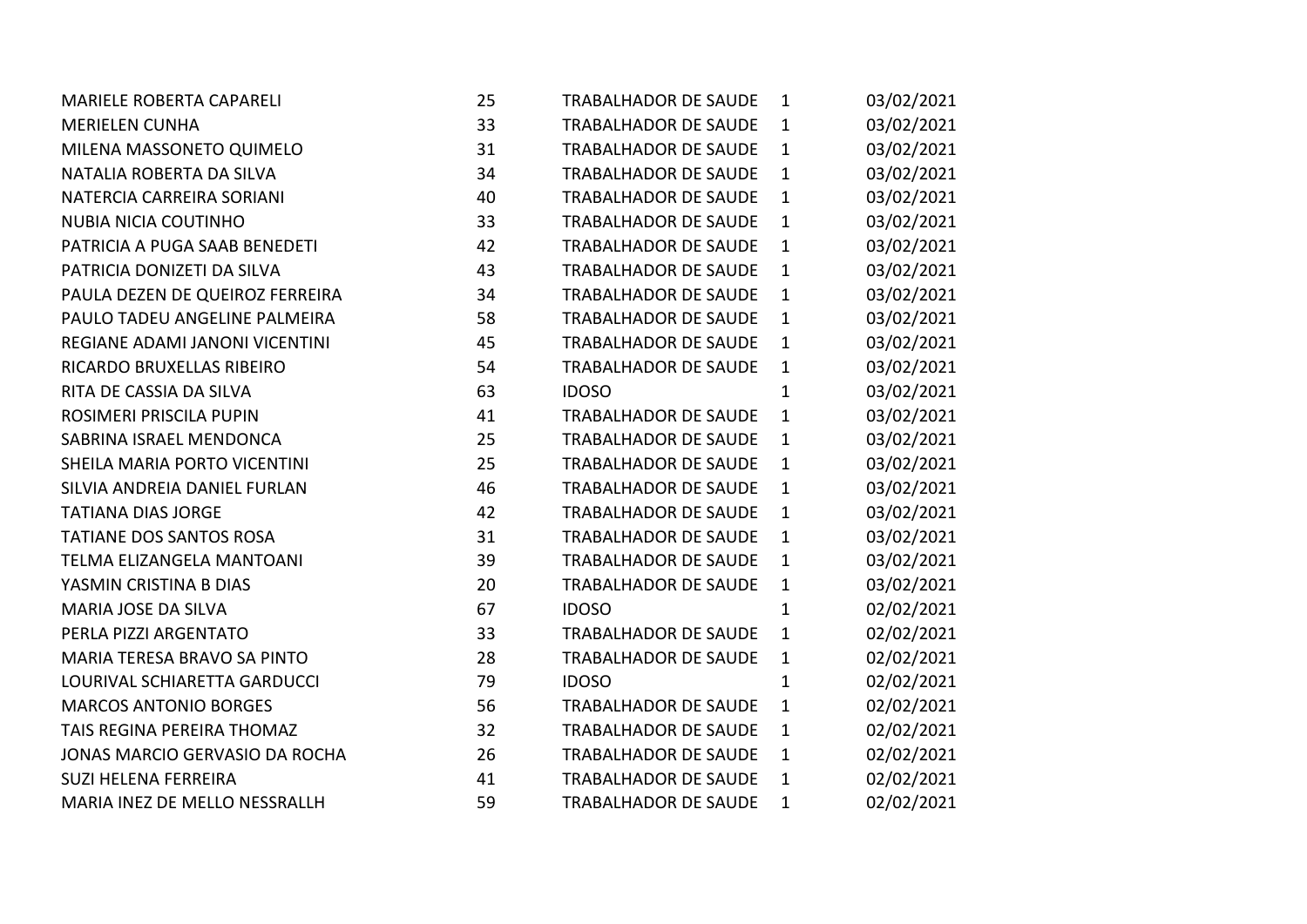| ANGELICA MARA ADAMI                      | 28 | <b>TRABALHADOR DE SAUDE</b> | $\mathbf{1}$ | 02/02/2021 |
|------------------------------------------|----|-----------------------------|--------------|------------|
| FABIANA SILVA OLIVEIRA DOS SANTOS        | 42 | TRABALHADOR DE SAUDE        | $\mathbf{1}$ | 02/02/2021 |
| MARIA LUZENILDA DE ALMEIDA ALEXANDRE     | 44 | <b>TRABALHADOR DE SAUDE</b> | $\mathbf{1}$ | 02/02/2021 |
| ANA BEATRIZ ESTETER DE PAULA             | 26 | <b>TRABALHADOR DE SAUDE</b> | $\mathbf{1}$ | 02/02/2021 |
| FERNANDA DE ALMEIDA REZENDE VIEIRA       | 38 | TRABALHADOR DE SAUDE        | $\mathbf{1}$ | 02/02/2021 |
| LELIS APARECIDA RODRIGUES                | 55 | <b>TRABALHADOR DE SAUDE</b> | $\mathbf{1}$ | 02/02/2021 |
| <b>BRUNA GIORA BUCALON</b>               | 31 | <b>TRABALHADOR DE SAUDE</b> | $\mathbf{1}$ | 02/02/2021 |
| RAFAEL TEIXEIRA ROQUE                    | 29 | <b>TRABALHADOR DE SAUDE</b> | $\mathbf{1}$ | 02/02/2021 |
| NATALIA REGINA DE SOUZA BRAVO            | 32 | <b>TRABALHADOR DE SAUDE</b> | $\mathbf{1}$ | 02/02/2021 |
| SANDEA MARA GARCIA PEREZ                 | 50 | <b>TRABALHADOR DE SAUDE</b> | $\mathbf{1}$ | 02/02/2021 |
| <b>SHIRLE GRIGOLATI</b>                  | 44 | <b>TRABALHADOR DE SAUDE</b> | $\mathbf{1}$ | 02/02/2021 |
| LARA MARIA PAVANELLI                     | 20 | TRABALHADOR DE SAUDE        | $\mathbf{1}$ | 02/02/2021 |
| NELSON APARECIDO FERREIRA                | 65 | <b>IDOSO</b>                | $\mathbf{1}$ | 02/02/2021 |
| THEODORA VICCARI OLIVEIRA                | 23 | <b>TRABALHADOR DE SAUDE</b> | $\mathbf{1}$ | 02/02/2021 |
| <b>MATEUS LUIS MANFREDI</b>              | 30 | <b>TRABALHADOR DE SAUDE</b> | $\mathbf{1}$ | 01/02/2021 |
| MARLI APARECIDA DE OLIVEIRA              | 71 | <b>IDOSO</b>                | $\mathbf{1}$ | 01/02/2021 |
| MARIANA CECILIO DE OLIVEIRA              | 70 | <b>IDOSO</b>                | $\mathbf{1}$ | 01/02/2021 |
| MAECELLA BELLONI ZERA                    | 26 | <b>TRABALHADOR DE SAUDE</b> | $\mathbf{1}$ | 01/02/2021 |
| <b>GIOAVANA BELLONI ZERA</b>             | 24 | <b>TRABALHADOR DE SAUDE</b> | 1            | 01/02/2021 |
| SANDRA CRISTINA SERAFIN VALDEVITE CORATO | 46 | <b>TRABALHADOR DE SAUDE</b> | $\mathbf{1}$ | 01/02/2021 |
| AMANDA JACOB BARTOLOMEU                  | 22 | <b>TRABALHADOR DE SAUDE</b> | 1            | 01/02/2021 |
| <b>JULIA SUAREZ PADULLI</b>              | 24 | <b>TRABALHADOR DE SAUDE</b> | $\mathbf{1}$ | 01/02/2021 |
| <b>LUIZ ANTONIO ARANTES</b>              | 61 | <b>IDOSO</b>                | $\mathbf{1}$ | 01/02/2021 |
| <b>BIANCA FERNANDES FARNOCCHI</b>        | 25 | <b>TRABALHADOR DE SAUDE</b> | $\mathbf{1}$ | 01/02/2021 |
| KARINA VICTAL NASCIMENTO                 | 24 | <b>TRABALHADOR DE SAUDE</b> | $\mathbf{1}$ | 01/02/2021 |
| ALVARO ROBERTO KRUSZYNSKI                | 64 | <b>IDOSO</b>                | $\mathbf{1}$ | 01/02/2021 |
| BRUNA MELLO DOS SANTOS CASTRO            | 32 | <b>TRABALHADOR DE SAUDE</b> | $\mathbf{1}$ | 01/02/2021 |
| <b>BIANCA BARBOSA DO VALE</b>            | 26 | <b>TRABALHADOR DE SAUDE</b> | $\mathbf{1}$ | 01/02/2021 |
| <b>MATHEUS ALVES INGISSA</b>             | 18 | <b>TRABALHADOR DE SAUDE</b> | $\mathbf{1}$ | 01/02/2021 |
| PEDRO HENRIQUE CORADINI                  | 43 | <b>TRABALHADOR DE SAUDE</b> | 1            | 01/02/2021 |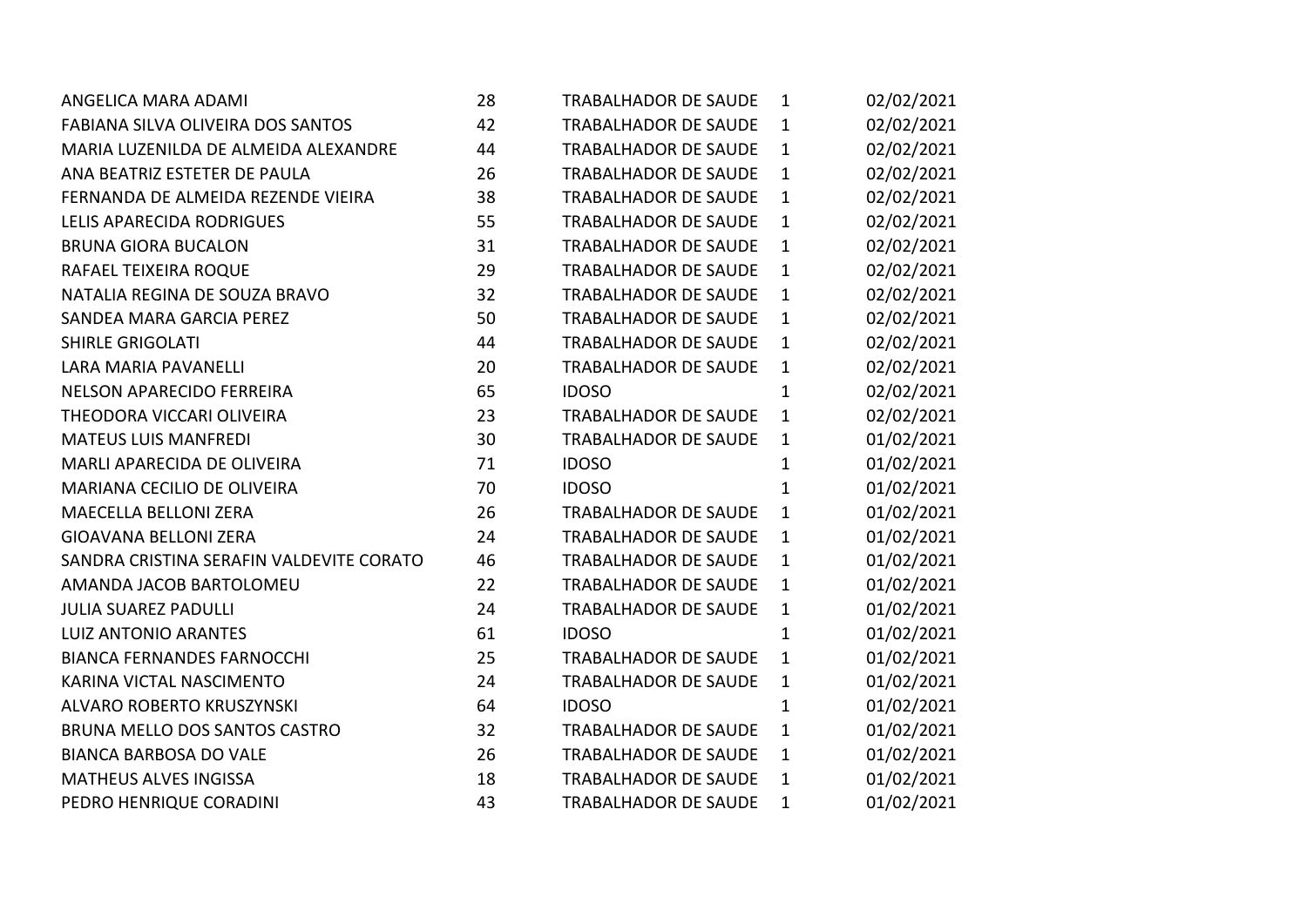| LIVIA ANGELICA DE SOUZA PIOLA           | 35  | TRABALHADOR DE SAUDE        | 1            | 01/02/2021 |
|-----------------------------------------|-----|-----------------------------|--------------|------------|
| <b>IVANA APARECIDA MOYS BERLESE</b>     | 58  | <b>TRABALHADOR DE SAUDE</b> | $\mathbf{1}$ | 01/02/2021 |
| ROSANGELA APARECIDA COLETO              | 54  | <b>TRABALHADOR DE SAUDE</b> | $\mathbf{1}$ | 01/02/2021 |
| ANDREA CAROLINA JACOB                   | 45  | <b>TRABALHADOR DE SAUDE</b> | $\mathbf{1}$ | 01/02/2021 |
| ELAINE CRISTINA GOMES SIMOES            | 42  | <b>TRABALHADOR DE SAUDE</b> | $\mathbf{1}$ | 01/02/2021 |
| SHEILA GRIGOLATI RORATO                 | 39  | <b>TRABALHADOR DE SAUDE</b> | $\mathbf{1}$ | 01/02/2021 |
| AMANDA PIGNATA OTTOBONI                 | 32  | <b>TRABALHADOR DE SAUDE</b> | $\mathbf{1}$ | 01/02/2021 |
| ANA CAROLINA CITTA FERREIRA             | 121 | <b>IDOSO</b>                | $\mathbf{1}$ | 01/02/2021 |
| ANA LAURA GOTARDO                       | 21  | <b>TRABALHADOR DE SAUDE</b> | $\mathbf{1}$ | 01/02/2021 |
| ANA MARTA ARRUDA MACCHETTI              | 59  | TRABALHADOR DE SAUDE        | $\mathbf{1}$ | 01/02/2021 |
| ANTONIO CARLOS GRANDINI RODRIGUES       | 60  | <b>IDOSO</b>                | $\mathbf{1}$ | 01/02/2021 |
| <b>ATALIANE SOUZA VICENTINI</b>         | 25  | <b>TRABALHADOR DE SAUDE</b> | $\mathbf{1}$ | 01/02/2021 |
| <b>BIANCA BONICENHA ROCHA</b>           | 28  | TRABALHADOR DE SAUDE        | $\mathbf{1}$ | 01/02/2021 |
| <b>BIANCA CORREA CAMINITI</b>           | 26  | TRABALHADOR DE SAUDE        | $\mathbf{1}$ | 01/02/2021 |
| <b>BRUNA GARCIA</b>                     | 24  | TRABALHADOR DE SAUDE        | $\mathbf{1}$ | 01/02/2021 |
| <b>BRUNO ORESTES GREGGIO</b>            | 25  | TRABALHADOR DE SAUDE        | $\mathbf{1}$ | 01/02/2021 |
| CAMILA MARIA ZANCO BATISTAO             | 30  | <b>TRABALHADOR DE SAUDE</b> | $\mathbf{1}$ | 01/02/2021 |
| CAMILA BORELA RUFATO LEONI              | 43  | TRABALHADOR DE SAUDE        | $\mathbf{1}$ | 01/02/2021 |
| <b>CARLA THOMAZELLA</b>                 | 33  | <b>TRABALHADOR DE SAUDE</b> | $\mathbf{1}$ | 01/02/2021 |
| <b>CARLOS ROBERTO APARECIDO CARLOS</b>  | 58  | <b>TRABALHADOR DE SAUDE</b> | $\mathbf{1}$ | 01/02/2021 |
| CAROLINA LEONELO MASTROANTONIO          | 32  | TRABALHADOR DE SAUDE        | $\mathbf{1}$ | 01/02/2021 |
| CAROLINA VICTAL DE ARAUJO               | 28  | TRABALHADOR DE SAUDE        | $\mathbf{1}$ | 01/02/2021 |
| CAROLINE LONGO MEIRELES                 | 34  | <b>TRABALHADOR DE SAUDE</b> | $\mathbf{1}$ | 01/02/2021 |
| <b>CIRLEI EDNA PACHECO RODRIGUES</b>    | 57  | TRABALHADOR DE SAUDE        | $\mathbf{1}$ | 01/02/2021 |
| CRISTIANE APARECIDA MELO FERREIRA SILVA | 33  | <b>TRABALHADOR DE SAUDE</b> | $\mathbf{1}$ | 01/02/2021 |
| <b>DANIEL MARCATO</b>                   | 41  | TRABALHADOR DE SAUDE        | $\mathbf{1}$ | 01/02/2021 |
| DANIELE GUIDETTI CHULA SCATENA          | 32  | <b>TRABALHADOR DE SAUDE</b> | $\mathbf{1}$ | 01/02/2021 |
| DANIELLE BIDOIA SPINOLA                 | 28  | TRABALHADOR DE SAUDE        | $\mathbf{1}$ | 01/02/2021 |
| DAVID WILIAM MACHADO                    | 31  | TRABALHADOR DE SAUDE        | $\mathbf{1}$ | 01/02/2021 |
| DIEGO ARAUJO LIMA                       | 20  | TRABALHADOR DE SAUDE        | 1            | 01/02/2021 |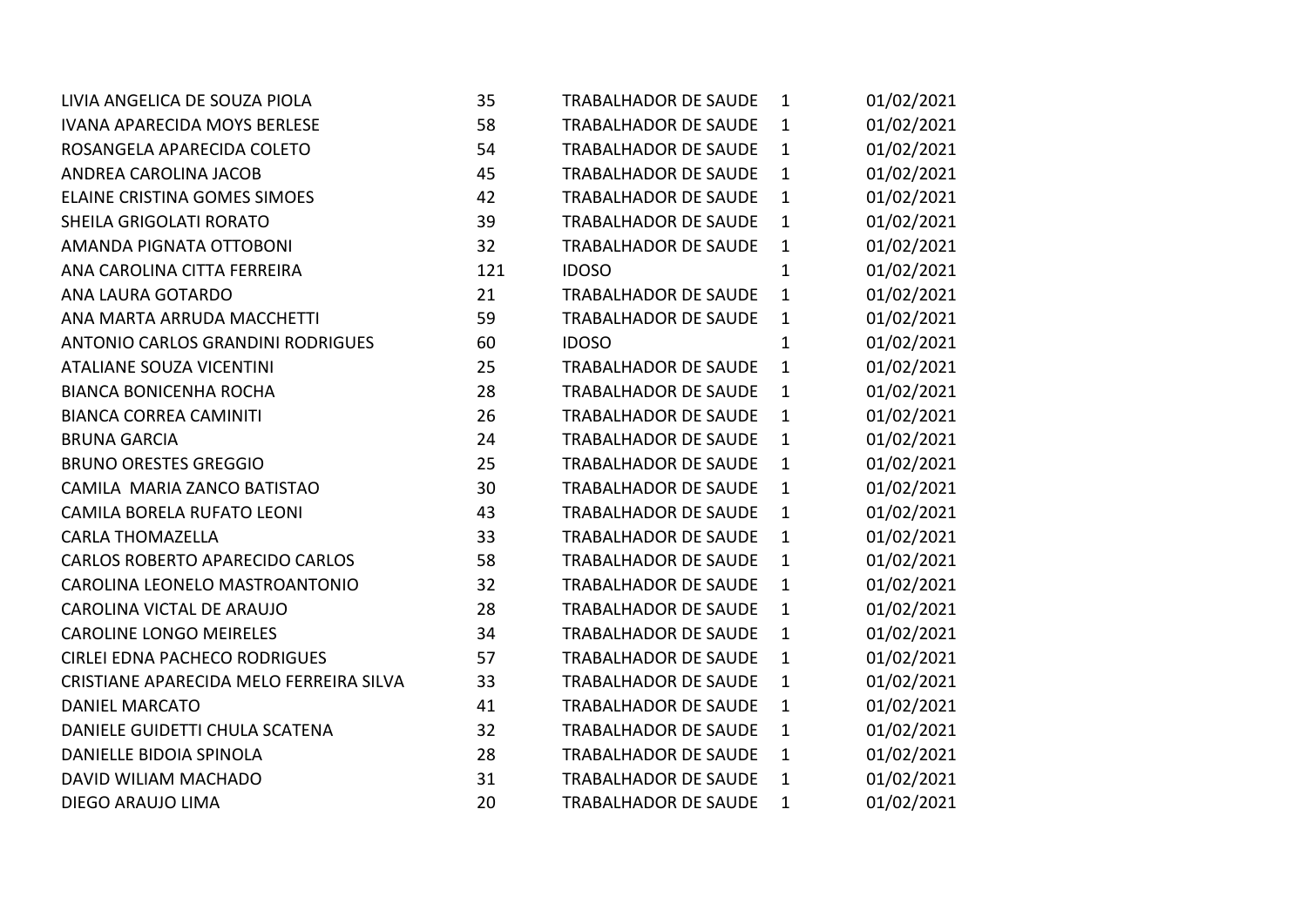| EDINA APARECIDA FATURETO MARCOLINO      | 60 | <b>IDOSO</b>                | $\mathbf{1}$ | 01/02/2021 |
|-----------------------------------------|----|-----------------------------|--------------|------------|
| <b>ELAINE ALBINO LEONELO</b>            | 32 | <b>TRABALHADOR DE SAUDE</b> | $\mathbf{1}$ | 01/02/2021 |
| ELENICE SANCHES RODRIGUES TONELLO       | 58 | <b>TRABALHADOR DE SAUDE</b> | $\mathbf{1}$ | 01/02/2021 |
| ELIANA MARIA BONICENHA                  | 42 | <b>TRABALHADOR DE SAUDE</b> | $\mathbf{1}$ | 01/02/2021 |
| <b>EVANDRO DONIZETE ZANON</b>           | 25 | <b>TRABALHADOR DE SAUDE</b> | $\mathbf{1}$ | 01/02/2021 |
| EZIMAR DONIZETI FERNANDES FARNOCCHI     | 59 | <b>TRABALHADOR DE SAUDE</b> | $\mathbf{1}$ | 01/02/2021 |
| <b>FELIPE POSSES MOYS</b>               | 30 | <b>TRABALHADOR DE SAUDE</b> | $\mathbf{1}$ | 01/02/2021 |
| FERNANDA CRISTINA TOLOI                 | 30 | TRABALHADOR DE SAUDE        | $\mathbf{1}$ | 01/02/2021 |
| FERNANDA PATRICIA GULLO LUZENTE         | 35 | <b>TRABALHADOR DE SAUDE</b> | $\mathbf{1}$ | 01/02/2021 |
| FLAVIO DIEGO MALHEIROS FERREIRA         | 28 | <b>TRABALHADOR DE SAUDE</b> | $\mathbf{1}$ | 01/02/2021 |
| <b>GABRIELA FRANZONI POSSE VALENCIO</b> | 33 | <b>TRABALHADOR DE SAUDE</b> | $\mathbf{1}$ | 01/02/2021 |
| <b>GEOVANA CHULA DE ALMEIDA</b>         | 23 | TRABALHADOR DE SAUDE        | $\mathbf{1}$ | 01/02/2021 |
| <b>GUILHERME GRANDI LANCHOTI</b>        | 36 | <b>TRABALHADOR DE SAUDE</b> | $\mathbf{1}$ | 01/02/2021 |
| <b>IALI LORENCINI CAETANO</b>           | 37 | TRABALHADOR DE SAUDE        | $\mathbf{1}$ | 01/02/2021 |
| IANDRIA CRISTINA DA SILVA PADULI        | 31 | TRABALHADOR DE SAUDE        | $\mathbf{1}$ | 01/02/2021 |
| <b>IOLETE CARMEM DA SILVA</b>           | 62 | <b>IDOSO</b>                | $\mathbf{1}$ | 01/02/2021 |
| <b>ISABELA MORANDO FABBRI</b>           | 29 | <b>TRABALHADOR DE SAUDE</b> | $\mathbf{1}$ | 01/02/2021 |
| <b>ISADORA DE SOUSA CARREIRA</b>        | 30 | <b>TRABALHADOR DE SAUDE</b> | $\mathbf{1}$ | 01/02/2021 |
| <b>IVELISE FIORI CARDOSO</b>            | 27 | TRABALHADOR DE SAUDE        | $\mathbf{1}$ | 01/02/2021 |
| <b>JEAN CARLOS CASTILHO</b>             | 48 | TRABALHADOR DE SAUDE        | $\mathbf{1}$ | 01/02/2021 |
| <b>JOSE EDUARDO TAVARES</b>             | 36 | <b>TRABALHADOR DE SAUDE</b> | $\mathbf{1}$ | 01/02/2021 |
| <b>JOSE ROBERTO DALPICOLO</b>           | 69 | <b>IDOSO</b>                | $\mathbf{1}$ | 01/02/2021 |
| <b>JOSIANE FRANCIELLE PEREIRA</b>       | 33 | <b>TRABALHADOR DE SAUDE</b> | $\mathbf{1}$ | 01/02/2021 |
| <b>JULIA CARVALHO LANCHOTI</b>          | 23 | <b>TRABALHADOR DE SAUDE</b> | $\mathbf{1}$ | 01/02/2021 |
| <b>JULIA MARIA HONORATO</b>             | 33 | <b>TRABALHADOR DE SAUDE</b> | $\mathbf{1}$ | 01/02/2021 |
| <b>JULIANA GRANDI LASCALA</b>           | 22 | TRABALHADOR DE SAUDE        | $\mathbf{1}$ | 01/02/2021 |
| <b>JULIANA MARCHETTI</b>                | 36 | TRABALHADOR DE SAUDE        | $\mathbf{1}$ | 01/02/2021 |
| KEDIMA DA SILVA VEIGA                   | 36 | <b>TRABALHADOR DE SAUDE</b> | $\mathbf{1}$ | 01/02/2021 |
| LARA BERGAMO SILVA                      | 31 | <b>TRABALHADOR DE SAUDE</b> | $\mathbf{1}$ | 01/02/2021 |
| LETICIA SANTANA FERNANDES               | 24 | <b>TRABALHADOR DE SAUDE</b> | 1            | 01/02/2021 |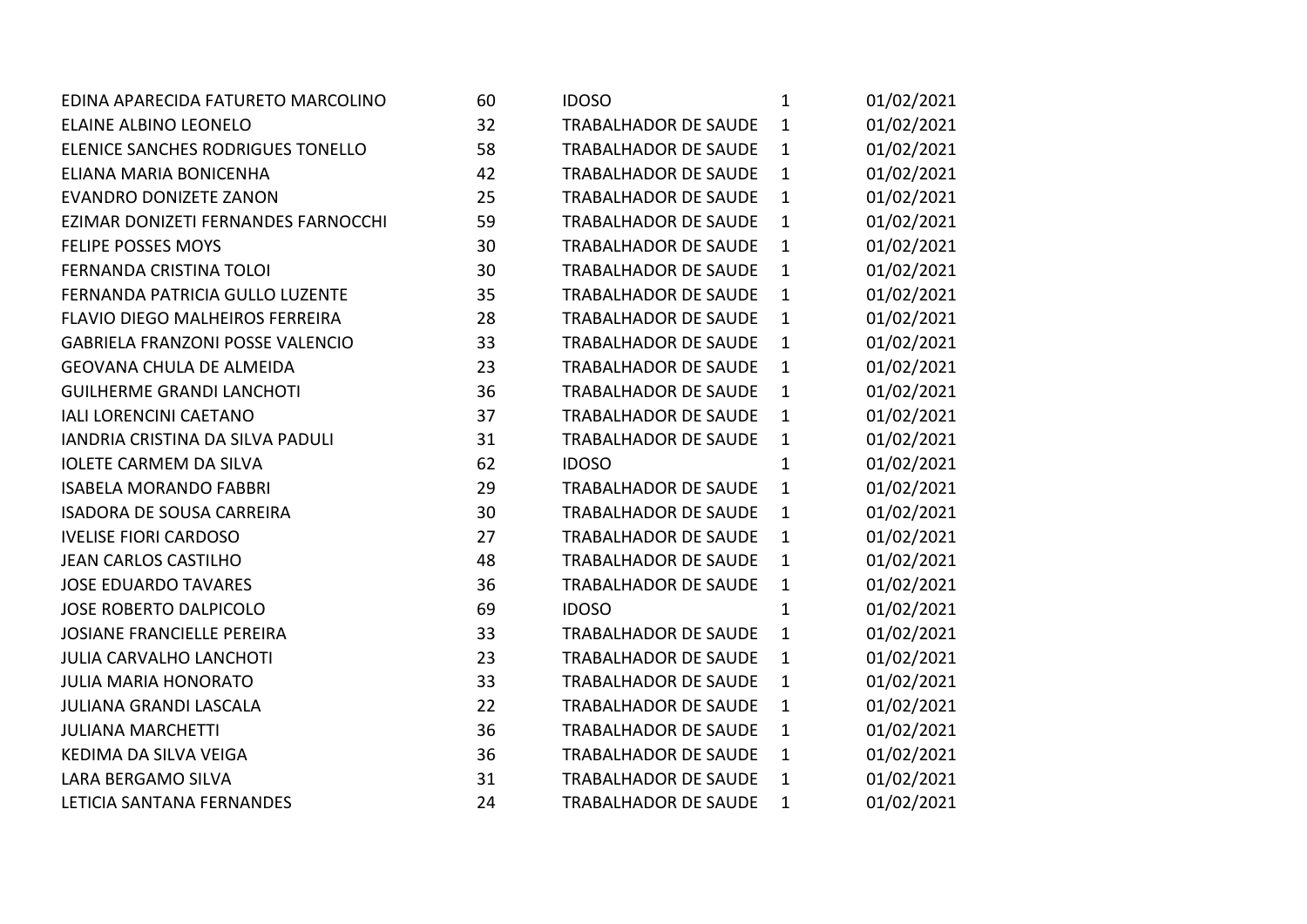| LETICIA ZANCAN RENALDI                          | 27 | <b>TRABALHADOR DE SAUDE</b> | $\mathbf{1}$ | 01/02/2021 |
|-------------------------------------------------|----|-----------------------------|--------------|------------|
| <b>LIEGE MARIA RIBAS PASSOS</b>                 | 43 | <b>TRABALHADOR DE SAUDE</b> | $\mathbf{1}$ | 01/02/2021 |
| LIVIA SIMOES SANTANA                            | 21 | <b>TRABALHADOR DE SAUDE</b> | $\mathbf{1}$ | 01/02/2021 |
| LUANA DE MELLO GUERRERO                         | 33 | <b>TRABALHADOR DE SAUDE</b> | $\mathbf{1}$ | 01/02/2021 |
| <b>LUCIELI FURLAN RAMPIN</b>                    | 34 | <b>TRABALHADOR DE SAUDE</b> | $\mathbf{1}$ | 01/02/2021 |
| LUCILIA DA SILVA OLIVEIRA                       | 67 | <b>IDOSO</b>                | $\mathbf{1}$ | 01/02/2021 |
| <b>MARCIA FABRI CARREIRA</b>                    | 60 | <b>IDOSO</b>                | $\mathbf{1}$ | 01/02/2021 |
| MARIA CRISTINA MARQUINI MARTINELLI              | 59 | <b>TRABALHADOR DE SAUDE</b> | $\mathbf{1}$ | 01/02/2021 |
| MARIA ANGELA PIGNATA OTTOBONI                   | 58 | <b>TRABALHADOR DE SAUDE</b> | $\mathbf{1}$ | 01/02/2021 |
| MARIA BENEDITA FERREIRA GANDOLFI                | 67 | <b>IDOSO</b>                | 1            | 01/02/2021 |
| MARIA CLARA LONGO MEIRELES                      | 24 | <b>TRABALHADOR DE SAUDE</b> | $\mathbf{1}$ | 01/02/2021 |
| MARIA CRISTINA CORREIA CAETANO                  | 61 | <b>IDOSO</b>                | $\mathbf{1}$ | 01/02/2021 |
| <b>MARIA GORETE RIBEIRO</b>                     | 57 | <b>TRABALHADOR DE SAUDE</b> | $\mathbf{1}$ | 01/02/2021 |
| MARIA IZABEL DA SILVA INACIO                    | 65 | <b>IDOSO</b>                | $\mathbf{1}$ | 01/02/2021 |
| MARIANA REZENDE PELLEGRINI                      | 22 | <b>TRABALHADOR DE SAUDE</b> | $\mathbf{1}$ | 01/02/2021 |
| MARILIA SCOZAFAVI ARANTES CARVALHO BERTOLINO 31 |    | <b>TRABALHADOR DE SAUDE</b> | $\mathbf{1}$ | 01/02/2021 |
| MARINA CORREIA DE MELLO                         | 31 | <b>TRABALHADOR DE SAUDE</b> | $\mathbf{1}$ | 01/02/2021 |
| MARINA FRANCISCONI ADAMI                        | 27 | <b>TRABALHADOR DE SAUDE</b> | $\mathbf{1}$ | 01/02/2021 |
| <b>MARINA PEREIRA FABBRI</b>                    | 26 | <b>TRABALHADOR DE SAUDE</b> | $\mathbf{1}$ | 01/02/2021 |
| MILENA CRISTINA TEODORO BARBOSA                 | 32 | <b>TRABALHADOR DE SAUDE</b> | $\mathbf{1}$ | 01/02/2021 |
| MONISE THAINASY GOMES SANTOS AZEVEDO            | 26 | <b>TRABALHADOR DE SAUDE</b> | $\mathbf{1}$ | 01/02/2021 |
| MURILO ANDRE LEMOS                              | 29 | <b>TRABALHADOR DE SAUDE</b> | $\mathbf{1}$ | 01/02/2021 |
| NADIA CERIBELLE SCROCA                          | 23 | TRABALHADOR DE SAUDE        | $\mathbf{1}$ | 01/02/2021 |
| NADIA MARINA GREGOLATE                          | 30 | <b>TRABALHADOR DE SAUDE</b> | $\mathbf{1}$ | 01/02/2021 |
| NAIARA APARECIDA DE CASSIA MANTOANI TONELLO     | 32 | <b>TRABALHADOR DE SAUDE</b> | $\mathbf{1}$ | 01/02/2021 |
| NATALIA POSSES CARREIRA                         | 28 | TRABALHADOR DE SAUDE        | $\mathbf{1}$ | 01/02/2021 |
| NELSON PEREIRA DE OLIVEIRA                      | 76 | <b>IDOSO</b>                | $\mathbf{1}$ | 01/02/2021 |
| NICOLE CERIBELLI SCROCA                         | 24 | TRABALHADOR DE SAUDE        | $\mathbf{1}$ | 01/02/2021 |
| PAULO ROBERTO CRISTOFARO                        | 61 | <b>IDOSO</b>                | $\mathbf{1}$ | 01/02/2021 |
| POLIANA SILVERIO LEITE                          | 24 | <b>TRABALHADOR DE SAUDE</b> | 1            | 01/02/2021 |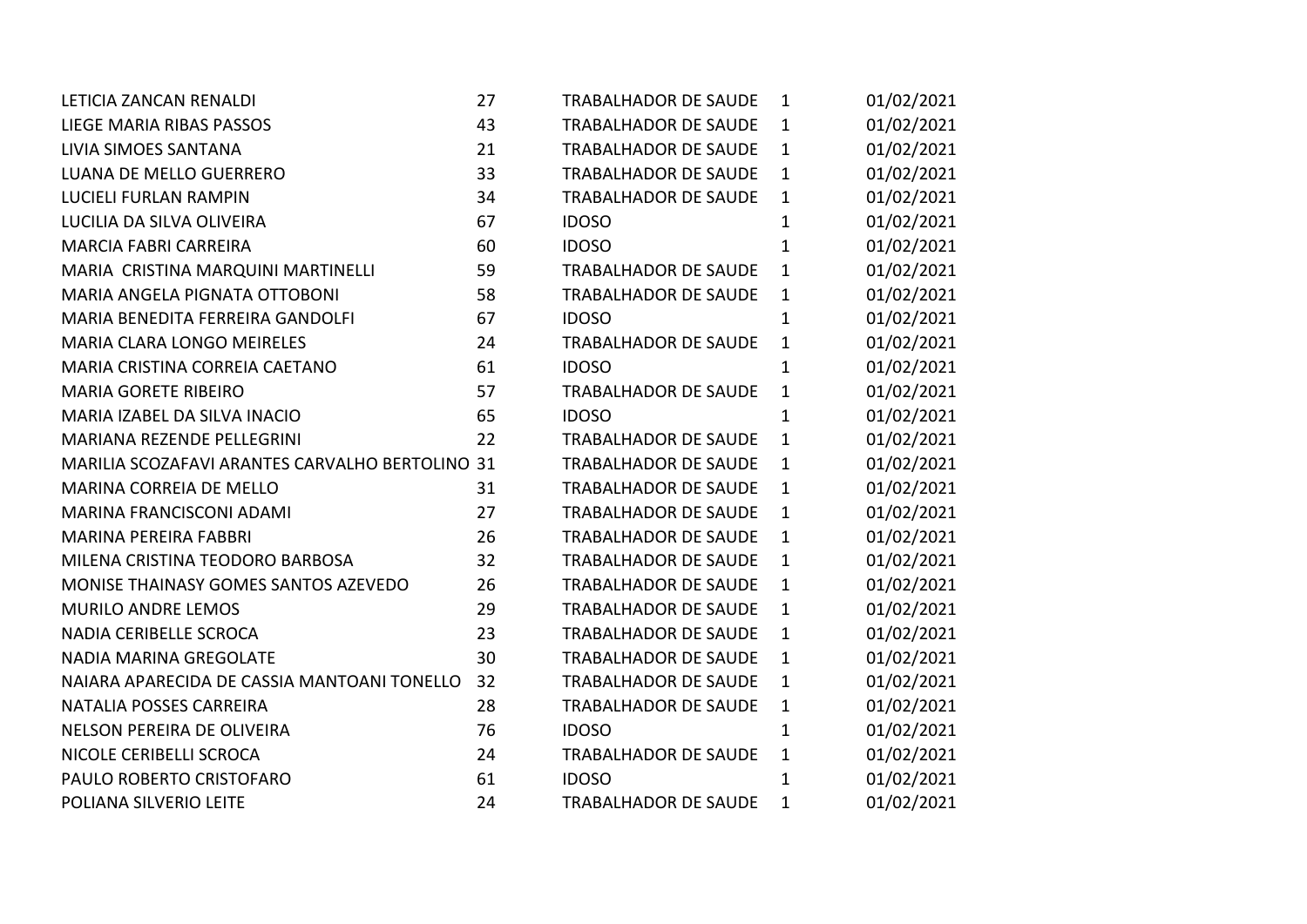| PRICILA DE ARAUJO                       | 27 | <b>TRABALHADOR DE SAUDE</b> | $\mathbf{1}$ | 01/02/2021 |
|-----------------------------------------|----|-----------------------------|--------------|------------|
| RAFAELA APARECIDA FACIOLI               | 30 | <b>TRABALHADOR DE SAUDE</b> | $\mathbf{1}$ | 01/02/2021 |
| RAFAELA BELLONI ZERA                    | 18 | <b>TRABALHADOR DE SAUDE</b> | $\mathbf{1}$ | 01/02/2021 |
| RAFAELA CEREJA FABRI                    | 29 | <b>TRABALHADOR DE SAUDE</b> | $\mathbf{1}$ | 01/02/2021 |
| <b>REGIS NUNES DE OLIVEIRA</b>          | 40 | <b>TRABALHADOR DE SAUDE</b> | $\mathbf{1}$ | 01/02/2021 |
| <b>ROGERIO G BALDAN</b>                 | 40 | TRABALHADOR DE SAUDE        | $\mathbf{1}$ | 01/02/2021 |
| ROSEANE CLEIS APARECIDA REATTO CARVALHO | 33 | <b>TRABALHADOR DE SAUDE</b> | $\mathbf{1}$ | 01/02/2021 |
| SABASTIAO ARAUJO                        | 66 | <b>IDOSO</b>                | $\mathbf{1}$ | 01/02/2021 |
| SARA DA SILVA FERREIRA                  | 30 | <b>TRABALHADOR DE SAUDE</b> | $\mathbf{1}$ | 01/02/2021 |
| STEFANI PAULINA MIRANDA                 | 25 | TRABALHADOR DE SAUDE        | $\mathbf{1}$ | 01/02/2021 |
| TALIA CRISTINA DA SILVA                 | 23 | <b>TRABALHADOR DE SAUDE</b> | 1            | 01/02/2021 |
| TAMIRES DANIEL ARRUDA                   | 26 | <b>TRABALHADOR DE SAUDE</b> | $\mathbf{1}$ | 01/02/2021 |
| <b>THAIS BONICENHA ROCHA</b>            | 27 | <b>TRABALHADOR DE SAUDE</b> | $\mathbf{1}$ | 01/02/2021 |
| THAIS CAROLINE CADAMURO NOVENTA         | 30 | <b>TRABALHADOR DE SAUDE</b> | $\mathbf{1}$ | 01/02/2021 |
| THAISA NORONHA DE MELO OLIVEIRA         | 41 | <b>TRABALHADOR DE SAUDE</b> | $\mathbf{1}$ | 01/02/2021 |
| THAMIRES MAIRA CADAMURO NOVENTA         | 23 | <b>TRABALHADOR DE SAUDE</b> | $\mathbf{1}$ | 01/02/2021 |
| <b>VAGNER WILSON SIENA</b>              | 55 | <b>TRABALHADOR DE SAUDE</b> | $\mathbf{1}$ | 01/02/2021 |
| <b>VALDEMAR GONALVES</b>                | 75 | <b>IDOSO</b>                | 1            | 01/02/2021 |
| VITOR BIASOLI JORGE FERREIRA            | 22 | <b>TRABALHADOR DE SAUDE</b> | $\mathbf{1}$ | 01/02/2021 |
| <b>VIVIANE VERCEZI CADAMURO</b>         | 35 | <b>TRABALHADOR DE SAUDE</b> | $\mathbf{1}$ | 01/02/2021 |
| ADRIANA ALVES DE OLIVEIRA               | 39 | <b>TRABALHADOR DE SAUDE</b> | $\mathbf{1}$ | 29/01/2021 |
| ADRIANA CRISTIANE RIBEIRO               | 46 | <b>TRABALHADOR DE SAUDE</b> | $\mathbf{1}$ | 29/01/2021 |
| ALEXANDRA SANTOS ZANCAN                 | 22 | <b>TRABALHADOR DE SAUDE</b> | $\mathbf{1}$ | 29/01/2021 |
| ANTONIO JOAQUIM BELGA                   | 64 | <b>IDOSO</b>                | $\mathbf{1}$ | 29/01/2021 |
| <b>ANTONIO PEREIRA FILHO</b>            | 48 | <b>TRABALHADOR DE SAUDE</b> | $\mathbf{1}$ | 29/01/2021 |
| <b>ANTONIO SERGIO BIELI</b>             | 54 | <b>TRABALHADOR DE SAUDE</b> | $\mathbf{1}$ | 29/01/2021 |
| <b>BIANCA MAGALINI LEITE</b>            | 23 | <b>TRABALHADOR DE SAUDE</b> | $\mathbf{1}$ | 29/01/2021 |
| BRUNA TOMAZELA MENDONCA FURTADO PIOLA   | 34 | <b>TRABALHADOR DE SAUDE</b> | $\mathbf{1}$ | 29/01/2021 |
| CELIONICIA ALENCAR DE LIMA              | 37 | <b>TRABALHADOR DE SAUDE</b> | $\mathbf{1}$ | 29/01/2021 |
| CLAUDIA REGINA CELEGUIM ALVES           | 36 | <b>TRABALHADOR DE SAUDE</b> | $\mathbf{1}$ | 29/01/2021 |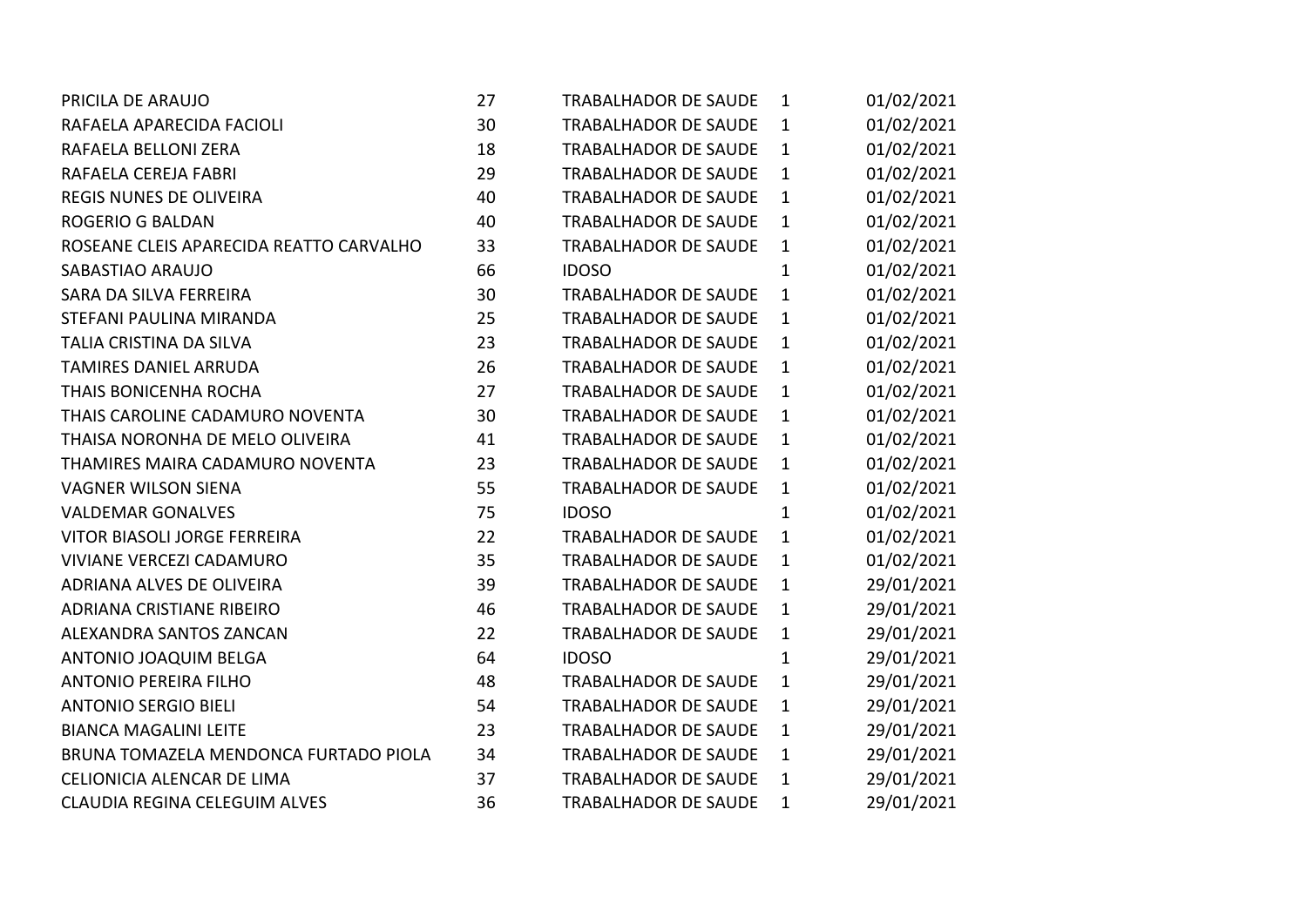| CRISTIANE PIROLLO FONSECA DE SOUZA | 43 | TRABALHADOR DE SAUDE        | 1            | 29/01/2021 |  |
|------------------------------------|----|-----------------------------|--------------|------------|--|
| <b>CRISTIANE ROSA CAMPOS</b>       | 37 | TRABALHADOR DE SAUDE        | $\mathbf{1}$ | 29/01/2021 |  |
| DAIANE CRISTINA AZEVEDO PIZZA      | 27 | TRABALHADOR DE SAUDE        | $\mathbf{1}$ | 29/01/2021 |  |
| EDIANE CRISTINA PAVANELLO ARANTES  | 43 | TRABALHADOR DE SAUDE        | $\mathbf{1}$ | 29/01/2021 |  |
| ELBA DE OLIVEIRA BONVINI           | 33 | TRABALHADOR DE SAUDE        | $\mathbf{1}$ | 29/01/2021 |  |
| ELISANGELA APARECIDA FERREIRA      | 37 | <b>TRABALHADOR DE SAUDE</b> | $\mathbf{1}$ | 29/01/2021 |  |
| FERNANDA FURLAN TEIXEIRA ROQUE     | 33 | TRABALHADOR DE SAUDE        | $\mathbf{1}$ | 29/01/2021 |  |
| <b>GIOVANA MARIA LUCRECIO</b>      | 22 | <b>TRABALHADOR DE SAUDE</b> | $\mathbf{1}$ | 29/01/2021 |  |
| GIULIA MARIANA RIBEIRO DA SILVA    | 20 | TRABALHADOR DE SAUDE        | $\mathbf{1}$ | 29/01/2021 |  |
| <b>GUILHERME POSSES MOYS</b>       | 33 | TRABALHADOR DE SAUDE        | $\mathbf{1}$ | 29/01/2021 |  |
| <b>IDELFONSO ALVES BORGES</b>      | 78 | <b>IDOSO</b>                | $\mathbf{1}$ | 29/01/2021 |  |
| <b>ISABEL CRISTINA MEDEIROS</b>    | 47 | TRABALHADOR DE SAUDE        | $\mathbf{1}$ | 29/01/2021 |  |
| JAQUELINE APARECIDA JANONE CANAVEZ | 34 | TRABALHADOR DE SAUDE        | $\mathbf{1}$ | 29/01/2021 |  |
| JOAO VITOR DA SILVA RUFATO         | 25 | TRABALHADOR DE SAUDE        | $\mathbf{1}$ | 29/01/2021 |  |
| <b>JOSE LUIS DA SILVA</b>          | 77 | <b>IDOSO</b>                | $\mathbf{1}$ | 29/01/2021 |  |
| <b>JOSE LUIZ VIOLIM FERREIRA</b>   | 66 | <b>IDOSO</b>                | $\mathbf{1}$ | 29/01/2021 |  |
| <b>JOSE RICARDO PEREZ</b>          | 62 | <b>IDOSO</b>                | $\mathbf{1}$ | 29/01/2021 |  |
| JULIANA CLAUDIA ROSA PRADO         | 35 | TRABALHADOR DE SAUDE        | $\mathbf{1}$ | 29/01/2021 |  |
| LARISSA CONCEICAO DOS SANTOS       | 22 | <b>TRABALHADOR DE SAUDE</b> | $\mathbf{1}$ | 29/01/2021 |  |
| LARISSA CRISTIANO BERETA LIMEIRA   | 23 | <b>TRABALHADOR DE SAUDE</b> | $\mathbf{1}$ | 29/01/2021 |  |
| <b>LEANDRO LANCA</b>               | 43 | TRABALHADOR DE SAUDE        | $\mathbf{1}$ | 29/01/2021 |  |
| LUCIMARA SILVA                     | 41 | TRABALHADOR DE SAUDE        | $\mathbf{1}$ | 29/01/2021 |  |
| <b>MARCIO ADEMIR DOS SANTOS</b>    | 60 | <b>IDOSO</b>                | 1            | 29/01/2021 |  |
| MARIA APARECIDA POLICENO           | 61 | <b>IDOSO</b>                | $\mathbf{1}$ | 29/01/2021 |  |
| <b>MARIA CAROLINE INACIO</b>       | 26 | TRABALHADOR DE SAUDE        | $\mathbf{1}$ | 29/01/2021 |  |
| <b>MARIA JOSE PIOLA FURINI</b>     | 56 | TRABALHADOR DE SAUDE        | $\mathbf{1}$ | 29/01/2021 |  |
| MATEUS MOREIRA CADAMURO            | 29 | TRABALHADOR DE SAUDE        | $\mathbf{1}$ | 29/01/2021 |  |
| MILENA MARIA NOGUEIRA              | 41 | TRABALHADOR DE SAUDE        | $\mathbf{1}$ | 29/01/2021 |  |
| PATRICIA ALENCAR LIMA              | 31 | TRABALHADOR DE SAUDE        | $\mathbf{1}$ | 29/01/2021 |  |
| RENATO LUIZ DE ARAUJO              | 36 | TRABALHADOR DE SAUDE        | $\mathbf{1}$ | 29/01/2021 |  |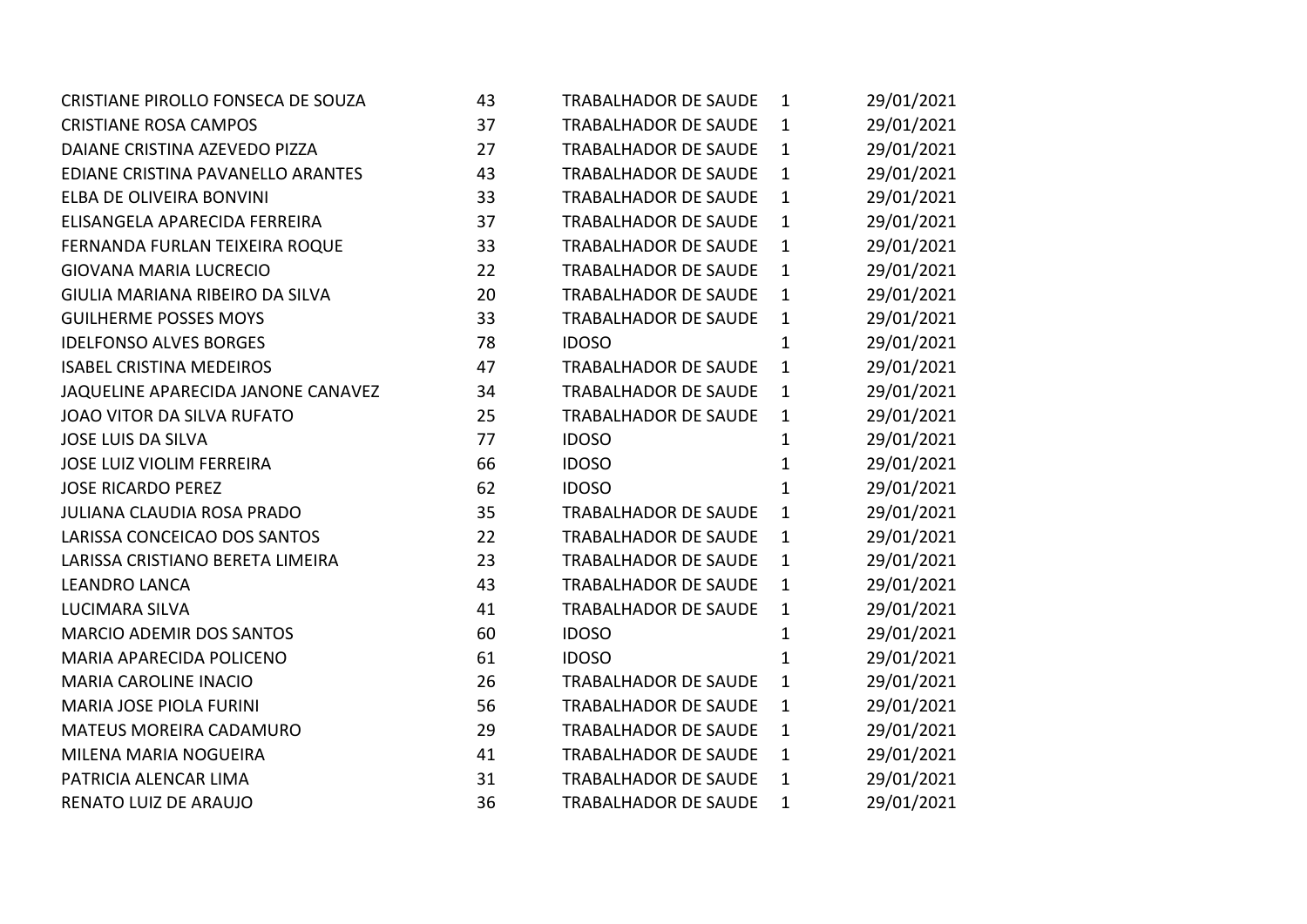| <b>RICARDO RUFATO</b>                      | 40 | <b>TRABALHADOR DE SAUDE</b> | $\mathbf{1}$ | 29/01/2021 |
|--------------------------------------------|----|-----------------------------|--------------|------------|
| ROGERIO FRANCISCO DA SILVA                 | 37 | <b>TRABALHADOR DE SAUDE</b> | $\mathbf{1}$ | 29/01/2021 |
| ROSA ELAINE DONIZETE MARQUES LIMA          | 41 | TRABALHADOR DE SAUDE        | $\mathbf{1}$ | 29/01/2021 |
| ROSALINA SALDANHA RODRIGUES                | 55 | <b>TRABALHADOR DE SAUDE</b> | $\mathbf{1}$ | 29/01/2021 |
| <b>ROSEANE BORELLA</b>                     | 32 | <b>TRABALHADOR DE SAUDE</b> | $\mathbf{1}$ | 29/01/2021 |
| SANDRA APARECIDA PEREZ CARVALHO            | 54 | <b>TRABALHADOR DE SAUDE</b> | $\mathbf{1}$ | 29/01/2021 |
| SERLEI DE LIMA PATROCINIO                  | 43 | TRABALHADOR DE SAUDE        | $\mathbf{1}$ | 29/01/2021 |
| SILVANA MARGARIDA KIST                     | 54 | <b>TRABALHADOR DE SAUDE</b> | $\mathbf{1}$ | 29/01/2021 |
| <b>SUELI LOPES LANCA</b>                   | 64 | <b>IDOSO</b>                | $\mathbf{1}$ | 29/01/2021 |
| TARCILIA APARECIDA SOUZA PASQUALIM         | 40 | <b>TRABALHADOR DE SAUDE</b> | $\mathbf{1}$ | 29/01/2021 |
| <b>TATIANE FERNANDA MOROTI</b>             | 31 | <b>TRABALHADOR DE SAUDE</b> | $\mathbf{1}$ | 29/01/2021 |
| THAUANA DIAS GUERREIRO                     | 28 | <b>TRABALHADOR DE SAUDE</b> | $\mathbf{1}$ | 29/01/2021 |
| VANIA CRISTINA CHIOCA DOS SANTOS           | 37 | <b>TRABALHADOR DE SAUDE</b> | $\mathbf{1}$ | 29/01/2021 |
| <b>WALLACE APARECIDO FERREIRA SANTOS</b>   | 18 | <b>TRABALHADOR DE SAUDE</b> | $\mathbf{1}$ | 29/01/2021 |
| ADEMIR DE CASTRO PEREIRA                   | 48 | TRABALHADOR DE SAUDE        | $\mathbf{1}$ | 28/01/2021 |
| <b>ADRIANA CRISTINA GOES</b>               | 50 | <b>TRABALHADOR DE SAUDE</b> | $\mathbf{1}$ | 28/01/2021 |
| AMALIA GIOVANA BRITO MARQUES               | 18 | <b>TRABALHADOR DE SAUDE</b> | $\mathbf{1}$ | 28/01/2021 |
| ANA MARIA THOMAZELA                        | 74 | <b>IDOSO</b>                | $\mathbf{1}$ | 28/01/2021 |
| ANA RITA THOMAZELA MACHADO                 | 30 | TRABALHADOR DE SAUDE        | $\mathbf{1}$ | 28/01/2021 |
| ANTONIO DE CASTRO MENDONCA FURTADO         | 67 | <b>IDOSO</b>                | $\mathbf{1}$ | 28/01/2021 |
| BARBARA APARECIDA SEBASTIAO FRANCO         | 45 | <b>TRABALHADOR DE SAUDE</b> | $\mathbf{1}$ | 28/01/2021 |
| <b>BEATRIZ SANTOS SILVA</b>                | 28 | <b>TRABALHADOR DE SAUDE</b> | $\mathbf{1}$ | 28/01/2021 |
| <b>BENEDITO CELSO POLI</b>                 | 54 | TRABALHADOR DE SAUDE        | $\mathbf{1}$ | 28/01/2021 |
| BRENDA STEFANIE DE LIMA ALVES DIAS ANQUINI | 28 | <b>TRABALHADOR DE SAUDE</b> | $\mathbf{1}$ | 28/01/2021 |
| CAMILA AMIM MARAO                          | 45 | <b>TRABALHADOR DE SAUDE</b> | $\mathbf{1}$ | 28/01/2021 |
| CAMILA APARECIDA RIBEIRO                   | 27 | <b>TRABALHADOR DE SAUDE</b> | $\mathbf{1}$ | 28/01/2021 |
| <b>CAMILO MUNARI JUNIOR</b>                | 55 | <b>TRABALHADOR DE SAUDE</b> | $\mathbf{1}$ | 28/01/2021 |
| CARMEM SILVA DE OLIVEIRA                   | 66 | <b>IDOSO</b>                | $\mathbf{1}$ | 28/01/2021 |
| <b>CAROLAYNE CRISTINA XAVIER</b>           | 22 | <b>TRABALHADOR DE SAUDE</b> | $\mathbf{1}$ | 28/01/2021 |
| <b>CELIZE RODRIGUES DE SOUZA</b>           | 36 | <b>TRABALHADOR DE SAUDE</b> | 1            | 28/01/2021 |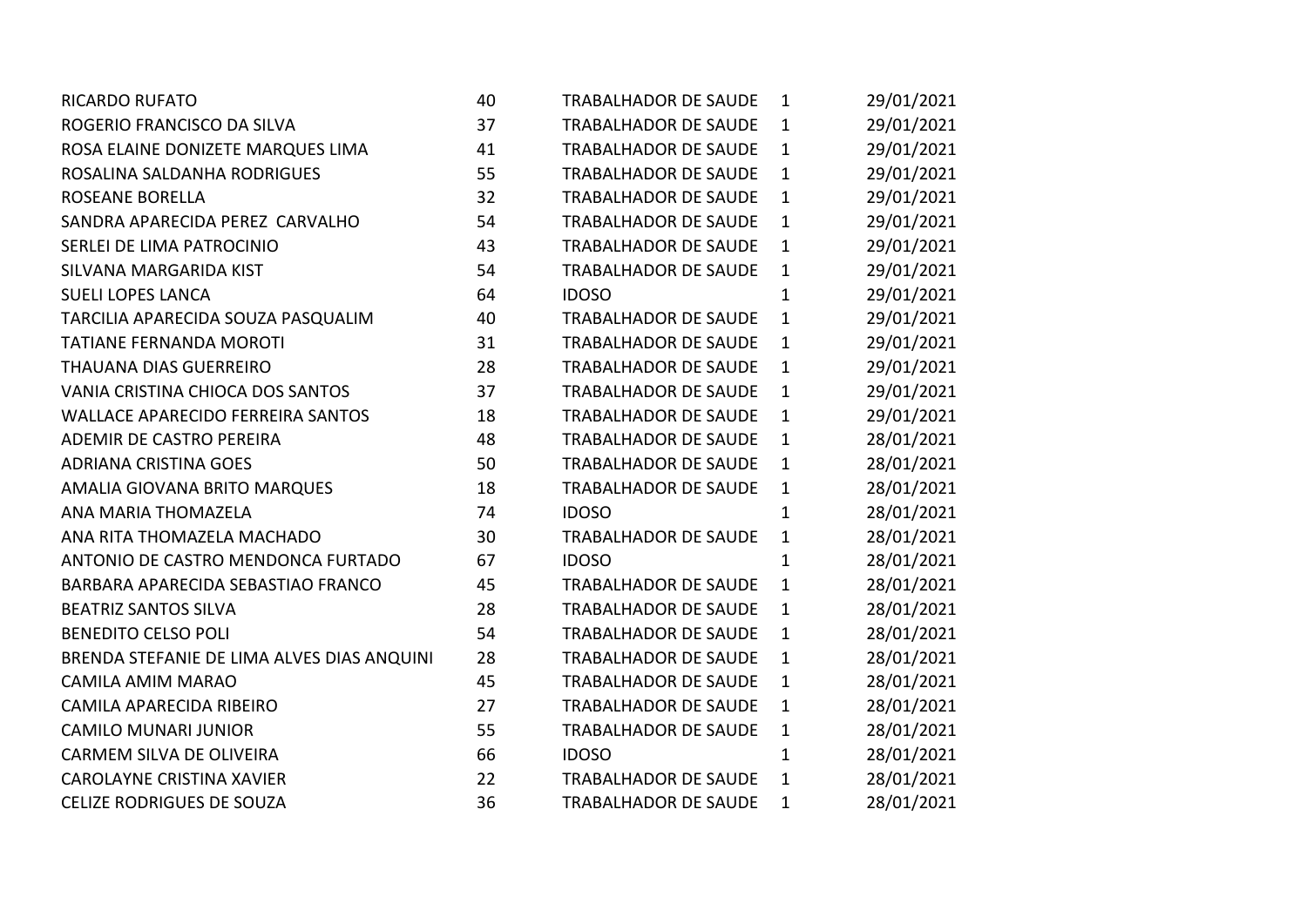| <b>CLAUDIA MARQUES LORENCINI</b>         | 44 | <b>TRABALHADOR DE SAUDE</b> | $\mathbf{1}$ | 28/01/2021 |
|------------------------------------------|----|-----------------------------|--------------|------------|
| <b>CLEITON HENRIQUE SAVIO</b>            | 38 | <b>TRABALHADOR DE SAUDE</b> | $\mathbf{1}$ | 28/01/2021 |
| DOUGLAS SEBASTIAO LARA MARTINS           | 33 | <b>TRABALHADOR DE SAUDE</b> | $\mathbf{1}$ | 28/01/2021 |
| ELISANDRA APARECIDA DA SILVA VIOLIN      | 38 | <b>TRABALHADOR DE SAUDE</b> | $\mathbf{1}$ | 28/01/2021 |
| ELISANGELA DE JESUS SILVA                | 41 | <b>TRABALHADOR DE SAUDE</b> | $\mathbf{1}$ | 28/01/2021 |
| <b>FLAVIO SANTOS SCOZAFAVE</b>           | 40 | <b>TRABALHADOR DE SAUDE</b> | $\mathbf{1}$ | 28/01/2021 |
| GUILHERME DOS SANTOS QUEIROZ             | 23 | <b>TRABALHADOR DE SAUDE</b> | $\mathbf{1}$ | 28/01/2021 |
| <b>JOAO ANTONIO GUIMARAES</b>            | 33 | <b>TRABALHADOR DE SAUDE</b> | $\mathbf{1}$ | 28/01/2021 |
| JOAO MAXIMO NUNES PUGA                   | 21 | <b>TRABALHADOR DE SAUDE</b> | $\mathbf{1}$ | 28/01/2021 |
| JOAO PEDRO MANTOVANI JUNIOR              | 33 | <b>TRABALHADOR DE SAUDE</b> | $\mathbf{1}$ | 28/01/2021 |
| JOAO VITOR DE BRITO REZENDE              | 20 | <b>TRABALHADOR DE SAUDE</b> | $\mathbf{1}$ | 28/01/2021 |
| JOICE APARECIDA CAVALEIRO                | 36 | <b>TRABALHADOR DE SAUDE</b> | 1            | 28/01/2021 |
| <b>JONATHA DE OLIVEIRA</b>               | 18 | <b>TRABALHADOR DE SAUDE</b> | $\mathbf{1}$ | 28/01/2021 |
| JONATHAN IGOR DE CASTRO                  | 26 | <b>TRABALHADOR DE SAUDE</b> | $\mathbf{1}$ | 28/01/2021 |
| <b>JULIA GALANTI DOS SANTOS</b>          | 18 | <b>TRABALHADOR DE SAUDE</b> | $\mathbf{1}$ | 28/01/2021 |
| JULIA MARINZECK ABRAHAO PIRES CASSIANO   | 18 | <b>TRABALHADOR DE SAUDE</b> | 1            | 28/01/2021 |
| JULIANA MARINZECK ABRAHAO PIRES CASSIANO | 43 | <b>TRABALHADOR DE SAUDE</b> | $\mathbf{1}$ | 28/01/2021 |
| <b>LIAMARA CAMPEONI</b>                  | 49 | <b>TRABALHADOR DE SAUDE</b> | $\mathbf{1}$ | 28/01/2021 |
| LUCIANA TOLOI PEREIRA                    | 46 | <b>TRABALHADOR DE SAUDE</b> | 1            | 28/01/2021 |
| <b>LUIS RAFAEL MANTOVANI</b>             | 26 | <b>TRABALHADOR DE SAUDE</b> | 1            | 28/01/2021 |
| LUIZ RODRIGO MARAO                       | 45 | <b>TRABALHADOR DE SAUDE</b> | $\mathbf{1}$ | 28/01/2021 |
| MABYLY GABRIELY ALFENA PEREIRA           | 44 | <b>TRABALHADOR DE SAUDE</b> | $\mathbf{1}$ | 28/01/2021 |
| MARCELO RODRIGO FERNANDO                 | 44 | <b>TRABALHADOR DE SAUDE</b> | 1            | 28/01/2021 |
| <b>MARIANA GRANDI LANCHOTE MARTINS</b>   | 34 | <b>TRABALHADOR DE SAUDE</b> | 1            | 28/01/2021 |
| <b>MATEUS WILLIAN LOPES</b>              | 20 | <b>TRABALHADOR DE SAUDE</b> | $\mathbf{1}$ | 28/01/2021 |
| NIVALDA DONIZETE RIBEIRO                 | 53 | <b>TRABALHADOR DE SAUDE</b> | $\mathbf{1}$ | 28/01/2021 |
| OLIVIA APARECIDA SA PINTO                | 58 | <b>TRABALHADOR DE SAUDE</b> | 1            | 28/01/2021 |
| PATRICIA BRISOTTI NAVARRO                | 52 | <b>TRABALHADOR DE SAUDE</b> | $\mathbf{1}$ | 28/01/2021 |
| <b>RENICE GOMES BARBOSA</b>              | 38 | <b>TRABALHADOR DE SAUDE</b> | 1            | 28/01/2021 |
| RICARDO APARECIDO DE JESUS SACCON        | 41 | <b>TRABALHADOR DE SAUDE</b> | 1            | 28/01/2021 |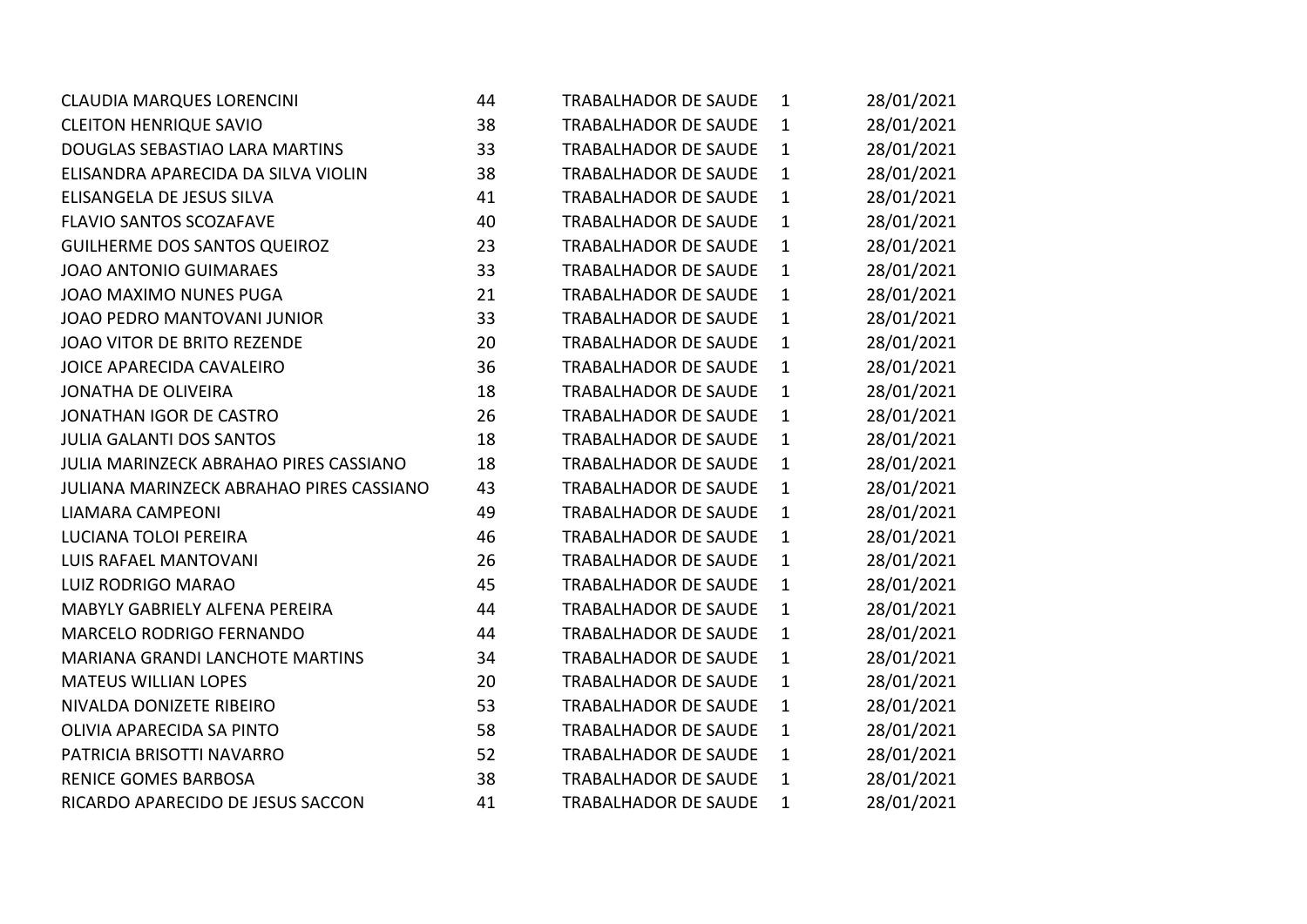| RICARDO CASSAGO FILHO                   | 28 | <b>TRABALHADOR DE SAUDE</b> | $\mathbf{1}$ | 28/01/2021 |
|-----------------------------------------|----|-----------------------------|--------------|------------|
| RITA OLIVIA MILAN SINSIC                | 62 | <b>IDOSO</b>                | 1            | 28/01/2021 |
| SABRINA BENZI DA SILVA                  | 20 | <b>TRABALHADOR DE SAUDE</b> | $\mathbf{1}$ | 28/01/2021 |
| SEBASTIAO CARLOS MACHADO                | 70 | <b>IDOSO</b>                | $\mathbf{1}$ | 28/01/2021 |
| <b>SERGIO NAVARRO</b>                   | 43 | TRABALHADOR DE SAUDE        | $\mathbf{1}$ | 28/01/2021 |
| <b>SIDNEI NAVARRO</b>                   | 56 | <b>TRABALHADOR DE SAUDE</b> | $\mathbf{1}$ | 28/01/2021 |
| TALITA FLORENTINO DE SOUZA              | 31 | TRABALHADOR DE SAUDE        | $\mathbf{1}$ | 28/01/2021 |
| TATIANA FLORENTINO DE SOUZA             | 36 | <b>TRABALHADOR DE SAUDE</b> | $\mathbf{1}$ | 28/01/2021 |
| <b>VALDOMIRO LANCHOTI</b>               | 60 | <b>IDOSO</b>                | $\mathbf{1}$ | 28/01/2021 |
| <b>VALERIA CRISTINA RUFATO</b>          | 49 | <b>TRABALHADOR DE SAUDE</b> | $\mathbf{1}$ | 28/01/2021 |
| VANIA INACIO TOMAZELA MENDONCA FURTADO  | 60 | <b>IDOSO</b>                | $\mathbf{1}$ | 28/01/2021 |
| <b>WASHINGTON FRANCISCO CAVALINI</b>    | 33 | <b>TRABALHADOR DE SAUDE</b> | $\mathbf{1}$ | 28/01/2021 |
| ADRIANA NOVAES DA SILVA                 | 50 | TRABALHADOR DE SAUDE        | $\mathbf{1}$ | 27/01/2021 |
| ALINE PATRICIA BONATO MIRANDA           | 39 | <b>TRABALHADOR DE SAUDE</b> | $\mathbf{1}$ | 27/01/2021 |
| ANA CLAUDIA VALENCIANO BUCALON          | 32 | <b>TRABALHADOR DE SAUDE</b> | $\mathbf{1}$ | 27/01/2021 |
| <b>ANTONIO RODRIGUES MENEZES</b>        | 25 | TRABALHADOR DE SAUDE        | $\mathbf{1}$ | 27/01/2021 |
| <b>DAISY FABIANE AUGUSTO</b>            | 46 | <b>TRABALHADOR DE SAUDE</b> | $\mathbf{1}$ | 27/01/2021 |
| DARCIANA VERCEZI DOS SANTOS PAULETO     | 47 | <b>TRABALHADOR DE SAUDE</b> | $\mathbf{1}$ | 27/01/2021 |
| DENISE GEBARA ALTERO AREVALO            | 55 | <b>TRABALHADOR DE SAUDE</b> | $\mathbf{1}$ | 27/01/2021 |
| ELAINE CRISTINA MANTOVANI PAGANINI      | 44 | <b>TRABALHADOR DE SAUDE</b> | $\mathbf{1}$ | 27/01/2021 |
| ELISA VIOLIN DE VICENTE                 | 41 | TRABALHADOR DE SAUDE        | $\mathbf{1}$ | 27/01/2021 |
| FERNANDA APARECIDA CERIBELE             | 29 | <b>TRABALHADOR DE SAUDE</b> | $\mathbf{1}$ | 27/01/2021 |
| FERNANDO BARTOLOMEU                     | 38 | <b>TRABALHADOR DE SAUDE</b> | $\mathbf{1}$ | 27/01/2021 |
| IVANILDES DE JESUS MONTERO DE FIGUEREDO | 54 | TRABALHADOR DE SAUDE        | $\mathbf{1}$ | 27/01/2021 |
| JOSIANE TAIS PRIZANTELLI SIENA          | 41 | <b>TRABALHADOR DE SAUDE</b> | $\mathbf{1}$ | 27/01/2021 |
| <b>MARCELO GOMES</b>                    | 28 | <b>TRABALHADOR DE SAUDE</b> | $\mathbf{1}$ | 27/01/2021 |
| MARIA DE LURDES DOS SANTOS              | 57 | <b>TRABALHADOR DE SAUDE</b> | $\mathbf{1}$ | 27/01/2021 |
| MARIA GABRIELLA MARTINI RORATO          | 21 | TRABALHADOR DE SAUDE        | $\mathbf{1}$ | 27/01/2021 |
| MARIA PAULA DE SOUSA CARREIRA           | 58 | <b>TRABALHADOR DE SAUDE</b> | $\mathbf{1}$ | 27/01/2021 |
| <b>MARLI APARECIDA SIMOES</b>           | 50 | <b>TRABALHADOR DE SAUDE</b> | 1            | 27/01/2021 |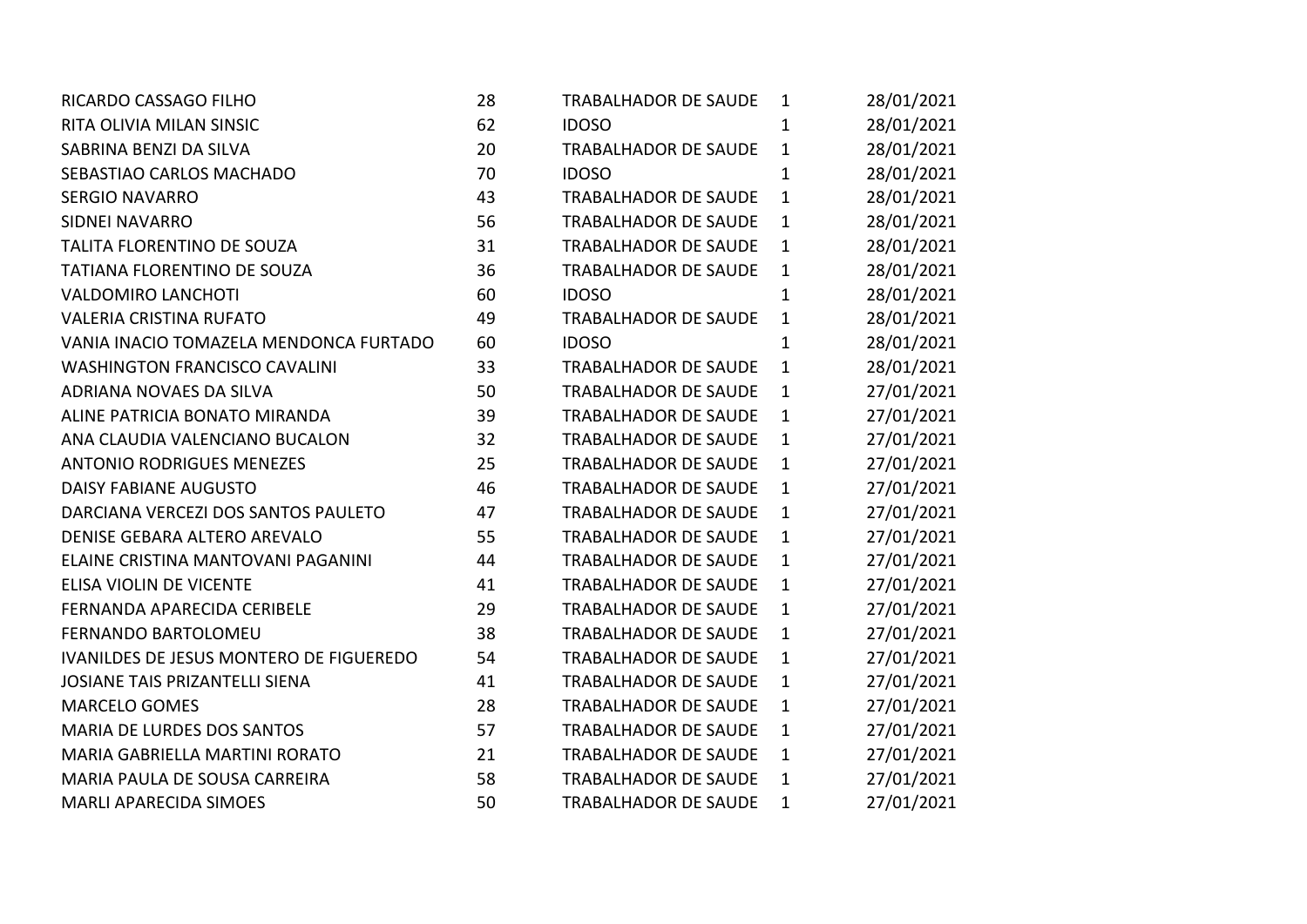| PATRICIA FERNANDA BOLDRIN            | 41 | <b>TRABALHADOR DE SAUDE</b> | $\mathbf{1}$ | 27/01/2021 |
|--------------------------------------|----|-----------------------------|--------------|------------|
| PATRICIA VIESTI DE OLIVEIRA MAZZA    | 50 | TRABALHADOR DE SAUDE        | $\mathbf{1}$ | 27/01/2021 |
| PAULO ROBERTO NICOLINO               | 57 | <b>TRABALHADOR DE SAUDE</b> | $\mathbf{1}$ | 27/01/2021 |
| RENATA IZIS LASCALLA                 | 50 | <b>TRABALHADOR DE SAUDE</b> | $\mathbf{1}$ | 27/01/2021 |
| ROSELI DE FATIMA PEREIRA PEREZ       | 50 | TRABALHADOR DE SAUDE        | $\mathbf{1}$ | 27/01/2021 |
| ROSIMEIRE RODRIGUES CABRAL           | 41 | TRABALHADOR DE SAUDE        | $\mathbf{1}$ | 27/01/2021 |
| SONIA COSMO REGINA FRANCO            | 60 | <b>IDOSO</b>                | $\mathbf{1}$ | 27/01/2021 |
| TELMA LOPES RESENDE DE OLIVEIRA      | 49 | <b>TRABALHADOR DE SAUDE</b> | $\mathbf{1}$ | 27/01/2021 |
| VALQUIRIA APARECIDA SELEGHIM         | 41 | <b>TRABALHADOR DE SAUDE</b> | $\mathbf{1}$ | 27/01/2021 |
| ADRIANA APARECIDA DA SILVA DALPOGETO | 46 | TRABALHADOR DE SAUDE        | $\mathbf{1}$ | 26/01/2021 |
| JEAN PAULO DE ALMEIDA                | 37 | <b>TRABALHADOR DE SAUDE</b> | 1            | 26/01/2021 |
| KAUE ARTUR SILVA FREITAS             | 32 | <b>TRABALHADOR DE SAUDE</b> | $\mathbf{1}$ | 26/01/2021 |
| NEIANE MARA DE OLIVEIRA RODRIGUES    | 31 | <b>TRABALHADOR DE SAUDE</b> | $\mathbf{1}$ | 26/01/2021 |
| ROSANA HELENA DOS SANTOS OLIVEIRA    | 51 | TRABALHADOR DE SAUDE        | $\mathbf{1}$ | 26/01/2021 |
| ROSELI DE SOUZA MARTINS              | 65 | <b>IDOSO</b>                | $\mathbf{1}$ | 26/01/2021 |
| ADALTO DE ALMEIDA SANTANA            | 43 | <b>TRABALHADOR DE SAUDE</b> | $\mathbf{1}$ | 25/01/2021 |
| AMANDA ROSA ARAUJO                   | 30 | <b>TRABALHADOR DE SAUDE</b> | $\mathbf{1}$ | 25/01/2021 |
| ANDREA CRISTINA ANUNCIATO            | 39 | <b>TRABALHADOR DE SAUDE</b> | $\mathbf{1}$ | 25/01/2021 |
| APARECIDA FABIANA REATO PAIM         | 32 | <b>TRABALHADOR DE SAUDE</b> | $\mathbf{1}$ | 25/01/2021 |
| BRENA FRANCISLAINE DALPOGETO XAVIER  | 27 | TRABALHADOR DE SAUDE        | $\mathbf{1}$ | 25/01/2021 |
| BRUNA APARECIDA SANTOS BLANDINO      | 30 | <b>TRABALHADOR DE SAUDE</b> | $\mathbf{1}$ | 25/01/2021 |
| CARLOS ALBERTO MARIANO               | 60 | <b>IDOSO</b>                | $\mathbf{1}$ | 25/01/2021 |
| <b>CARMEN LUCIA BERNARDES</b>        | 60 | <b>IDOSO</b>                | $\mathbf{1}$ | 25/01/2021 |
| <b>CAROLINA FURLAM</b>               | 29 | TRABALHADOR DE SAUDE        | $\mathbf{1}$ | 25/01/2021 |
| <b>CHARLENE GRIGOLATI</b>            | 37 | <b>TRABALHADOR DE SAUDE</b> | $\mathbf{1}$ | 25/01/2021 |
| <b>CINTIA DAIANE S VOLPE</b>         | 33 | <b>TRABALHADOR DE SAUDE</b> | $\mathbf{1}$ | 25/01/2021 |
| CLAUDIA VALERIA UTHIDA ESTEVAM       | 50 | <b>TRABALHADOR DE SAUDE</b> | $\mathbf{1}$ | 25/01/2021 |
| <b>DENIS HENRIQUE GREGOLATE</b>      | 31 | <b>TRABALHADOR DE SAUDE</b> | $\mathbf{1}$ | 25/01/2021 |
| DENISE APARECIDA FAVARETO            | 48 | <b>TRABALHADOR DE SAUDE</b> | $\mathbf{1}$ | 25/01/2021 |
| EDI CARLOS ROMBALDO                  | 31 | <b>TRABALHADOR DE SAUDE</b> | 1            | 25/01/2021 |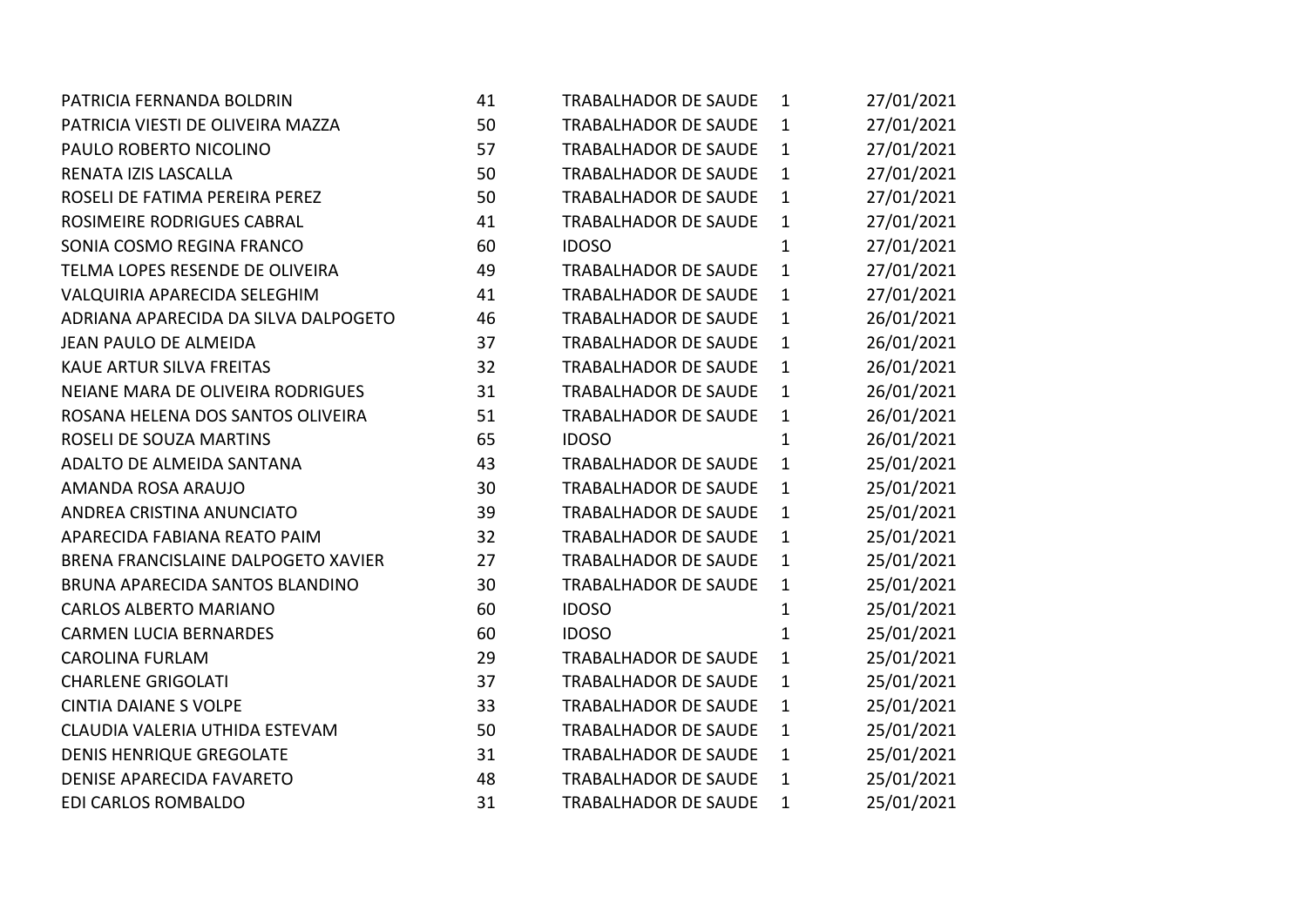| <b>ELAINE FERREIRA DOS SANTOS</b>   | 24  | TRABALHADOR DE SAUDE        | $\mathbf{1}$ | 25/01/2021 |
|-------------------------------------|-----|-----------------------------|--------------|------------|
| ELZA FERREIRA DA CRUZ               | 60  | <b>IDOSO</b>                | $\mathbf{1}$ | 25/01/2021 |
| FABIANA APARECIDA NOGUEIRA          | 35  | TRABALHADOR DE SAUDE        | $\mathbf{1}$ | 25/01/2021 |
| <b>FABIANO SOARES</b>               | 45  | <b>TRABALHADOR DE SAUDE</b> | $\mathbf{1}$ | 25/01/2021 |
| <b>FELIPE ANTUNES</b>               | 33  | <b>TRABALHADOR DE SAUDE</b> | $\mathbf{1}$ | 25/01/2021 |
| FERNANDO ELIAS DIAS PADULI          | 34  | <b>TRABALHADOR DE SAUDE</b> | $\mathbf{1}$ | 25/01/2021 |
| <b>JESSICA MARILIA TIZZO</b>        | 29  | <b>TRABALHADOR DE SAUDE</b> | $\mathbf{1}$ | 25/01/2021 |
| <b>JOICE FRANCISLAINE LUCRECIO</b>  | 34  | <b>TRABALHADOR DE SAUDE</b> | $\mathbf{1}$ | 25/01/2021 |
| <b>JOSEILDE SANTANA DOS SANTOS</b>  | 57  | <b>TRABALHADOR DE SAUDE</b> | $\mathbf{1}$ | 25/01/2021 |
| <b>JOSIQUELE PEREIRA MONTEL</b>     | 31  | TRABALHADOR DE SAUDE        | $\mathbf{1}$ | 25/01/2021 |
| <b>JUCELI ANDRADE PAIVA MORERO</b>  | 34  | TRABALHADOR DE SAUDE        | $\mathbf{1}$ | 25/01/2021 |
| <b>JULIANA PILATI YAMASHITA</b>     | 121 | <b>IDOSO</b>                | $\mathbf{1}$ | 25/01/2021 |
| KATIA APARECIDA MARTINI             | 56  | <b>TRABALHADOR DE SAUDE</b> | $\mathbf{1}$ | 25/01/2021 |
| LAURO LUIZ DA SILVA                 | 65  | <b>IDOSO</b>                | $\mathbf{1}$ | 25/01/2021 |
| <b>LEANDRA BOUTILET BORGES</b>      | 42  | <b>TRABALHADOR DE SAUDE</b> | $\mathbf{1}$ | 25/01/2021 |
| LETICIA ARANTES RIBAS PASSOS        | 47  | TRABALHADOR DE SAUDE        | $\mathbf{1}$ | 25/01/2021 |
| LUCIMARI ADELIA SAQUETO MASSON      | 41  | <b>TRABALHADOR DE SAUDE</b> | $\mathbf{1}$ | 25/01/2021 |
| LUIS FERNANDO FIORI RUFATO          | 41  | <b>TRABALHADOR DE SAUDE</b> | $\mathbf{1}$ | 25/01/2021 |
| MARIA CRISTINA RUFATO BAGIO         | 49  | TRABALHADOR DE SAUDE        | $\mathbf{1}$ | 25/01/2021 |
| <b>MARIA CRISTINA SABIA BORGES</b>  | 39  | TRABALHADOR DE SAUDE        | $\mathbf{1}$ | 25/01/2021 |
| MARIA CRISTINA THEODORO DA SILVA    | 32  | <b>TRABALHADOR DE SAUDE</b> | $\mathbf{1}$ | 25/01/2021 |
| <b>MARLI ANDREIA ROSSIN</b>         | 47  | <b>TRABALHADOR DE SAUDE</b> | $\mathbf{1}$ | 25/01/2021 |
| <b>MATEUS AUGUSTO RODRIGUES</b>     | 27  | <b>TRABALHADOR DE SAUDE</b> | $\mathbf{1}$ | 25/01/2021 |
| MICHELLE CRISTINA DIVERNO SILVA     | 33  | TRABALHADOR DE SAUDE        | $\mathbf{1}$ | 25/01/2021 |
| NADIA APARECIDA BERGAMO BLANDINO    | 34  | <b>TRABALHADOR DE SAUDE</b> | $\mathbf{1}$ | 25/01/2021 |
| NAYARA DA SILVA BARBOSA             | 33  | <b>TRABALHADOR DE SAUDE</b> | $\mathbf{1}$ | 25/01/2021 |
| ROSALINA PEREIRA                    | 55  | <b>TRABALHADOR DE SAUDE</b> | $\mathbf{1}$ | 25/01/2021 |
| ROSANGELA PUERTA CALENI             | 58  | <b>TRABALHADOR DE SAUDE</b> | $\mathbf{1}$ | 25/01/2021 |
| SILVIA HELENA CARNEVALI             | 54  | <b>TRABALHADOR DE SAUDE</b> | $\mathbf{1}$ | 25/01/2021 |
| STEFANY GUIMARAES DE AVILA DOMINGOS | 30  | <b>TRABALHADOR DE SAUDE</b> | 1            | 25/01/2021 |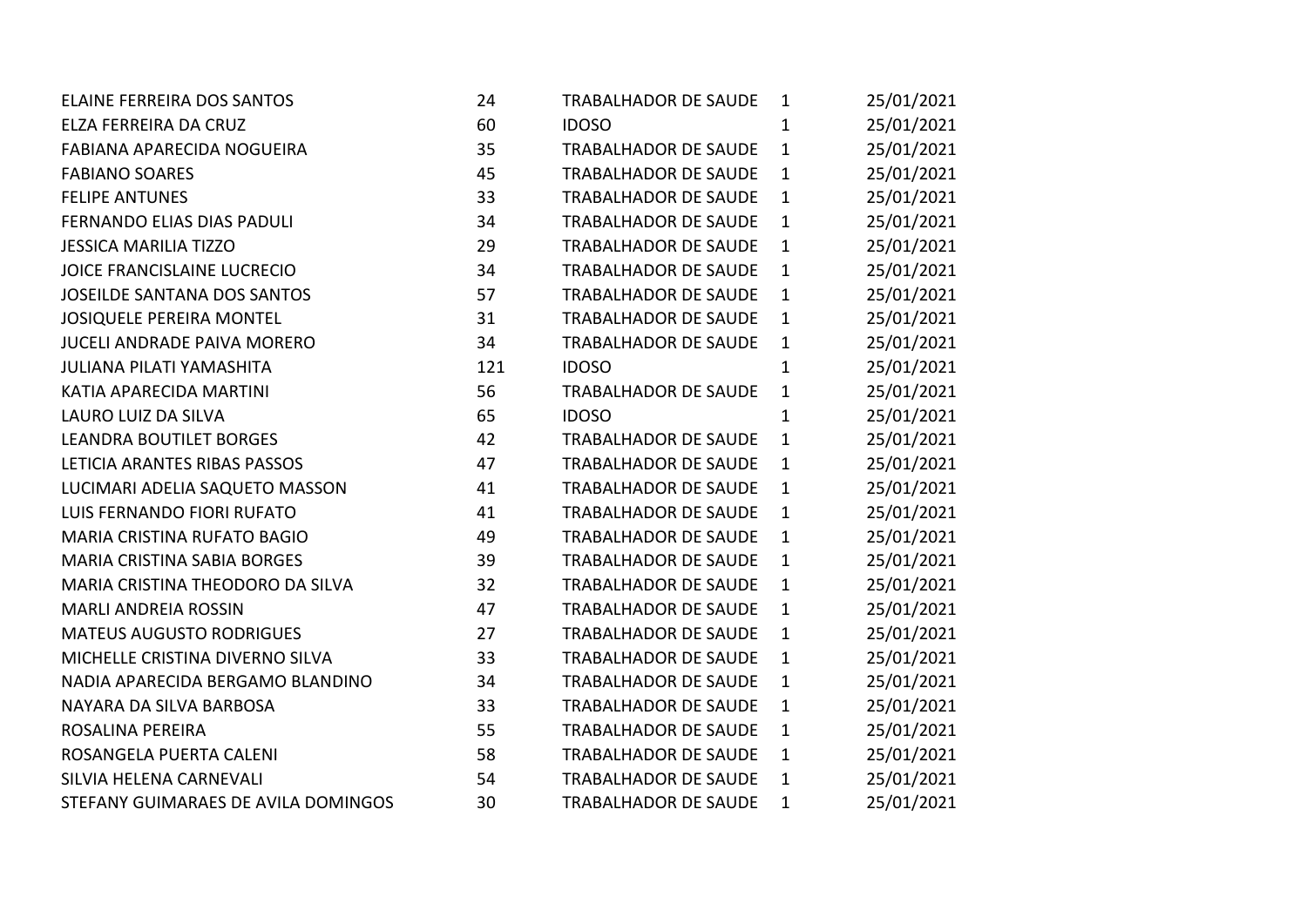| <b>SUSANA DE SOUZA BRAVO</b>        | 53 | <b>TRABALHADOR DE SAUDE</b> | 1            | 25/01/2021 |
|-------------------------------------|----|-----------------------------|--------------|------------|
| TAUANA PRISCILA CANDIDO DA SILVA    | 32 | TRABALHADOR DE SAUDE        | $\mathbf{1}$ | 25/01/2021 |
| VANESSA FREIRIA LEITE BORELLA       | 40 | <b>TRABALHADOR DE SAUDE</b> | $\mathbf{1}$ | 25/01/2021 |
| <b>VANESSA MENEZES ROSSIN</b>       | 37 | <b>TRABALHADOR DE SAUDE</b> | $\mathbf{1}$ | 25/01/2021 |
| <b>VANIA DANIELA PARANHOS</b>       | 32 | <b>TRABALHADOR DE SAUDE</b> | $\mathbf{1}$ | 25/01/2021 |
| <b>VANIA FERREIRA FUENTES</b>       | 39 | <b>TRABALHADOR DE SAUDE</b> | $\mathbf{1}$ | 25/01/2021 |
| <b>VICTORIA CRISTINA REATTO</b>     | 27 | <b>TRABALHADOR DE SAUDE</b> | $\mathbf{1}$ | 25/01/2021 |
| <b>VINICIUS PAVA NELLI</b>          | 31 | <b>TRABALHADOR DE SAUDE</b> | $\mathbf{1}$ | 25/01/2021 |
| ADRIANA GRACIANO BUENO              | 42 | <b>TRABALHADOR DE SAUDE</b> | $\mathbf{1}$ | 22/01/2021 |
| <b>ADRIANO CESAR RIBEIRO</b>        | 38 | TRABALHADOR DE SAUDE        | $\mathbf{1}$ | 22/01/2021 |
| ALEX PESSOTO BARROZO                | 28 | <b>TRABALHADOR DE SAUDE</b> | $\mathbf{1}$ | 22/01/2021 |
| <b>ALINE ARAUJO ANTUNES</b>         | 31 | <b>TRABALHADOR DE SAUDE</b> | $\mathbf{1}$ | 22/01/2021 |
| ANA PAULA AZEVEDO SANTOS            | 35 | <b>TRABALHADOR DE SAUDE</b> | $\mathbf{1}$ | 22/01/2021 |
| ANA PERLA SICHIERI JARDIM           | 45 | <b>TRABALHADOR DE SAUDE</b> | $\mathbf{1}$ | 22/01/2021 |
| <b>ANDRE BORGES MARTINS</b>         | 42 | <b>TRABALHADOR DE SAUDE</b> | $\mathbf{1}$ | 22/01/2021 |
| ANDREIA DE MARCO NICOLINO           | 41 | TRABALHADOR DE SAUDE        | $\mathbf{1}$ | 22/01/2021 |
| <b>ANGELITA RINALDI BERLESE</b>     | 45 | <b>TRABALHADOR DE SAUDE</b> | $\mathbf{1}$ | 22/01/2021 |
| ANTONIO CARLOS DE ASSIS FILHO       | 41 | <b>TRABALHADOR DE SAUDE</b> | $\mathbf{1}$ | 22/01/2021 |
| ANTONIO DONIZETE ADAMI              | 63 | <b>IDOSO</b>                | 1            | 22/01/2021 |
| <b>ANTONIO MARCOS VIEIRA</b>        | 49 | <b>TRABALHADOR DE SAUDE</b> | $\mathbf{1}$ | 22/01/2021 |
| ARIANE APARECIDA FINOTTI OLIVEIRA   | 22 | <b>TRABALHADOR DE SAUDE</b> | $\mathbf{1}$ | 22/01/2021 |
| ATAMAI BICHOFFE PADULA              | 31 | <b>TRABALHADOR DE SAUDE</b> | $\mathbf{1}$ | 22/01/2021 |
| <b>BARBARA MUNIZ MANFREDI</b>       | 34 | <b>TRABALHADOR DE SAUDE</b> | $\mathbf{1}$ | 22/01/2021 |
| BEATRIZ GONCALVES DE ANDRADE        | 27 | <b>TRABALHADOR DE SAUDE</b> | $\mathbf{1}$ | 22/01/2021 |
| BERENICE APARECIDA DOS SANTOS       | 54 | <b>TRABALHADOR DE SAUDE</b> | $\mathbf{1}$ | 22/01/2021 |
| CARLA CRISTINA PUGNOLI SIENA        | 50 | <b>TRABALHADOR DE SAUDE</b> | $\mathbf{1}$ | 22/01/2021 |
| <b>CARLOS ROBERTO SANTANA</b>       | 54 | <b>TRABALHADOR DE SAUDE</b> | $\mathbf{1}$ | 22/01/2021 |
| <b>CHAUANA GRENICA BARREIROS</b>    | 30 | <b>TRABALHADOR DE SAUDE</b> | $\mathbf{1}$ | 22/01/2021 |
| <b>CLAUDIA IRENE REIS RODRIGUES</b> | 46 | <b>TRABALHADOR DE SAUDE</b> | $\mathbf{1}$ | 22/01/2021 |
| CLAUDINEIA DE SOUZA OLIVEIRA        | 30 | <b>TRABALHADOR DE SAUDE</b> | $\mathbf{1}$ | 22/01/2021 |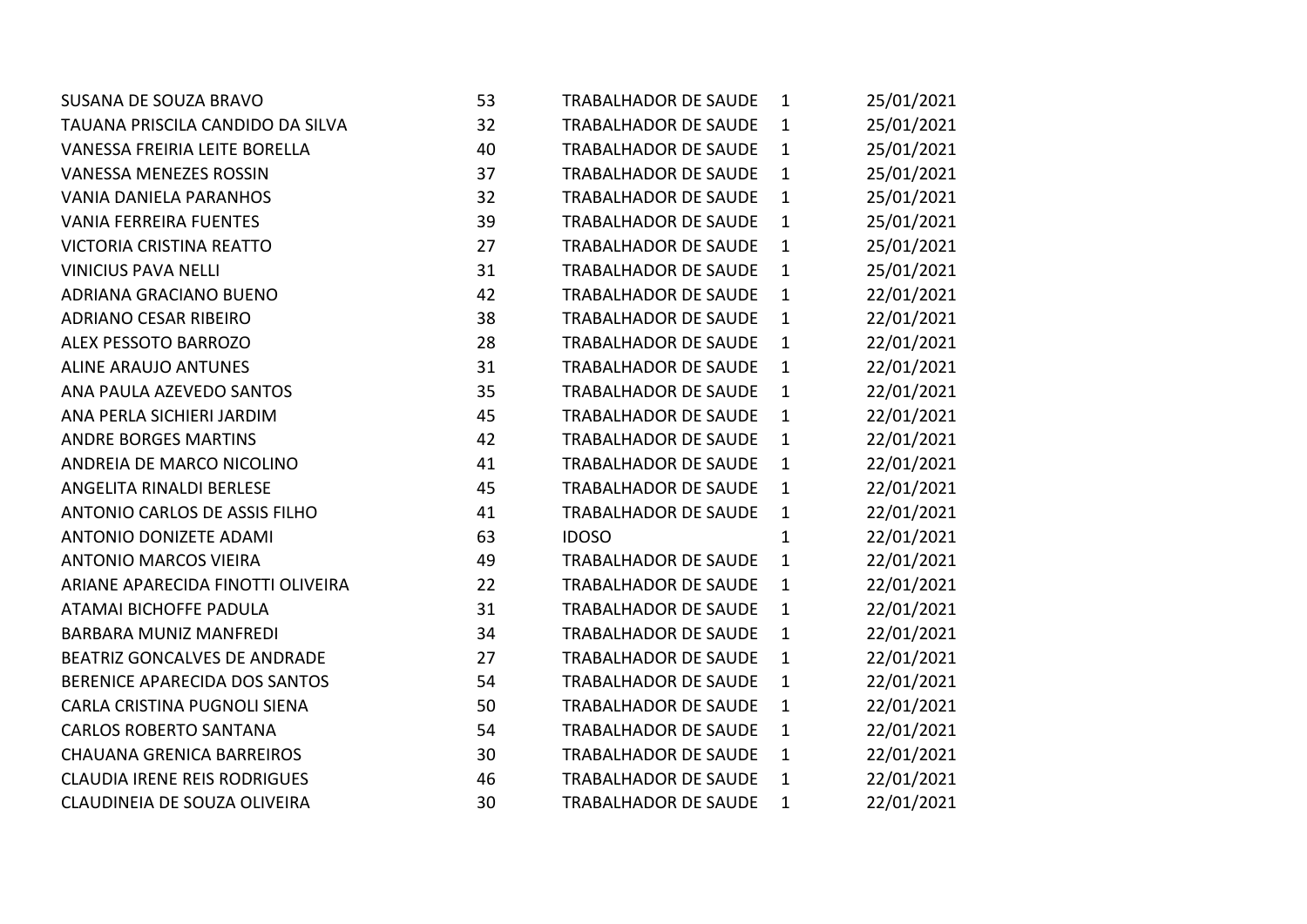| CRISTIANE APARECIDA DALPOGETO       | 50 | TRABALHADOR DE SAUDE        | $\mathbf{1}$ | 22/01/2021 |
|-------------------------------------|----|-----------------------------|--------------|------------|
| <b>CRISTIANE SIENA</b>              | 65 | <b>IDOSO</b>                | $\mathbf{1}$ | 22/01/2021 |
| CRISTIANO AVELINO DE SOUZA          | 33 | <b>TRABALHADOR DE SAUDE</b> | $\mathbf{1}$ | 22/01/2021 |
| <b>DAIANE MICHELI PAULINO</b>       | 40 | <b>TRABALHADOR DE SAUDE</b> | $\mathbf{1}$ | 22/01/2021 |
| DANILO JERONIMO SILVA               | 35 | <b>TRABALHADOR DE SAUDE</b> | $\mathbf{1}$ | 22/01/2021 |
| DAYAN ALEX ROCHA                    | 42 | TRABALHADOR DE SAUDE        | $\mathbf{1}$ | 22/01/2021 |
| <b>DEBORA FELIPE VIEIRA</b>         | 35 | <b>TRABALHADOR DE SAUDE</b> | $\mathbf{1}$ | 22/01/2021 |
| DINA DA PENHA BARTOLOMEU            | 53 | <b>TRABALHADOR DE SAUDE</b> | $\mathbf{1}$ | 22/01/2021 |
| ELISANGELA DA SILVA TOMAZELA        | 39 | <b>TRABALHADOR DE SAUDE</b> | $\mathbf{1}$ | 22/01/2021 |
| ELIZANGELA CRISTINA ONOFRE          | 41 | TRABALHADOR DE SAUDE        | $\mathbf{1}$ | 22/01/2021 |
| ELLOISE CAMPOS JOVINO               | 39 | <b>TRABALHADOR DE SAUDE</b> | $\mathbf{1}$ | 22/01/2021 |
| EURIPEDES FERREIRA DE SOUZA         | 62 | <b>IDOSO</b>                | $\mathbf{1}$ | 22/01/2021 |
| <b>EVANDRO FERREIRA PASSOS</b>      | 45 | <b>TRABALHADOR DE SAUDE</b> | $\mathbf{1}$ | 22/01/2021 |
| <b>FABIANA DOS SANTOS</b>           | 32 | TRABALHADOR DE SAUDE        | $\mathbf{1}$ | 22/01/2021 |
| <b>FERNANDO BRABO</b>               | 38 | <b>TRABALHADOR DE SAUDE</b> | $\mathbf{1}$ | 22/01/2021 |
| <b>GABRIEL SALIM CASSEB</b>         | 33 | <b>TRABALHADOR DE SAUDE</b> | $\mathbf{1}$ | 22/01/2021 |
| <b>GEDALIAS DE SPOUZA OLIVEIRA</b>  | 34 | <b>TRABALHADOR DE SAUDE</b> | $\mathbf{1}$ | 22/01/2021 |
| <b>GEISA LARISSA DA SILVA</b>       | 29 | TRABALHADOR DE SAUDE        | $\mathbf{1}$ | 22/01/2021 |
| <b>GENILSON RODRIGUES DA SILVA</b>  | 50 | <b>TRABALHADOR DE SAUDE</b> | $\mathbf{1}$ | 22/01/2021 |
| <b>GISELDA MARIA NUNES DA COSTA</b> | 41 | <b>TRABALHADOR DE SAUDE</b> | $\mathbf{1}$ | 22/01/2021 |
| <b>JANICE LEILA SOARES</b>          | 67 | <b>IDOSO</b>                | $\mathbf{1}$ | 22/01/2021 |
| JAQUELINE DOS SANTOS NASCIMENTO     | 31 | <b>TRABALHADOR DE SAUDE</b> | $\mathbf{1}$ | 22/01/2021 |
| JESSICA AQUINO VILACA SAITO         | 32 | <b>TRABALHADOR DE SAUDE</b> | $\mathbf{1}$ | 22/01/2021 |
| <b>JHENIFER SILVA BONATTI</b>       | 28 | <b>TRABALHADOR DE SAUDE</b> | $\mathbf{1}$ | 22/01/2021 |
| <b>JOSE LUIS SOARES</b>             | 62 | <b>IDOSO</b>                | $\mathbf{1}$ | 22/01/2021 |
| JOSE ROBERTO NUNES DOS SANTOS       | 61 | <b>IDOSO</b>                | $\mathbf{1}$ | 22/01/2021 |
| <b>JOSIANE CASTRO CORAUCCI</b>      | 42 | <b>TRABALHADOR DE SAUDE</b> | $\mathbf{1}$ | 22/01/2021 |
| <b>JOSIANE HARUMI CIHODA LOPES</b>  | 19 | <b>TRABALHADOR DE SAUDE</b> | $\mathbf{1}$ | 22/01/2021 |
| <b>JULIO DE OLIVEIRA VALERI</b>     | 27 | <b>TRABALHADOR DE SAUDE</b> | $\mathbf{1}$ | 22/01/2021 |
| <b>KAREN ARAUJO DE FREITAS</b>      | 42 | <b>TRABALHADOR DE SAUDE</b> | 1            | 22/01/2021 |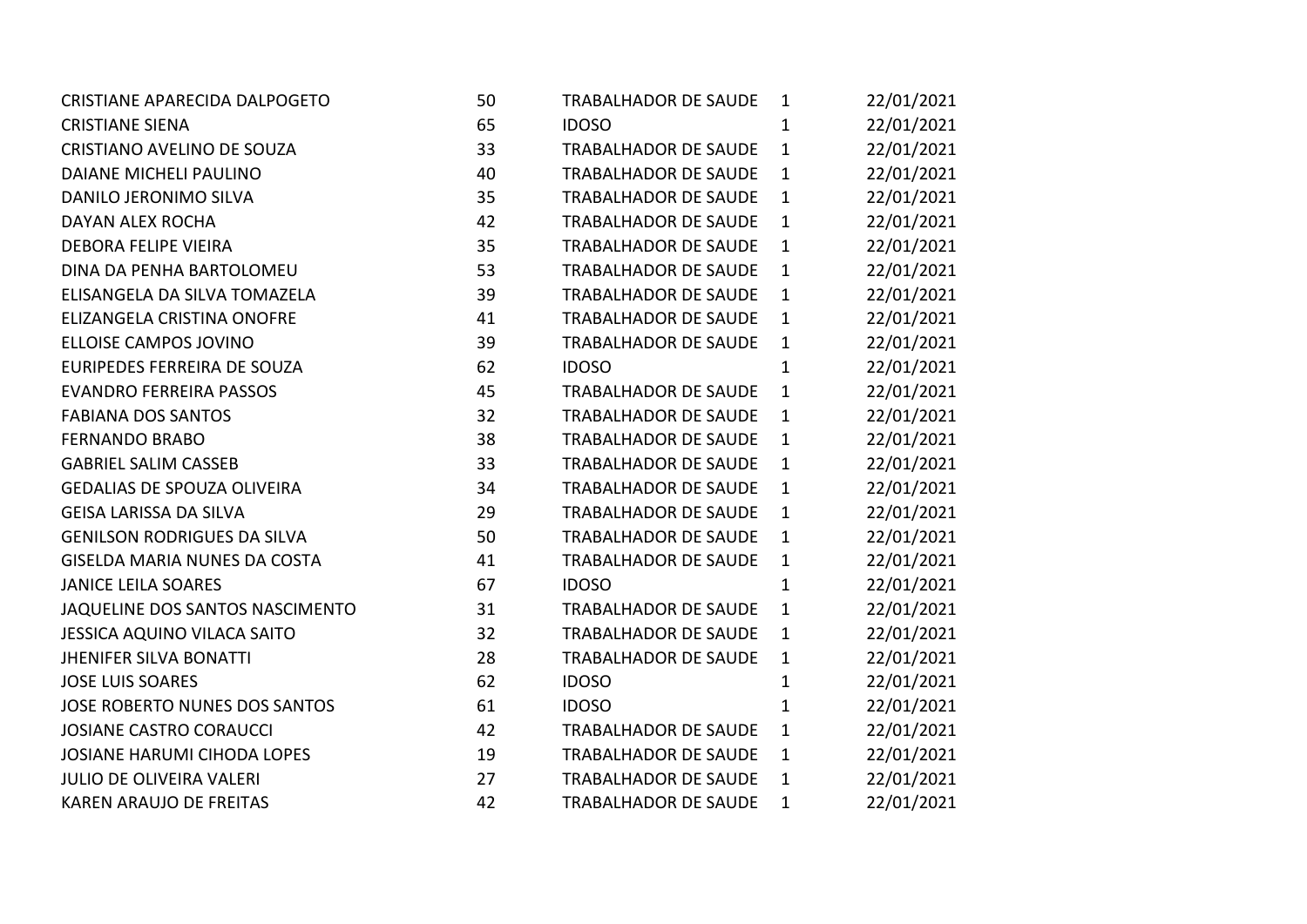| KARENN ELYSE WENDT DA COSTA      | 37 | <b>TRABALHADOR DE SAUDE</b> | $\mathbf{1}$ | 22/01/2021 |
|----------------------------------|----|-----------------------------|--------------|------------|
| KATIA CRISTINA DA SILVA          | 45 | <b>TRABALHADOR DE SAUDE</b> | $\mathbf{1}$ | 22/01/2021 |
| KATIA CYLENE DE SOUZA            | 50 | <b>TRABALHADOR DE SAUDE</b> | $\mathbf{1}$ | 22/01/2021 |
| <b>KELMA DIAS MODESTO</b>        | 43 | <b>TRABALHADOR DE SAUDE</b> | $\mathbf{1}$ | 22/01/2021 |
| LUCAS FRATA CARVALHO             | 26 | <b>TRABALHADOR DE SAUDE</b> | $\mathbf{1}$ | 22/01/2021 |
| LUIZ GUSTAVO TIBERIO             | 24 | TRABALHADOR DE SAUDE        | $\mathbf{1}$ | 22/01/2021 |
| MARCIA APARECIDA PEREZ AISSA     | 52 | <b>TRABALHADOR DE SAUDE</b> | $\mathbf{1}$ | 22/01/2021 |
| MARCIA CAMPOS SILVA SOUZA        | 46 | <b>TRABALHADOR DE SAUDE</b> | $\mathbf{1}$ | 22/01/2021 |
| <b>MARCIA RENATA MOROTI</b>      | 46 | <b>TRABALHADOR DE SAUDE</b> | $\mathbf{1}$ | 22/01/2021 |
| <b>MARCOS ANTONIO MOROTI</b>     | 50 | <b>TRABALHADOR DE SAUDE</b> | $\mathbf{1}$ | 22/01/2021 |
| MARIA ANGELA DE SOUZA            | 58 | TRABALHADOR DE SAUDE        | $\mathbf{1}$ | 22/01/2021 |
| <b>MARIA ANTONIA DE OLIVEIRA</b> | 42 | TRABALHADOR DE SAUDE        | $\mathbf{1}$ | 22/01/2021 |
| MARIA APARECIDA VIALI MANTOANI   | 62 | <b>IDOSO</b>                | $\mathbf{1}$ | 22/01/2021 |
| MARIZA DONIZETE GUIMARAES        | 50 | <b>TRABALHADOR DE SAUDE</b> | $\mathbf{1}$ | 22/01/2021 |
| MIRIAM GOMES DE OLIVEIRA SILVA   | 47 | <b>TRABALHADOR DE SAUDE</b> | $\mathbf{1}$ | 22/01/2021 |
| <b>OSIEL BATISTA DELINO</b>      | 37 | <b>TRABALHADOR DE SAUDE</b> | $\mathbf{1}$ | 22/01/2021 |
| PRISCILA DOS SANTOS FERREIRA     | 35 | <b>TRABALHADOR DE SAUDE</b> | $\mathbf{1}$ | 22/01/2021 |
| RAFAEL IVANOV SALATA             | 35 | TRABALHADOR DE SAUDE        | $\mathbf{1}$ | 22/01/2021 |
| <b>REGIANE CRISTINA MIGUEL</b>   | 33 | <b>TRABALHADOR DE SAUDE</b> | $\mathbf{1}$ | 22/01/2021 |
| <b>REGIANE DONIZETE MARTINS</b>  | 49 | <b>TRABALHADOR DE SAUDE</b> | $\mathbf{1}$ | 22/01/2021 |
| REGINA MARA GULLO POPULIN        | 50 | <b>TRABALHADOR DE SAUDE</b> | $\mathbf{1}$ | 22/01/2021 |
| RICARDO ALVES BATISTA            | 35 | <b>TRABALHADOR DE SAUDE</b> | $\mathbf{1}$ | 22/01/2021 |
| RICARDO LASCALLA                 | 54 | TRABALHADOR DE SAUDE        | $\mathbf{1}$ | 22/01/2021 |
| ROBERTA GOMES DE AMORIM          | 40 | TRABALHADOR DE SAUDE        | $\mathbf{1}$ | 22/01/2021 |
| RODRIGO TIAGO SILVA FORATO       | 38 | <b>TRABALHADOR DE SAUDE</b> | $\mathbf{1}$ | 22/01/2021 |
| ROSIANE APARECIDA DE OLIVEIRA    | 39 | <b>TRABALHADOR DE SAUDE</b> | $\mathbf{1}$ | 22/01/2021 |
| ROSILENE CRISTINA GOMES SILVA    | 35 | <b>TRABALHADOR DE SAUDE</b> | $\mathbf{1}$ | 22/01/2021 |
| ROSIMEIRI BRABO PERIM MARQUES    | 48 | <b>TRABALHADOR DE SAUDE</b> | $\mathbf{1}$ | 22/01/2021 |
| SILAVANA APARECIDA CRISTOFARO    | 57 | TRABALHADOR DE SAUDE        | $\mathbf{1}$ | 22/01/2021 |
| <b>SILVIA MARIA ROSSIN</b>       | 54 | <b>TRABALHADOR DE SAUDE</b> | 1            | 22/01/2021 |